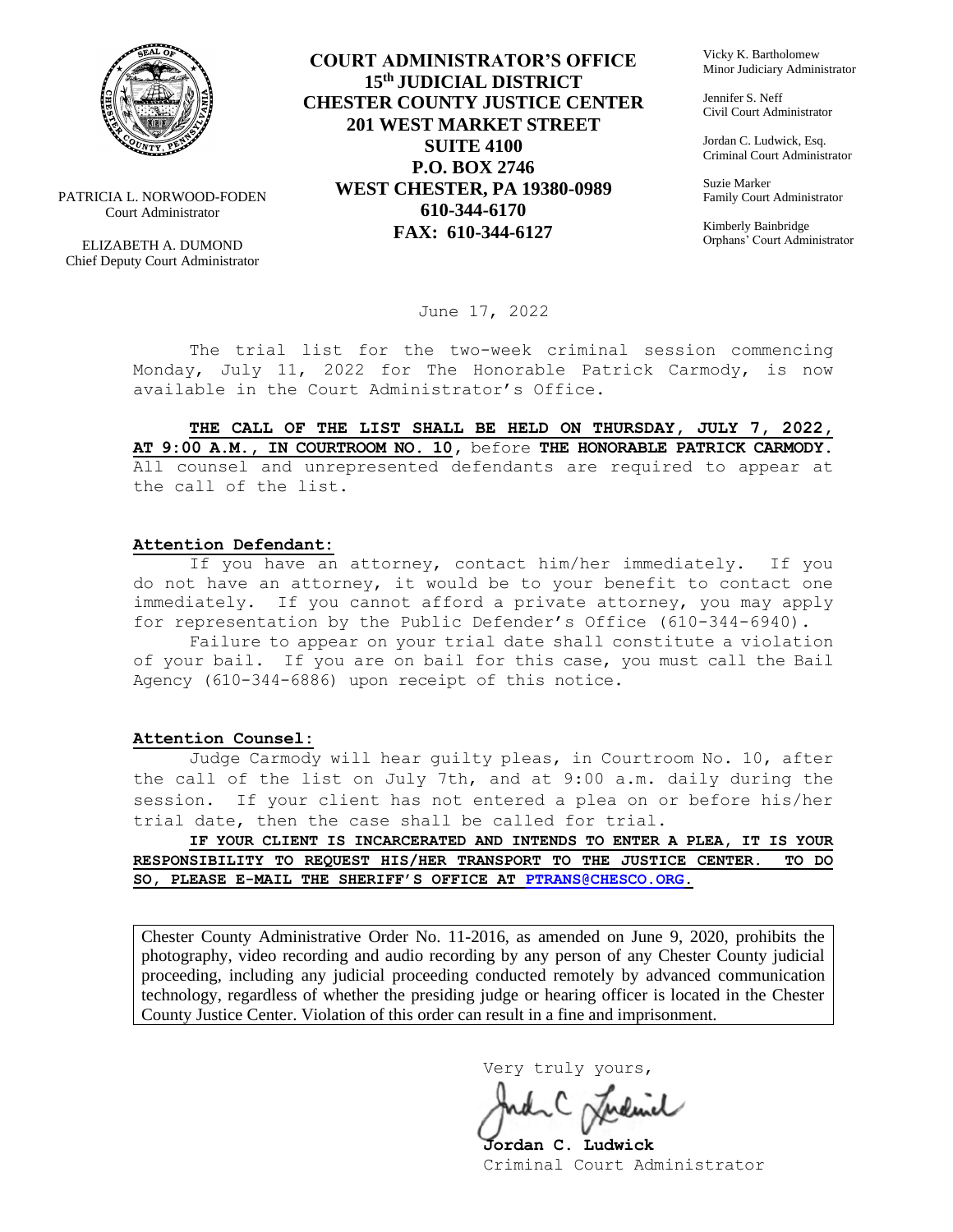| <b>Case No</b> | <b>Defendant Name</b>        | Page |
|----------------|------------------------------|------|
| 0002278-2021   | Aguilar Dircio, Luis Miguel  | 20   |
| 0000488-2022   | Ayers, Jacquelyn             | 39   |
| 0003201-2021   | Baker, Barry R. Sr.          | 35   |
| 0003200-2021   | Baker, Barry Robert Sr.      | 34   |
| 0001609-2022   | Baldwin, Antoine D.          | 52   |
| 0003784-2021   | Baranda-Tapia, Arale         | 9    |
| 0001708-2020   | Baranzano, Robert Allen      | 7    |
| 0001254-2022   | Belser, Charles              | 37   |
| 0001441-2022   | Bennett, Joshua Isaac        | 57   |
| 0000947-2021   | Bernick, Daniel J.           | 11   |
| 0001607-2022   | Berry, Paul Anthony          | 55   |
| 0003991-2021   | Blaylock, Tyreek Marquis     | 45   |
| 0003367-2018   | Boggs, Ahmad Naron           | 2    |
| 0000260-2019   | Boggs, Ahmad Naron           | 2    |
| 0000030-2018   | Boggs, Ahmad Naron           | 2    |
| 0003230-2021   | Bolden, Darrius              | 35   |
| 0002739-2021   | Boston, Randy L.             | 27   |
| 0001363-2021   | Boyer, Amari                 | 12   |
| 0001548-2022   | Boyer, Tequan Jamar          | 44   |
| 0002097-2021   | Brazzle, Alice Elizabeth     | 23   |
| 0003748-2021   | Brown, Cristian Enrique      | 43   |
| 0003394-2016   | Buenrostro, Lissette         | 1    |
| 0002737-2020   | Butler, Helena Marie         | 9    |
| 0001013-2022   | Calderon, Wilmer             | 53   |
| 0000512-2022   | Campbell, Katherine          | 27   |
| 0000513-2022   | Campbell, Katherine          | 28   |
| 0000438-2022   | Campbell, Katherine Eliz     | 28   |
| 0001049-2022   | Caprioti, Philip             | 40   |
| 0000374-2022   | Carbajalmejia, Osman         | 46   |
| 0001525-2022   | Carter, Alan Errol Jr.       | 59   |
| 0001384-2021   | Castano-Castaneda, Ivaan     | 21   |
| 0000777-2022   | Cintora Vazquez, Rafael      | 22   |
| 0003086-2021   | Cintora Vazquez, Rafael      | 23   |
| 0000094-2022   | Coldiron, James Allen        | 44   |
| 0001217-2022   | Crawford, Kobe Javon         | 61   |
| 0000417-2022   | Dandy, Dajuan Malik          | 44   |
| 0000740-2022   | Darman, Harrison Hillkirk II | 48   |
| 0002021-2021   | Dennis, Abraham              | 21   |
| 0001627-2021   | Duonnolo, Victor Antonio     | 4    |
| 0001768-2022   | Duran, Octavio               | 55   |
| 0001177-2022   | Edwards, Lakisha Maria       | 60   |
| 0000631-2022   | Ferrese, Mark Joseph         | 45   |
| 0001658-2022   | Fields, Johnathan Sinclaire  | 32   |
| 0000190-2022   | Fields, Johnathan Sinclaire  | 32   |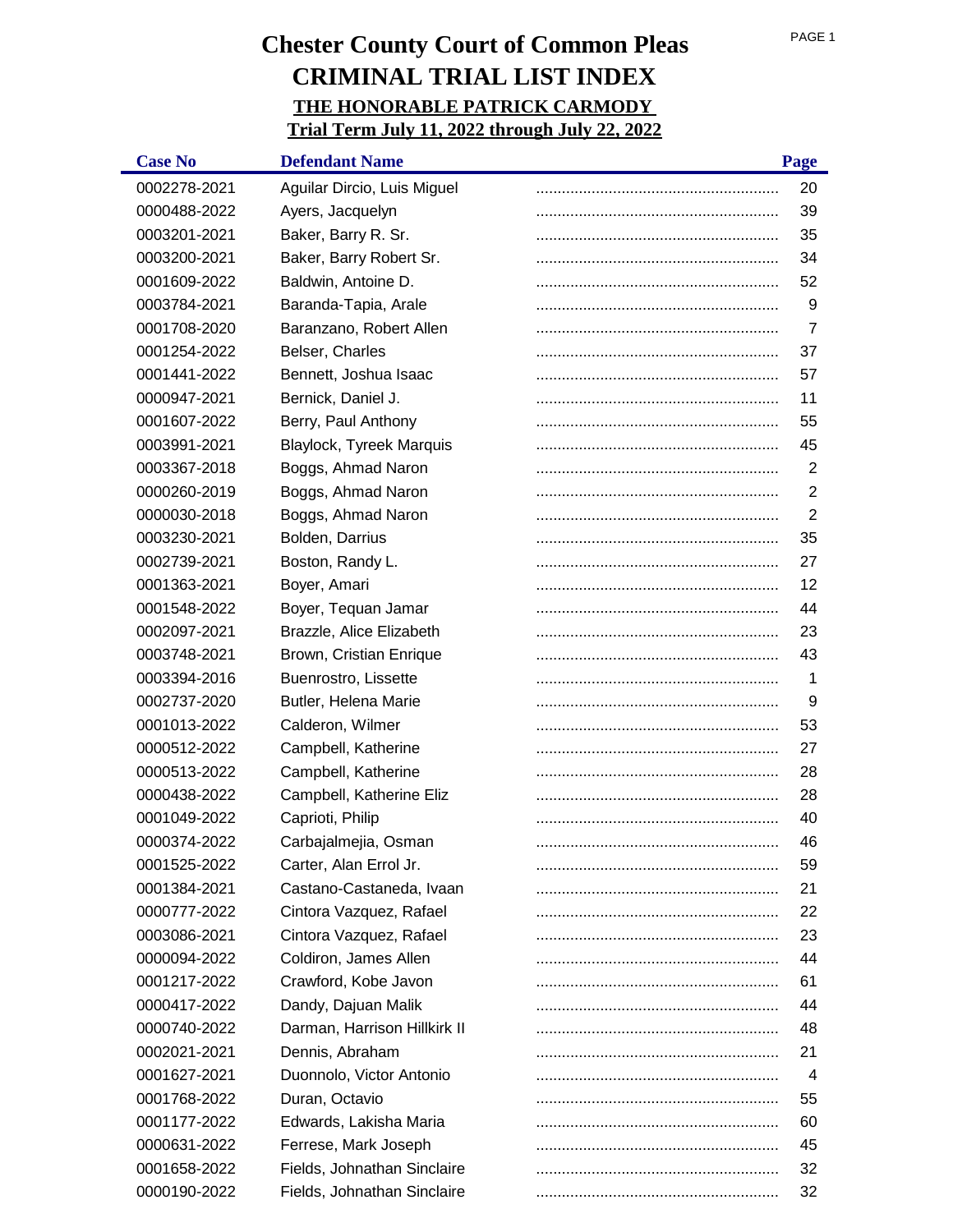| <b>Case No</b> | <b>Defendant Name</b>          | Page |
|----------------|--------------------------------|------|
| 0000187-2022   | Fields, Johnathan Sinclaire    | 32   |
| 0001632-2022   | Fry, David                     | 38   |
| 0003286-2021   | Fry, David M.                  | 38   |
| 0003838-2021   | Frymiare, Brian                | 42   |
| 0000986-2021   | Fuentes Zelaya, Luis           | 16   |
| 0001154-2022   | Garnett, Cameron Lamar         | 50   |
| 0003880-2021   | Gibbs, Kellie L.               | 41   |
| 0000909-2022   | Glasco, Darrell O'Brien        | 51   |
| 0000948-2021   | Gomez, Justin Daniel           | 12   |
| 0001186-2022   | Gonzalez Mondragon, Jose       | 25   |
| 0003018-2021   | Gonzalez Mondragon, Jose       | 25   |
| 0000176-2022   | Grant, Jordan Allen            | 40   |
| 0002848-2021   | Grenfell, Owen Hunter          | 25   |
| 0000509-2022   | Griffin, Brian F.              | 50   |
| 0000782-2022   | Griffin, Lisa E.               | 56   |
| 0003071-2021   | Griggs, David Lee              | 29   |
| 0001132-2022   | Grubb, Anthony Thomas          | 58   |
| 0003889-2021   | Hall, Michael D.               | 26   |
| 0000850-2022   | Hampton, Earl Dean Jr.         | 49   |
| 0001486-2022   | Harding, Cuve                  | 14   |
| 0001570-2022   | Harding, Cuve E.               | 14   |
| 0001610-2021   | Harris, David Roberto          | 19   |
| 0004258-2018   | Hawthorne, James Alexander III | 3    |
| 0000065-2021   | Horblinski, Brian Kelly        | 11   |
| 0002125-2021   | Horblinski, Brian Kelly        | 10   |
| 0000832-2022   | Horblinski, Brian Kelly        | 10   |
| 0000636-2022   | Horblinski, Brian Kelly        | 10   |
| 0000328-2022   | James, Aaron Ahmeen            | 52   |
| 0000861-2022   | Jimenez, Robert Dylan          | 5    |
| 0000684-2022   | Joseph, Rishie                 | 56   |
| 0000190-2021   | Kerr, Jared Thomas             | 13   |
| 0002935-2021   | Kovach, Jeffrey Allen Jr.      | 28   |
| 0000222-2022   | Kowal, Nicholas C.             | 39   |
| 0003529-2021   | Lamar, Ryan J.                 | 37   |
| 0000660-2022   | Lavender, Lauren S.            | 30   |
| 0000661-2022   | Lavender, Lauren S.            | 30   |
| 0000347-2022   | Lawrence, Dustin Michael       | 13   |
| 0001167-2022   | Laws, Amanda                   | 53   |
| 0003440-2021   | Lewis, Corey                   | 7    |
| 0000685-2021   | Lilly, Anthony Bacon           | 16   |
| 0001420-2022   | Limbert, Stephanie             | 60   |
| 0001411-2022   | Logan, Christopher J.          | 36   |
| 0001171-2021   | Lyons, Bryan Lamar             | 17   |
| 0000804-2022   | Mabe, Shawn Lee                | 54   |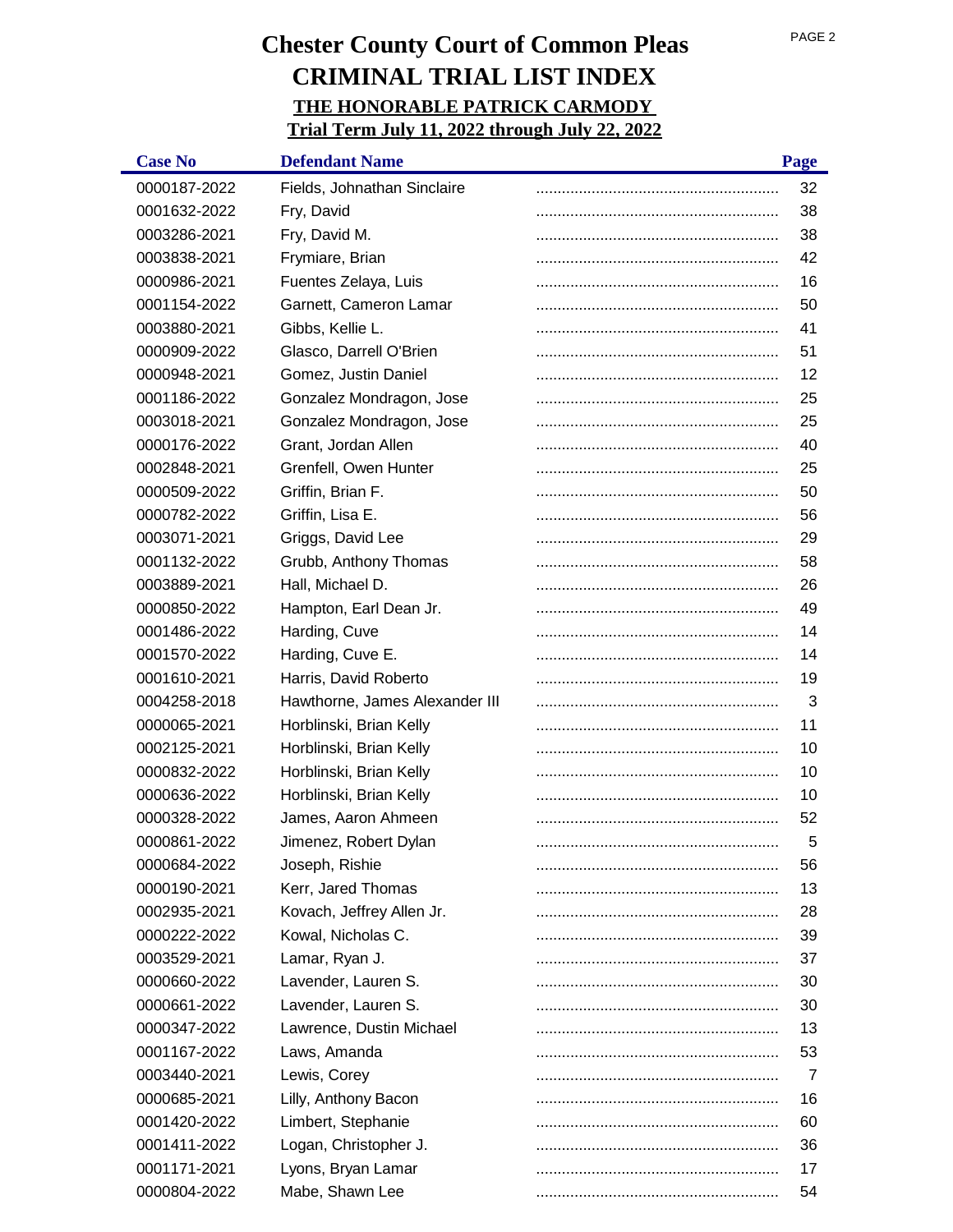| <b>Case No</b> | <b>Defendant Name</b>         | Page |
|----------------|-------------------------------|------|
| 0000765-2020   | Malatesta, Julian Davis       | 5    |
| 0000557-2022   | Mammel, Kimberly Marsh        | 30   |
| 0000853-2020   | Mangum, Derrick Lamont        | 4    |
| 0001715-2022   | Mangum, Derrick Lamont        | 4    |
| 0001563-2021   | Martin, Charles               | 12   |
| 0003498-2021   | Mason, Malcolm E.             | 31   |
| 0001120-2022   | Mason, Neondra                | 47   |
| 0003641-2021   | Maynard, Eversley Eziekel II  | 36   |
| 0000939-2021   | Mayo, Jamonti Curtis          | 15   |
| 0001093-2022   | McClellan, Christopher Jordan | 49   |
| 0001717-2022   | McCommons, Maurice George     | 59   |
| 0003977-2021   | McCormick, Michael James      | 21   |
| 0000394-2022   | McCotter, Tracy Lynn          | 29   |
| 0002131-2020   | McKelvey, Dana Ashley         | 6    |
| 0001310-2020   | McKelvey, Dana Ashley         | 6    |
| 0000524-2022   | Menasion, Steven John Jr.     | 40   |
| 0000841-2022   | Mendenhall, Stewart G.        | 45   |
| 0000583-2022   | Mignogna, Holly Ann           | 51   |
| 0001667-2022   | Miller, Brennard Austin       | 60   |
| 0000976-2021   | Miller, Brian Wayne           | 9    |
| 0001999-2021   | Miller, Coty Trevor           | 22   |
| 0000135-2022   | Miller, Raymond Jr.           | 27   |
| 0001071-2022   | Morris, Kevin Phillip         | 36   |
| 0001390-2022   | Munoz, Andrew Salvador        | 53   |
| 0003181-2021   | Myers, Matthew Sr.            | 23   |
| 0001629-2022   | Norris, Mark J.               | 61   |
| 0001341-2022   | Orourke, Christopher          | 58   |
| 0003901-2021   | Otero Cruz, Luis              | 19   |
| 0001283-2022   | Paisley, Ernest Wade III      | 47   |
| 0001991-2020   | Pearsall, Kendra              | 8    |
| 0000920-2022   | Peszlen, David Zoltan         | 17   |
| 0001161-2021   | Ray, Abdul                    | 17   |
| 0000890-2022   | Rhoades, Brandon James        | 54   |
| 0001402-2022   | Richardson, Jazmin Lynn       | 58   |
| 0000356-2022   | Rivera-Cruz, Wigberto         | 11   |
| 0000785-2021   | Rodriguez, Alonso             | 6    |
| 0000639-2022   | Rodriguez, Briana             | 22   |
| 0001062-2022   | Rogers, Michael J.            | 57   |
| 0000730-2022   | Rojas, Anthony Jose           | 52   |
| 0001025-2022   | Scarvers, Purnell             | 55   |
| 0001061-2021   | Schell, Joseph                | 18   |
| 0002290-2021   | Schell, Joseph                | 18   |
| 0001139-2021   | Schmidt, John Franklin        | 15   |
| 0001012-2022   | Scott, David                  | 56   |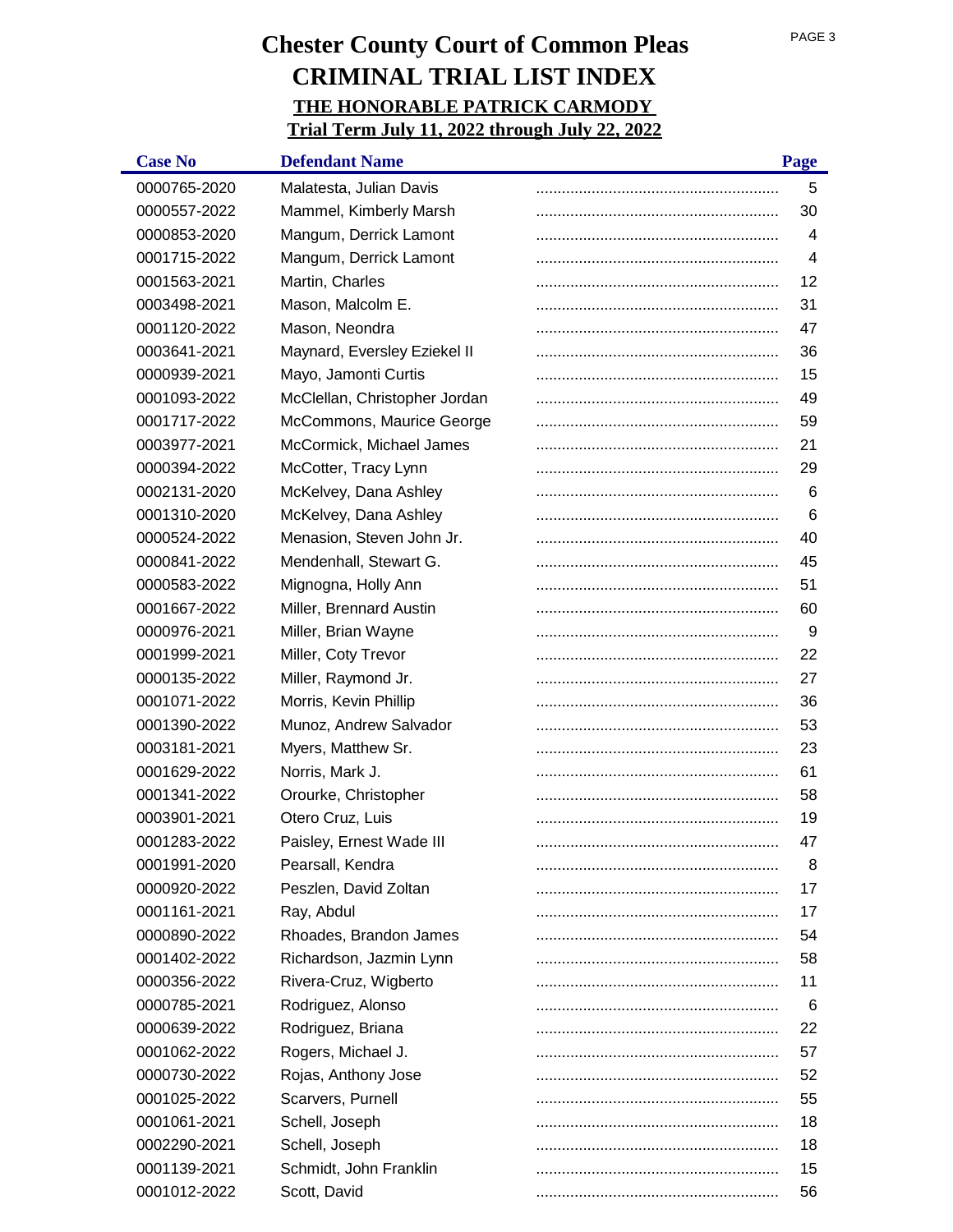| <b>Case No</b>   | <b>Defendant Name</b>       | Page |
|------------------|-----------------------------|------|
| 0001821-2021     | Serious, Aaron Ashton       | 13   |
| 0003789-2021     | Sexton, Roger Edsel         | 29   |
| 0000772-2022     | Shakoor, Mujahid Khabir     | 20   |
| 0001168-2022     | Short Pernsley, Jerisha N.  | 54   |
| 0000012-2022     | Short, Trey Michael         | 46   |
| 0000541-2022     | Short, Trey Michael         | 46   |
| 0003201-2019     | Simpson, Steven James       | 3    |
| 0001078-2022     | Smith, Nydira S.            | 1    |
| 0000817-2022     | Smith, Rasheed Rafiq        | 57   |
| 0001668-2022     | Sosa, Xavier Antonio        | 3    |
| 0000617-2022     | Stahl, Nathan Gregory       | 51   |
| 0000930-2022     | Stewart, Kyle Christopher   | 34   |
| 0003934-2021     | Still, Xzayvion Keyan       | 26   |
| 0000104-2022     | Sullivan, Stephen Andrew    | 31   |
| 0001841-2021     | Taglienti, Paul A.          | 18   |
| 0003911-2021     | Tecum, Leopoldo Sica        | 20   |
| 0001379-2022     | Thomas, Chamere Lynaye      | 59   |
| 0003489-2021     | Thompson, Timyra            | 41   |
| 0002594-2021     | Toaltoan, Vernon A.         | 24   |
| 0002593-2021     | Toaltoan, Vernon Allen Jr.  | 24   |
| 0001515-2022     | Turns, Colton Eugene        | 49   |
| 0001542-2022     | Vause, Timothy Jessye       | 42   |
| 0000879-2022     | Vause, Timothy Jessye       | 43   |
| 0000940-2022     | Vause, Timothy Jessye       | 43   |
| 0000964-2022     |                             | 48   |
| 0000680-2022     | Vidale, Jahleem Isaiah      | 38   |
| 0003923-2021     | Vidale, Jahleem Isaiah      | 39   |
| 0000324-2022     | Villeda Mejia, Ana Ruth     | 41   |
| 0003270-2021     | Watson, Christian Alexander | 34   |
| 0000729-2022     | Watson, Christian Alexander | 33   |
| 0000728-2022     | Watson, Collin Zachary      | 33   |
| 0001233-2022     | Weaver, Aaron Sean          | 49   |
| 0000056-2022     | Weis, Adam M.               | 48   |
| 0000870-2022     | Whitaker, Tenesia Hope      | 41   |
| 0002555-2020     | Williams, Kyle              | 8    |
| 0002556-2020     | Williams, Kyle Aaron        | 8    |
| 0001142-2022     | Youngkin, Michael           | 42   |
| Total Count: 169 |                             |      |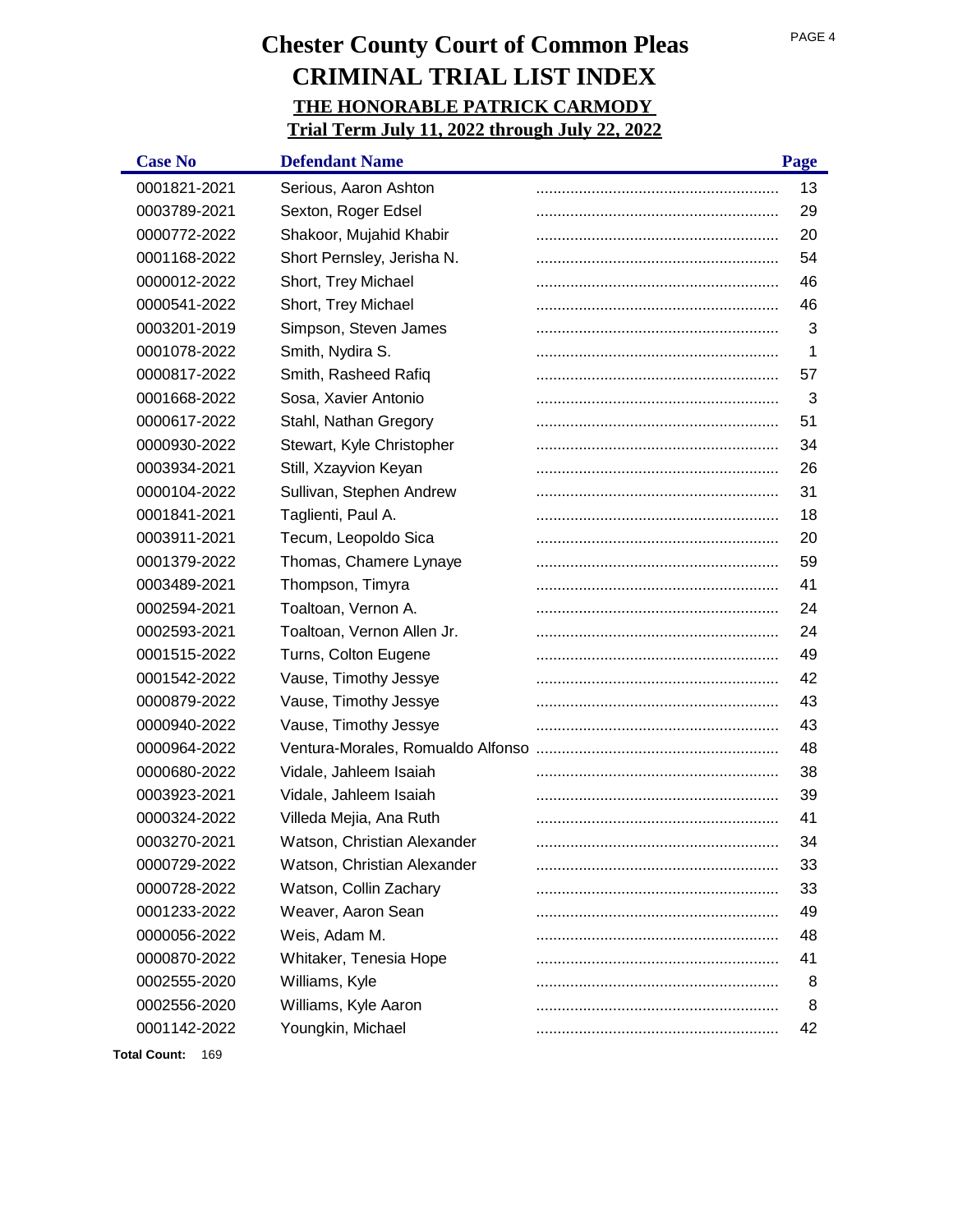**Trial Term July 11, 2022 through July 22, 2022**

#### **THE HONORABLE PATRICK CARMODY**

| Courtroom 10                            |                                        | <b>Monday, July 11, 2022</b> |
|-----------------------------------------|----------------------------------------|------------------------------|
| 1 CP-15-CR-0001078-2022                 | Continuance:                           | <b>TRIAL DATE: 7/11/2022</b> |
| Smith, Nydira S.                        | <b>Complaint Date:</b>                 | 2/23/2022                    |
| DEFENSE: Pagano, Gregory Joseph         | DA: Amoroso, Alyssa Marie              |                              |
| Dibattista, John T. III                 | <b>Chester County County Detective</b> |                              |
|                                         |                                        |                              |
|                                         | <b>CHARGE</b>                          |                              |
| 1 Murder Of The First Degree            |                                        |                              |
| 2 Murder Of The Third Degree            |                                        |                              |
| 3 Criminal Homicide                     |                                        |                              |
| 4 Poss Instrument Of Crime W/Int        |                                        |                              |
| 5 Recklessly Endangering Another Person |                                        |                              |
| 6 Recklessly Endangering Another Person |                                        |                              |
| 7 Recklessly Endangering Another Person |                                        |                              |
| 8 Simple Assault                        |                                        |                              |
| Simple Assault<br>9                     |                                        |                              |
| 10 Simple Assault                       |                                        |                              |
| 2 CP-15-CR-0003394-2016                 | Continuance:                           | <b>TRIAL DATE: 7/11/2022</b> |
| <b>Buenrostro, Lissette</b>             | Complaint Date:                        | 8/24/2016                    |
| DEFENSE: Quinn, Michael P.              | DA: Szyszkiewicz, Monica Lisa          |                              |
| Benson, Steven F.                       | Uwchlan Twp Police Dept                |                              |

- 1 Retail Theft-Take Mdse
- 2 Retail Theft-Take Mdse
- 3 Retail Theft-Take Mdse
- 4 Theft By Unlaw Taking-Movable Prop
- 5 Theft By Unlaw Taking-Movable Prop
- 6 Theft By Unlaw Taking-Movable Prop
- 7 Receiving Stolen Property
- 8 Receiving Stolen Property
- 9 Receiving Stolen Property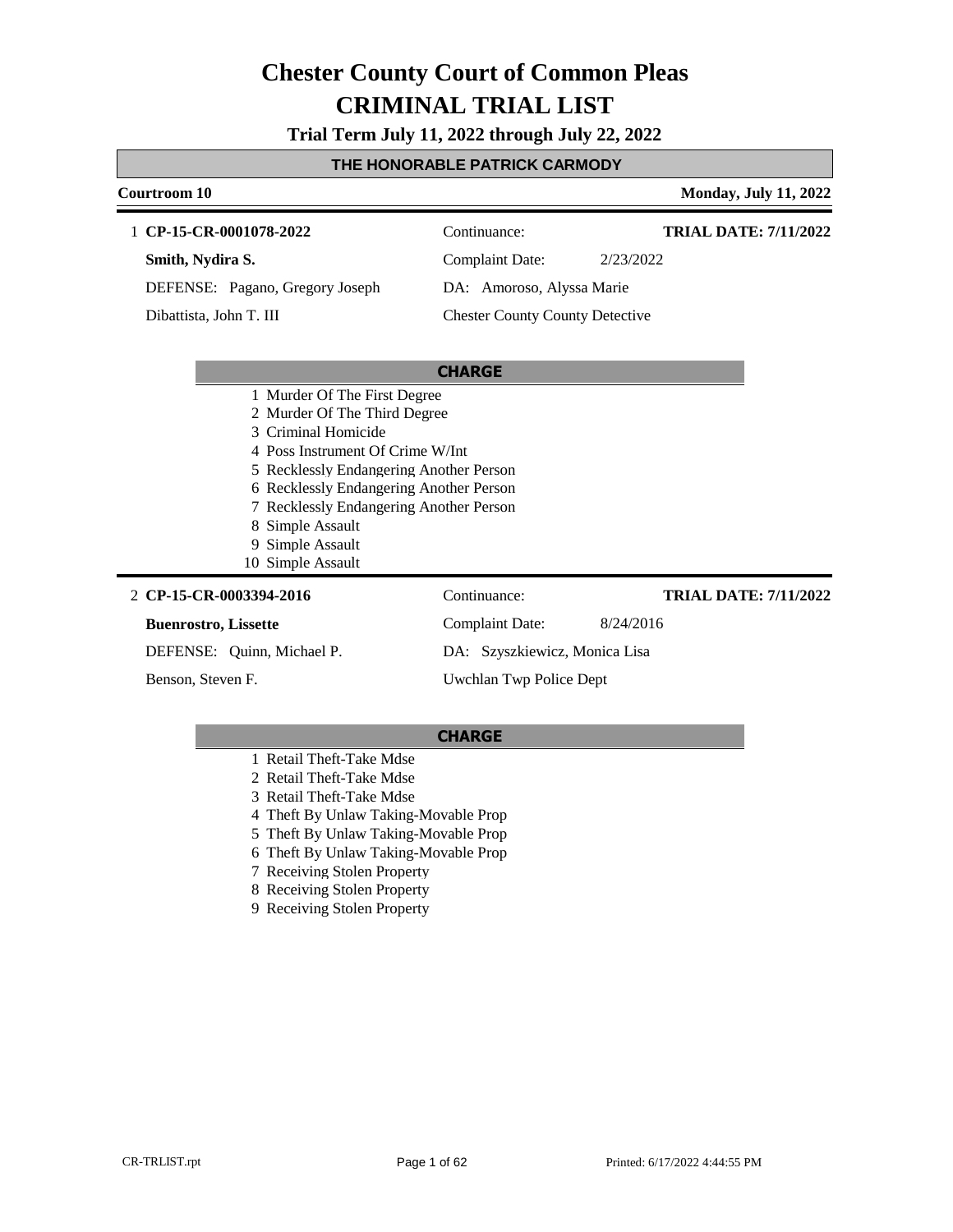**Trial Term July 11, 2022 through July 22, 2022**

### **THE HONORABLE PATRICK CARMODY**

| Courtroom 10                                                                                                                                                                                                                                                                                                                                                                                                                                                                                                                                                                                                            |                                                                                                     | <b>Monday, July 11, 2022</b>              |
|-------------------------------------------------------------------------------------------------------------------------------------------------------------------------------------------------------------------------------------------------------------------------------------------------------------------------------------------------------------------------------------------------------------------------------------------------------------------------------------------------------------------------------------------------------------------------------------------------------------------------|-----------------------------------------------------------------------------------------------------|-------------------------------------------|
| 3 CP-15-CR-0000260-2019                                                                                                                                                                                                                                                                                                                                                                                                                                                                                                                                                                                                 | Continuance:                                                                                        | <b>TRIAL DATE: 7/11/2022</b>              |
| <b>Boggs, Ahmad Naron</b>                                                                                                                                                                                                                                                                                                                                                                                                                                                                                                                                                                                               | <b>Complaint Date:</b>                                                                              | 12/5/2018                                 |
| DEFENSE: Redmond, P. J.                                                                                                                                                                                                                                                                                                                                                                                                                                                                                                                                                                                                 | DA: Cocco, Vincent Robert                                                                           |                                           |
| Seibert, Brandon P.                                                                                                                                                                                                                                                                                                                                                                                                                                                                                                                                                                                                     | Downingtown Boro Police Dept                                                                        |                                           |
|                                                                                                                                                                                                                                                                                                                                                                                                                                                                                                                                                                                                                         | <b>CHARGE</b>                                                                                       |                                           |
| 1 Criminal Use Of Communication Facility<br>2 Criminal Use Of Communication Facility<br>3 Manufacture, Delivery, or Possession With Intent to Manufa<br>4 Manufacture, Delivery, or Possession With Intent to Manufa<br>5 Conspiracy - Manufacture, Delivery, or Possession With Int<br>6 Conspiracy - Manufacture, Delivery, or Possession With Int<br>7 Deliver/Intent To Del Drug Para<br>8 Deliver/Intent To Del Drug Para<br>9 Int Poss Contr Subst By Per Not Reg<br>10 Int Poss Contr Subst By Per Not Reg<br>3 CP-15-CR-0003367-2018<br><b>Boggs, Ahmad Naron</b><br>DEFENSE: Redmond, P. J.<br>Davis, Jared T. | Continuance:<br><b>Complaint Date:</b><br>DA: Cocco, Vincent Robert<br>Coatesville City Police Dept | <b>TRIAL DATE: 7/11/2022</b><br>9/21/2018 |
|                                                                                                                                                                                                                                                                                                                                                                                                                                                                                                                                                                                                                         | <b>CHARGE</b>                                                                                       |                                           |
| 1 Escape<br>2 Flight To Avoid Appreh/Trial/Punish<br>3 Fleeing or Attempting to Elude Officer<br>4 Driving W/O A License<br>5 Drg Lic Sus/Rev Purs to Sec 3802/1547B1                                                                                                                                                                                                                                                                                                                                                                                                                                                   |                                                                                                     |                                           |
| 3 CP-15-CR-0000030-2018                                                                                                                                                                                                                                                                                                                                                                                                                                                                                                                                                                                                 | Continuance:                                                                                        | <b>TRIAL DATE: 7/11/2022</b>              |
| <b>Boggs, Ahmad Naron</b>                                                                                                                                                                                                                                                                                                                                                                                                                                                                                                                                                                                               | <b>Complaint Date:</b>                                                                              | 11/13/2017                                |
| DEFENSE: Redmond, P. J.                                                                                                                                                                                                                                                                                                                                                                                                                                                                                                                                                                                                 | DA: McCaul, John Francis                                                                            |                                           |
| Davis, Jared T.                                                                                                                                                                                                                                                                                                                                                                                                                                                                                                                                                                                                         | <b>Coatesville City Police Dept</b>                                                                 |                                           |

### **CHARGE**

1 Hinder App/Prosec-Warn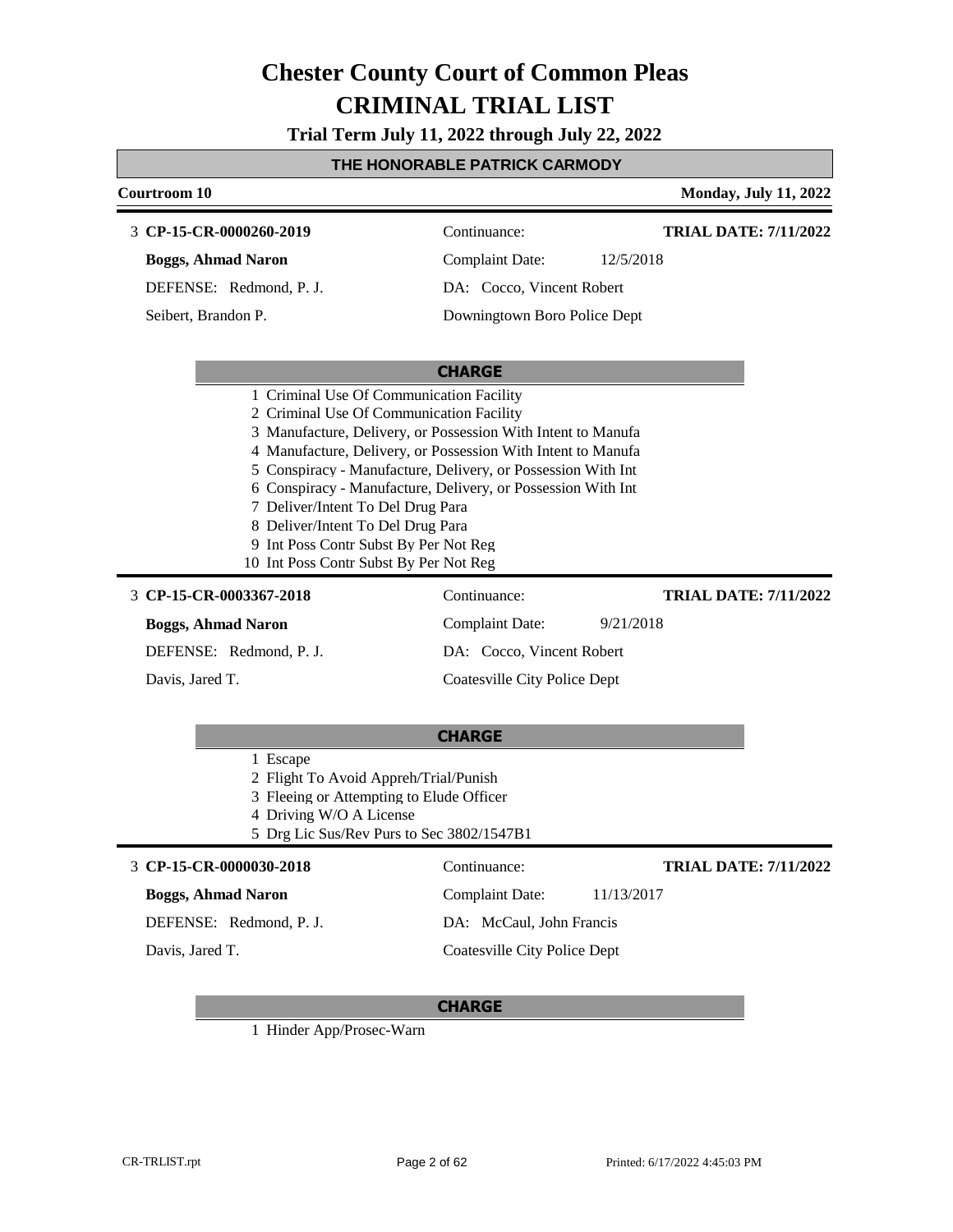### **Trial Term July 11, 2022 through July 22, 2022**

| THE HONORABLE PATRICK CARMODY                                                                                                         |                                                              |                              |  |  |
|---------------------------------------------------------------------------------------------------------------------------------------|--------------------------------------------------------------|------------------------------|--|--|
| <b>Courtroom 10</b>                                                                                                                   |                                                              | <b>Monday, July 11, 2022</b> |  |  |
| 4 CP-15-CR-0003201-2019                                                                                                               | Continuance:                                                 | <b>TRIAL DATE: 7/11/2022</b> |  |  |
| <b>Simpson, Steven James</b>                                                                                                          | <b>Complaint Date:</b><br>7/13/2018                          |                              |  |  |
| DEFENSE: Gannon, Christopher Patrick                                                                                                  | DA: Szyszkiewicz, Monica Lisa                                |                              |  |  |
| Vose, Richard L. III                                                                                                                  | PSP - Avondale                                               |                              |  |  |
|                                                                                                                                       |                                                              |                              |  |  |
|                                                                                                                                       | <b>CHARGE</b>                                                |                              |  |  |
| 1 Int Poss Contr Subst By Per Not Reg                                                                                                 |                                                              |                              |  |  |
| 2 Use/Poss Of Drug Paraph                                                                                                             | 3 DUI: Controlled Substance - Impaired Ability - 1st Offense |                              |  |  |
| 4 Exceed Max Speed Lim Estb By 15 MPH                                                                                                 |                                                              |                              |  |  |
| 5 Careless Driving                                                                                                                    |                                                              |                              |  |  |
| 5 CP-15-CR-0004258-2018                                                                                                               | Continuance:                                                 | <b>TRIAL DATE: 7/11/2022</b> |  |  |
| Hawthorne, James Alexander III                                                                                                        | <b>Complaint Date:</b><br>8/10/2018                          |                              |  |  |
| DEFENSE:                                                                                                                              | DA: McCaul, John Francis                                     |                              |  |  |
| Hughes, Eric S. III                                                                                                                   | W Fallowfield Twp Police Dept                                |                              |  |  |
|                                                                                                                                       |                                                              |                              |  |  |
|                                                                                                                                       | <b>CHARGE</b>                                                |                              |  |  |
| 1 DUI: Gen Imp/Inc of Driving Safely - 1st Off<br>2 DUI: Highest Rte of Alc (BAC .16+) 1st Off<br>3 Operation On Streets And Highways |                                                              |                              |  |  |
| 4 Unlawful Operate Snow/Atv Under Influence<br>5 Duties At Stop Sign                                                                  |                                                              |                              |  |  |
| 6 Driving W/O A License                                                                                                               |                                                              |                              |  |  |
| 6 CP-15-CR-0001668-2022                                                                                                               | Continuance:                                                 | <b>TRIAL DATE: 7/11/2022</b> |  |  |
| Sosa, Xavier Antonio                                                                                                                  | <b>Complaint Date:</b><br>9/6/2018                           |                              |  |  |
| DEFENSE: Gannon, Christopher Patrick                                                                                                  | DA: Chester County District Attorney                         |                              |  |  |
| Schwedes, Benjamin R.                                                                                                                 | PSP - Embreeville                                            |                              |  |  |
|                                                                                                                                       |                                                              |                              |  |  |

- 1 Forgery Alter Writing
- 2 Access Device Is Counterfeit, Altered, Incomplete
- 3 Criminal Use Of Communication Facility
- 4 Theft By Unlaw Taking-Movable Prop
- 5 Receiving Stolen Property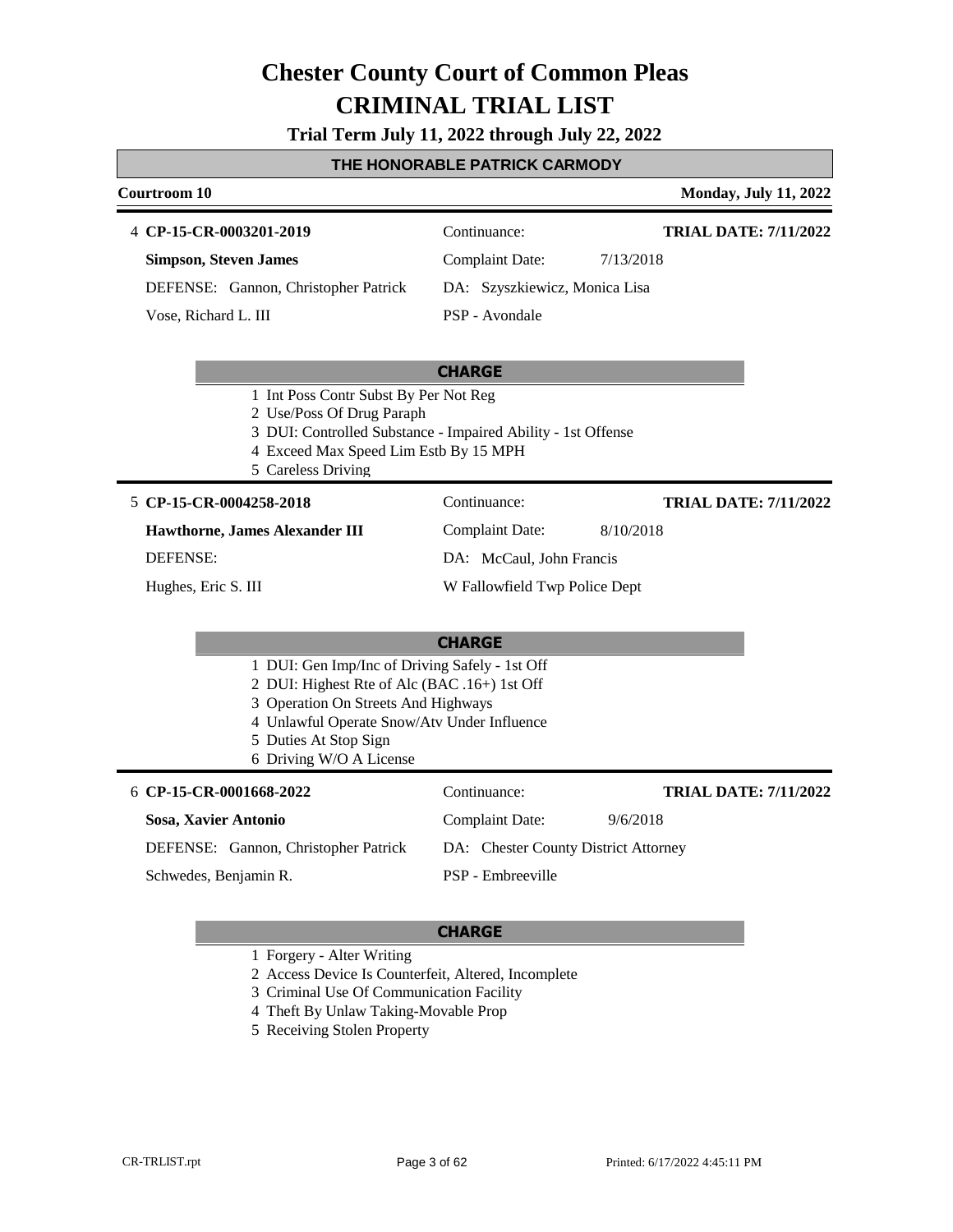**Trial Term July 11, 2022 through July 22, 2022**

### **THE HONORABLE PATRICK CARMODY**

| Courtroom 10                                                                                                                                                                                                                                 |                                          | <b>Monday, July 11, 2022</b> |
|----------------------------------------------------------------------------------------------------------------------------------------------------------------------------------------------------------------------------------------------|------------------------------------------|------------------------------|
|                                                                                                                                                                                                                                              |                                          |                              |
| 7 CP-15-CR-0001627-2021                                                                                                                                                                                                                      | Continuance:                             | <b>TRIAL DATE: 7/11/2022</b> |
| Duonnolo, Victor Antonio                                                                                                                                                                                                                     | <b>Complaint Date:</b>                   | 7/30/2019                    |
| DEFENSE: Gannon, Christopher Patrick                                                                                                                                                                                                         | DA: Barraza, Carlos Alberto              |                              |
| Ward, Jason L.                                                                                                                                                                                                                               | Southern Chester Co Regional Police Dept |                              |
|                                                                                                                                                                                                                                              | <b>CHARGE</b>                            |                              |
| 1 Burglary - Overnight Accommodation, No Person Present<br>2 Crim Tres-Break Into Structure<br>3 Crim Tres-Enter Structure<br>4 Theft By Unlaw Taking-Movable Prop<br>5 Receiving Stolen Property<br>6 Criminal Mischief - Damage Property   |                                          |                              |
| 8 CP-15-CR-0001715-2022                                                                                                                                                                                                                      | Continuance:                             | <b>TRIAL DATE: 7/11/2022</b> |
| <b>Mangum, Derrick Lamont</b>                                                                                                                                                                                                                | <b>Complaint Date:</b>                   | 11/20/2020                   |
| DEFENSE: Jurs, H. Peter                                                                                                                                                                                                                      | DA: Chester County District Attorney     |                              |
| Colon, Jose G.                                                                                                                                                                                                                               | <b>Coatesville City Police Dept</b>      |                              |
|                                                                                                                                                                                                                                              | <b>CHARGE</b>                            |                              |
| 1 Terroristic Threats W/ Int To Terrorize Another<br>2 Recklessly Endangering Another Person<br>3 Criminal Mischief - Damage Property<br>4 Harassment - Course of Conduct W/No Legitimate Purpose<br>5 Disorderly Conduct Engage In Fighting |                                          |                              |
| 8 CP-15-CR-0000853-2020                                                                                                                                                                                                                      | Continuance:                             | <b>TRIAL DATE: 7/11/2022</b> |
| <b>Mangum, Derrick Lamont</b>                                                                                                                                                                                                                | <b>Complaint Date:</b>                   | 11/8/2019                    |
| DEFENSE: Jurs, H. Peter                                                                                                                                                                                                                      | DA: Szyszkiewicz, Monica Lisa            |                              |
| Ciccione, Tyler F.                                                                                                                                                                                                                           | PSP - Avondale                           |                              |
|                                                                                                                                                                                                                                              |                                          |                              |

- 1 DUI: Controlled Substance Impaired Ability 1st Offense
- 2 Driv While Oper Priv Susp Or Revoked
- 3 Careless Driving
- 4 No Rear Lights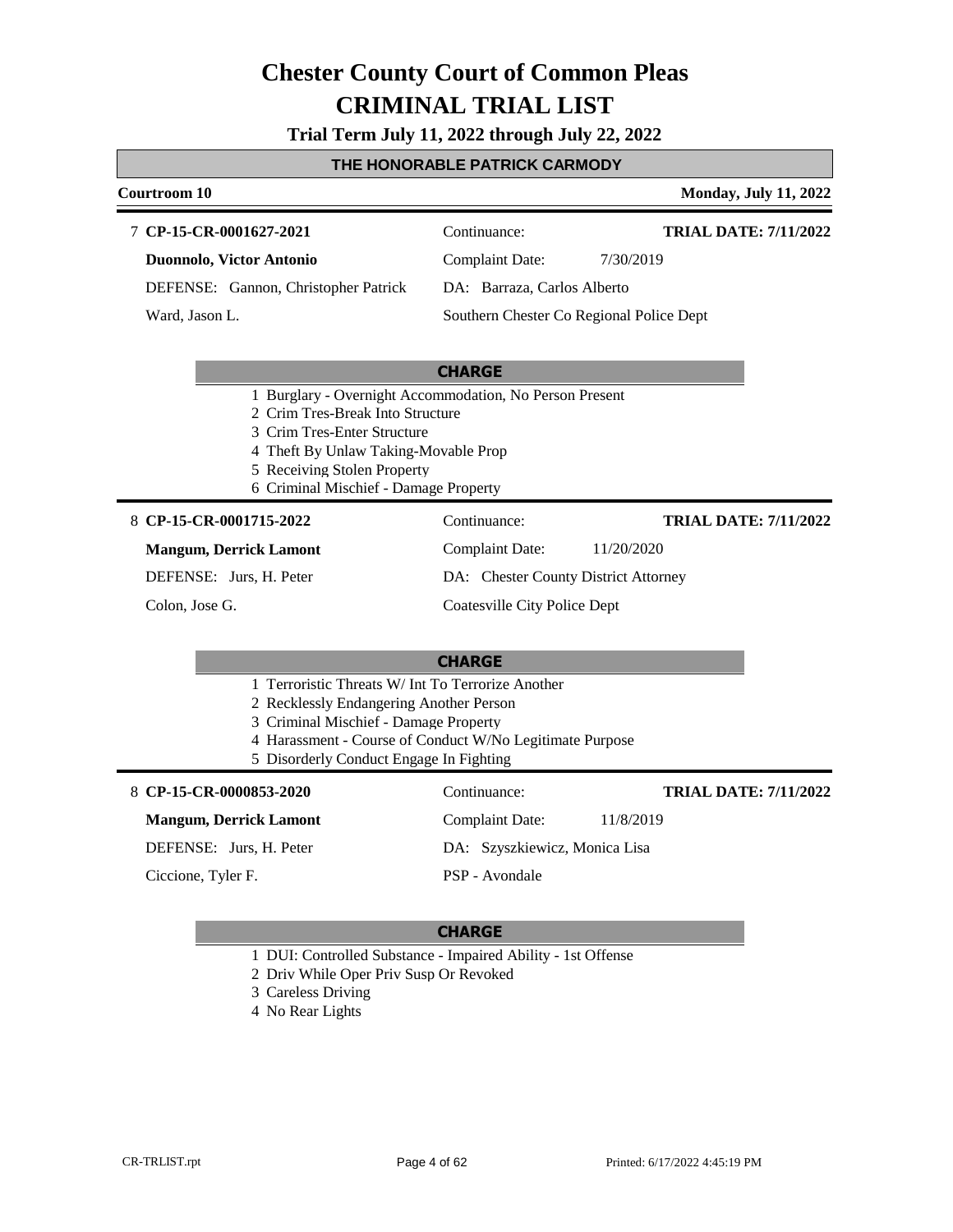### **Trial Term July 11, 2022 through July 22, 2022**

### **THE HONORABLE PATRICK CARMODY**

| Courtroom 10                                                                                                                                                                                                                                                                                                           |                               | <b>Monday, July 11, 2022</b> |
|------------------------------------------------------------------------------------------------------------------------------------------------------------------------------------------------------------------------------------------------------------------------------------------------------------------------|-------------------------------|------------------------------|
| 9 CP-15-CR-0000861-2022                                                                                                                                                                                                                                                                                                | Continuance:                  | <b>TRIAL DATE: 7/11/2022</b> |
| <b>Jimenez, Robert Dylan</b>                                                                                                                                                                                                                                                                                           | <b>Complaint Date:</b>        | 12/26/2019                   |
| <b>DEFENSE:</b>                                                                                                                                                                                                                                                                                                        | DA: Barraza, Carlos Alberto   |                              |
| Ewing, Michael T.                                                                                                                                                                                                                                                                                                      | PSP - Avondale                |                              |
|                                                                                                                                                                                                                                                                                                                        | <b>CHARGE</b>                 |                              |
| 1 Accident Involv Damage Attended Vehicle/Prop<br>2 Driving W/O A License<br>3 Driv While Oper Priv Susp Or Revoked<br>4 Oper Veh W/O Req'd Financ Resp<br>5 Unsafe Movement/Pass on Right<br>6 Disregard Traffic Lane (Single)<br>7 Follow Too Closely<br>8 Careless Driving<br>9 Fail Stop And Give Infor Render Aid |                               |                              |
| 10 CP-15-CR-0000765-2020                                                                                                                                                                                                                                                                                               | Continuance:                  | <b>TRIAL DATE: 7/11/2022</b> |
| <b>Malatesta, Julian Davis</b>                                                                                                                                                                                                                                                                                         | <b>Complaint Date:</b>        | 2/22/2020                    |
| DEFENSE: Gannon, Christopher Patrick                                                                                                                                                                                                                                                                                   | DA: Szyszkiewicz, Monica Lisa |                              |
| Mitchell, Patrick J.                                                                                                                                                                                                                                                                                                   | E Whiteland Twp Police Dept   |                              |

- 1 Arson Endangering Property-Reckless Endangerment of Inh
- 2 Risking Catastrophe
- 3 Crim Misch/Dmg Prop Intent, Reckless, Or Neglig
- 4 Recklessly Endangering Another Person
- 5 Recklessly Endangering Another Person
- 6 Recklessly Endangering Another Person
- 7 Disorderly Conduct Engage In Fighting
- 8 Use/Poss Of Drug Paraph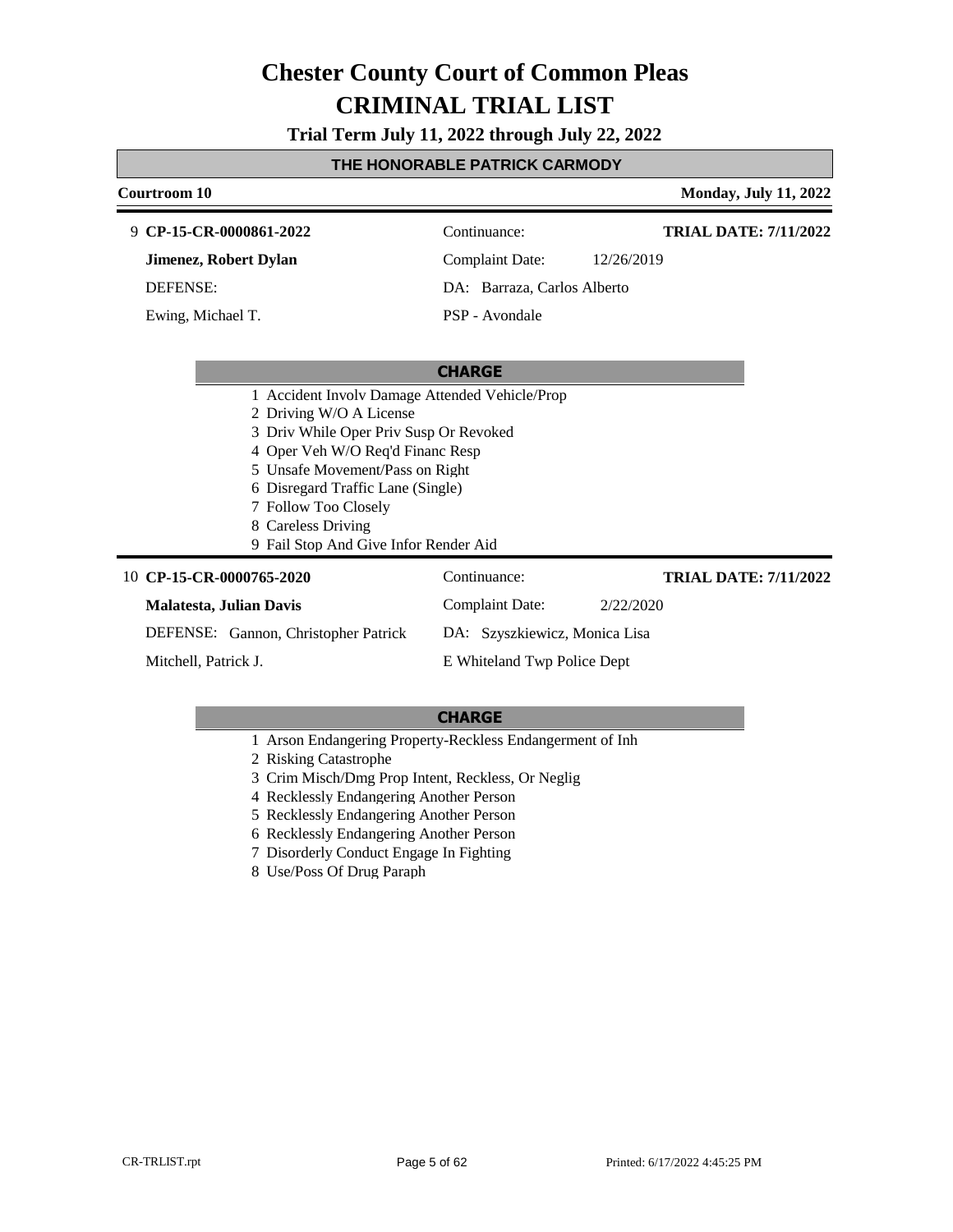**Trial Term July 11, 2022 through July 22, 2022**

#### **THE HONORABLE PATRICK CARMODY**

| Courtroom 10                                                                                                                                                                                                                                                                                                                                                                                                                                                                                                          |                                                                                         | <b>Monday, July 11, 2022</b>              |
|-----------------------------------------------------------------------------------------------------------------------------------------------------------------------------------------------------------------------------------------------------------------------------------------------------------------------------------------------------------------------------------------------------------------------------------------------------------------------------------------------------------------------|-----------------------------------------------------------------------------------------|-------------------------------------------|
| 11 CP-15-CR-0000785-2021                                                                                                                                                                                                                                                                                                                                                                                                                                                                                              | Continuance:                                                                            | <b>TRIAL DATE: 7/11/2022</b>              |
| Rodriguez, Alonso                                                                                                                                                                                                                                                                                                                                                                                                                                                                                                     | <b>Complaint Date:</b>                                                                  | 4/17/2020                                 |
| DEFENSE: Holland, Chelsea Lynn                                                                                                                                                                                                                                                                                                                                                                                                                                                                                        | DA: Abatemarco, Christine C.                                                            |                                           |
| Gallina, Stefano N.                                                                                                                                                                                                                                                                                                                                                                                                                                                                                                   | PSP - Avondale                                                                          |                                           |
|                                                                                                                                                                                                                                                                                                                                                                                                                                                                                                                       | <b>CHARGE</b>                                                                           |                                           |
| 1 Criminal Attempt - Rape of Child<br>2 IDSI Person Less Than 16 Yrs Age<br>3 IDSI Person Less Than 16 Yrs Age<br>4 IDSI Person Less Than 16 Yrs Age<br>5 IDSI Person Less Than 16 Yrs Age<br>6 IDSI Person Less Than 16 Yrs Age<br>7 IDSI Person Less Than 16 Yrs Age<br>8 IDSI Person Less Than 16 Yrs Age<br>9 IDSI Person Less Than 16 Yrs Age<br>10 IDSI Person Less Than 16 Yrs Age<br>12 CP-15-CR-0002131-2020<br><b>McKelvey</b> , Dana Ashley<br>DEFENSE: McCabe, Thomas Patrick<br>McElhenney, Christian R. | Continuance:<br><b>Complaint Date:</b><br>DA: Barraza, Carlos Alberto<br>PSP - Avondale | <b>TRIAL DATE: 7/11/2022</b><br>7/10/2020 |
|                                                                                                                                                                                                                                                                                                                                                                                                                                                                                                                       | <b>CHARGE</b>                                                                           |                                           |
| 1 Aggravated Assault - Attempts to cause or causes BI to desi<br>2 Aggravated Assault - Attempts to cause or causes BI to desi<br>3 Harassment - Subject Other to Physical Contact<br>4 Harassment - Subject Other to Physical Contact<br>5 Disorderly Conduct Engage In Fighting                                                                                                                                                                                                                                     |                                                                                         |                                           |
| 12 CP-15-CR-0001310-2020                                                                                                                                                                                                                                                                                                                                                                                                                                                                                              | Continuance:                                                                            | <b>TRIAL DATE: 7/11/2022</b>              |
| <b>McKelvey, Dana Ashley</b>                                                                                                                                                                                                                                                                                                                                                                                                                                                                                          | <b>Complaint Date:</b>                                                                  | 4/28/2020                                 |
| DEFENSE: McCabe, Thomas Patrick                                                                                                                                                                                                                                                                                                                                                                                                                                                                                       | DA: Barraza, Carlos Alberto                                                             |                                           |
| Kushner, Ryan D.                                                                                                                                                                                                                                                                                                                                                                                                                                                                                                      | Southern Chester Co Regional Police Dept                                                |                                           |

#### **CHARGE**

1 Strangulation - Applying Pressure to Throat or Neck

2 Simple Assault

3 Harassment - Subject Other to Physical Contact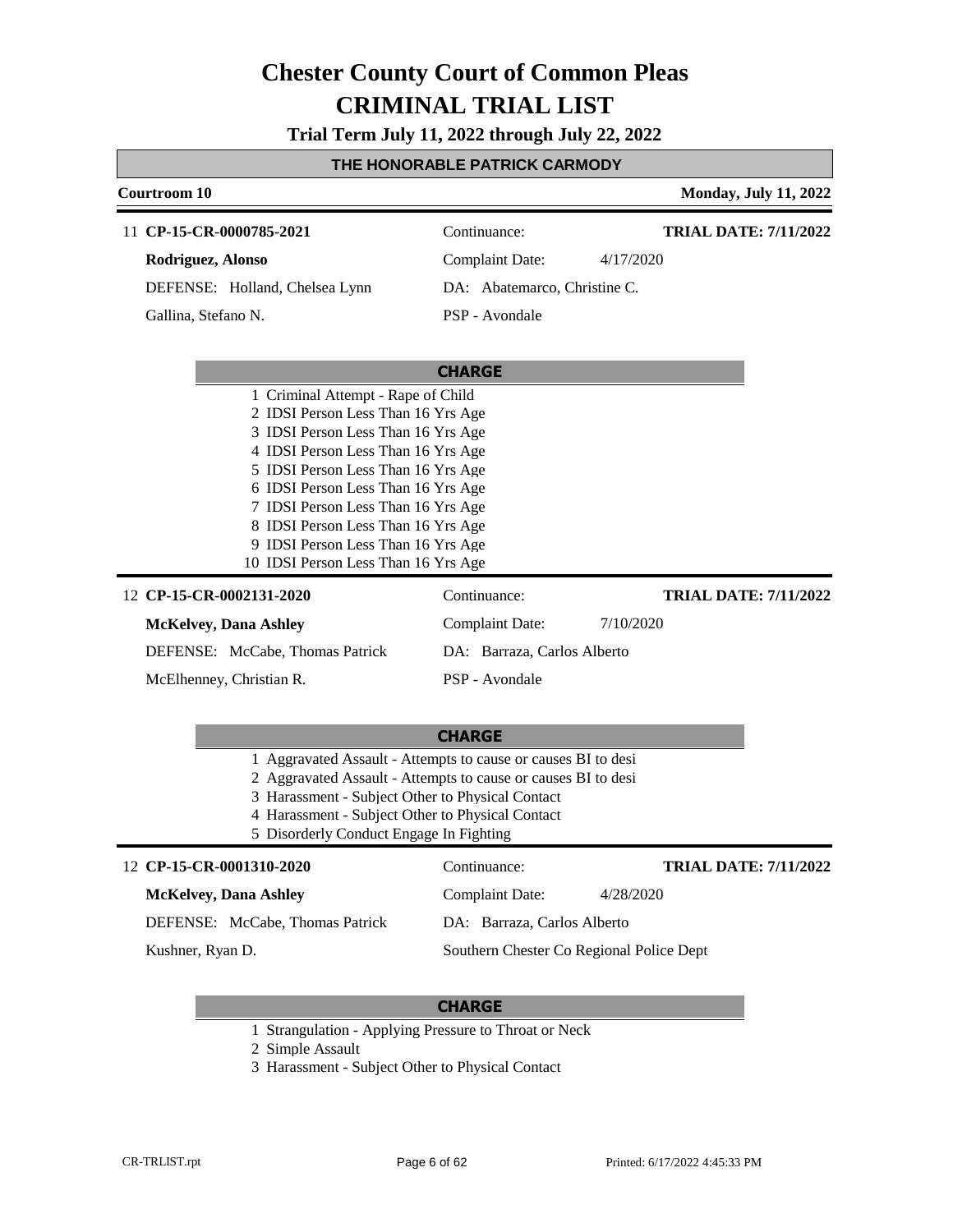#### **Trial Term July 11, 2022 through July 22, 2022**

#### **THE HONORABLE PATRICK CARMODY**

# **Courtroom 10 Monday, July 11, 2022**

# **TRIAL DATE: 7/11/2022**

#### 13 **CP-15-CR-0001708-2020** Continuance:

#### **Baranzano, Robert Allen**

DEFENSE: Mehok, Kristine C.

Cabry, Michael J. IV

Complaint Date: 5/13/2020

### W Caln Twp Police Dept

DA: Barraza, Carlos Alberto

#### **CHARGE**

1 DUI: Highest Rte of Alc (BAC .16+) 1st Off 2 DUI: Gen Imp/Inc of Driving Safely - 1st Off

#### 14 **CP-15-CR-0003440-2021** Continuance:

#### **TRIAL DATE: 7/11/2022**

DEFENSE: Gannon, Christopher Patrick

Madormo, Jason F.

**Lewis, Corey**

DA: Szyszkiewicz, Monica Lisa W Whiteland Twp Police Dept

Complaint Date: 5/26/2020

- 1 Burglary Not Adapted for Overnight Accommodation, No
- 2 Conspiracy Burglary Not Adapted for Overnight Accom
- 3 Theft By Unlaw Taking-Movable Prop
- 4 Conspiracy Theft By Unlaw Taking-Movable Prop
- 5 Receiving Stolen Property
- 6 Conspiracy Receiving Stolen Property
- 7 Crim Tres-Break Into Structure
- 8 Criminal Mischief Damage Property
- 9 Retail Theft-Take Mdse
- 10 Conspiracy Retail Theft-Take Mdse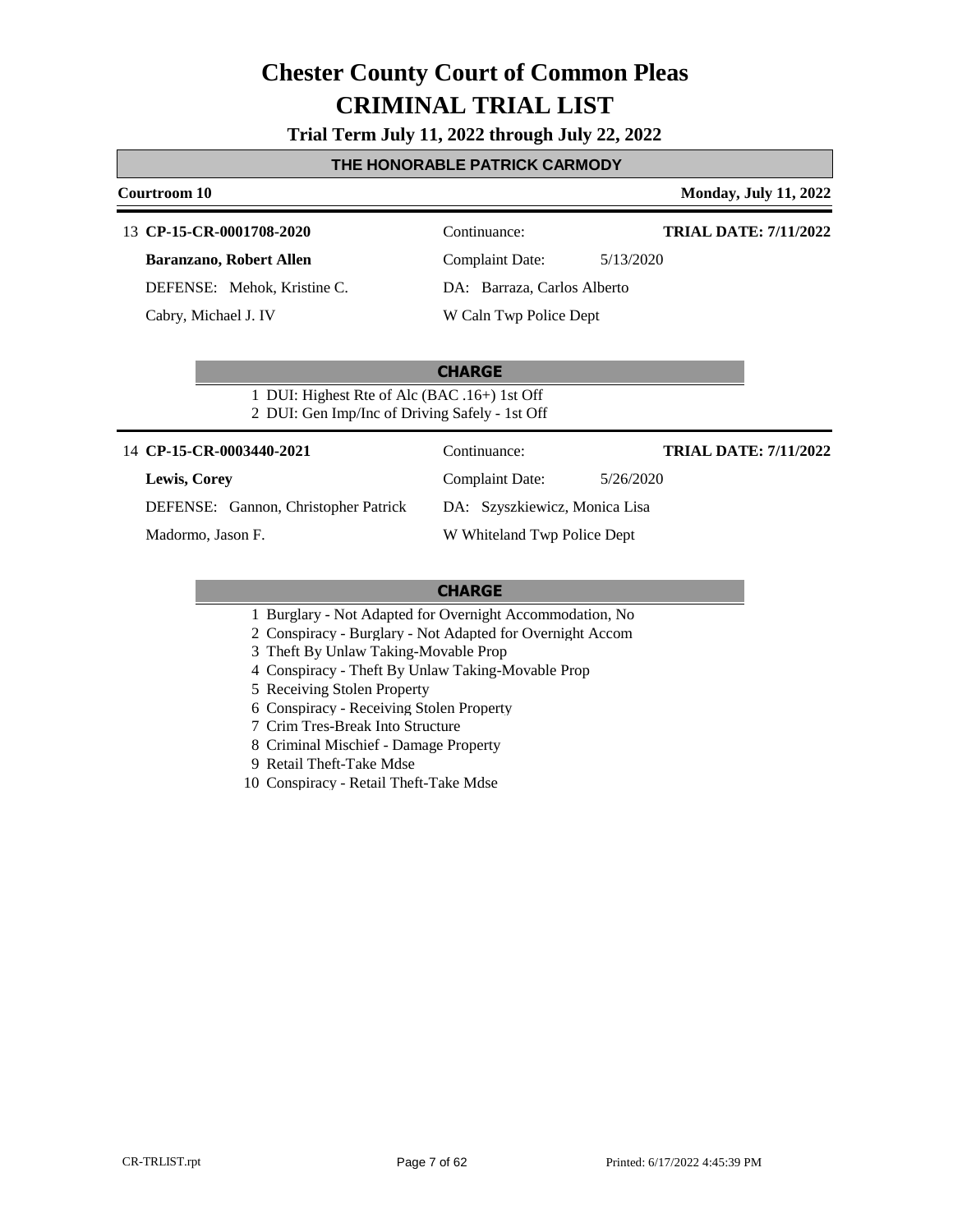**Trial Term July 11, 2022 through July 22, 2022**

#### **THE HONORABLE PATRICK CARMODY**

| <b>Courtroom 10</b>                                                                                                                                                                                                                                                   |                                                                                                                               | <b>Monday, July 11, 2022</b> |
|-----------------------------------------------------------------------------------------------------------------------------------------------------------------------------------------------------------------------------------------------------------------------|-------------------------------------------------------------------------------------------------------------------------------|------------------------------|
| 15 CP-15-CR-0001991-2020                                                                                                                                                                                                                                              | Continuance:                                                                                                                  | <b>TRIAL DATE: 7/11/2022</b> |
| Pearsall, Kendra                                                                                                                                                                                                                                                      | <b>Complaint Date:</b>                                                                                                        | 7/6/2020                     |
| DEFENSE: Mehok, Kristine C.                                                                                                                                                                                                                                           | DA: Barraza, Carlos Alberto                                                                                                   |                              |
| Cermignano, Michael J.                                                                                                                                                                                                                                                | Tredyffrin Twp Police Dept                                                                                                    |                              |
|                                                                                                                                                                                                                                                                       |                                                                                                                               |                              |
| 1 Robbery Of Motor Vehicle                                                                                                                                                                                                                                            | <b>CHARGE</b>                                                                                                                 |                              |
| 4 Robbery-Inflict Serious Bodily Injury<br>5 Theft By Unlaw Taking-Movable Prop<br>6 Receiving Stolen Property<br>7 Simple Assault<br>8 Recklessly Endangering Another Person<br>9 Poss Instrument Of Crime W/Int<br>10 Criminal Attempt - Murder Of The First Degree | 2 Aggravated Assault - Attempts to cause SBI or causes injury<br>3 Aggravated Assault - Attempts to cause or causes BI with d |                              |
| 16 CP-15-CR-0002556-2020                                                                                                                                                                                                                                              | Continuance:                                                                                                                  | <b>TRIAL DATE: 7/11/2022</b> |
| <b>Williams, Kyle Aaron</b>                                                                                                                                                                                                                                           | <b>Complaint Date:</b>                                                                                                        | 7/14/2020                    |
| DEFENSE: Dewese, Susanna E.                                                                                                                                                                                                                                           | DA: Szyszkiewicz, Monica Lisa                                                                                                 |                              |
| McCabe, Brian J.                                                                                                                                                                                                                                                      | PSP - Avondale                                                                                                                |                              |
|                                                                                                                                                                                                                                                                       |                                                                                                                               |                              |
|                                                                                                                                                                                                                                                                       | <b>CHARGE</b>                                                                                                                 |                              |
| 1 Aggravated Assault - Attempts to cause SBI or causes injury                                                                                                                                                                                                         |                                                                                                                               |                              |
| 2 Marijuana-Small Amt Personal Use<br>3 Use/Poss Of Drug Paraph                                                                                                                                                                                                       |                                                                                                                               |                              |
| 4 Simple Assault                                                                                                                                                                                                                                                      |                                                                                                                               |                              |
| 5 Recklessly Endangering Another Person                                                                                                                                                                                                                               |                                                                                                                               |                              |

- 6 Disorderly Conduct Engage In Fighting
- 7 Harassment Subject Other to Physical Contact
- 8 Retail Theft-Take Mdse

#### 16 **CP-15-CR-0002555-2020** Continuance:

#### **Williams, Kyle**

DEFENSE: Dewese, Susanna E.

Doherty, Ryan E.

**TRIAL DATE: 7/11/2022**

Complaint Date: 7/14/2020

DA: Szyszkiewicz, Monica Lisa

Oxford Boro Police Dept

- 1 Resist Arrest/Other Law Enforce
- 2 Retail Theft-Take Mdse
- 3 Receiving Stolen Property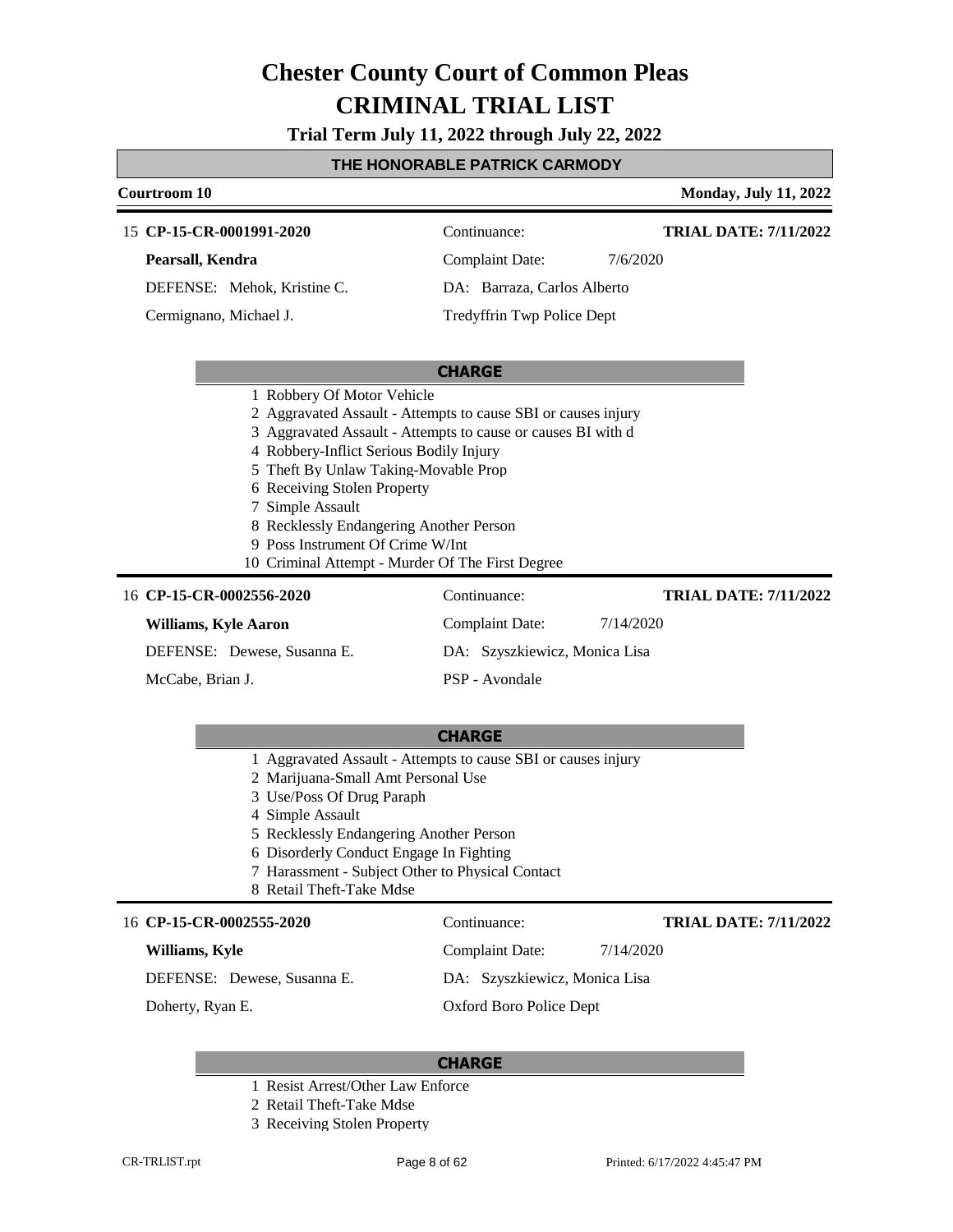### **Trial Term July 11, 2022 through July 22, 2022**

### **THE HONORABLE PATRICK CARMODY**

| Courtroom 10                                                                                                                                                                                                                                          |                               | <b>Monday, July 11, 2022</b> |
|-------------------------------------------------------------------------------------------------------------------------------------------------------------------------------------------------------------------------------------------------------|-------------------------------|------------------------------|
| 17 CP-15-CR-0003784-2021                                                                                                                                                                                                                              | Continuance:                  | <b>TRIAL DATE: 7/11/2022</b> |
| Baranda-Tapia, Arale                                                                                                                                                                                                                                  | <b>Complaint Date:</b>        | 7/16/2020                    |
| DEFENSE: Gannon, Christopher Patrick                                                                                                                                                                                                                  | DA: Barraza, Carlos Alberto   |                              |
| Hutchinson, Ian M.                                                                                                                                                                                                                                    | PSP - Avondale                |                              |
|                                                                                                                                                                                                                                                       | <b>CHARGE</b>                 |                              |
| 1 Manufacture, Delivery, or Possession With Intent to Manufa<br>2 Int Poss Contr Subst By Per Not Reg<br>3 Marijuana-Small Amt Personal Use<br>4 Use/Poss Of Drug Paraph<br>5 Purch Etc Alcoh Bev By A Minor<br>6 Restrictions on Alcoholic Beverages |                               |                              |
| 18 CP-15-CR-0002737-2020                                                                                                                                                                                                                              | Continuance:                  | <b>TRIAL DATE: 7/11/2022</b> |
| <b>Butler, Helena Marie</b>                                                                                                                                                                                                                           | <b>Complaint Date:</b>        | 7/17/2020                    |
| DEFENSE: Jurs, H. Peter                                                                                                                                                                                                                               | DA: Barraza, Carlos Alberto   |                              |
| Musser, Jeremy W.                                                                                                                                                                                                                                     | PSP - Avondale                |                              |
|                                                                                                                                                                                                                                                       | <b>CHARGE</b>                 |                              |
| 1 DUI: Controlled Substance - Impaired Ability - 1st Offense<br>2 Disregard Traffic Lane (Single)<br>3 Careless Driving<br>4 Reckless Driving<br>5 DUI: Controlled Substance - Schedule 2 or 3 - 1st Offense                                          |                               |                              |
| 19 CP-15-CR-0000976-2021                                                                                                                                                                                                                              | Continuance:                  | <b>TRIAL DATE: 7/11/2022</b> |
| <b>Miller, Brian Wayne</b>                                                                                                                                                                                                                            | Complaint Date:               | 7/27/2020                    |
| DEFENSE: Jurs, H. Peter                                                                                                                                                                                                                               | DA: Szyszkiewicz, Monica Lisa |                              |
| Fry, Craig A.                                                                                                                                                                                                                                         | PSP - Embreeville             |                              |
|                                                                                                                                                                                                                                                       |                               |                              |

- 1 DUI: Controlled Substance Schedule 1 1st Offense
- 2 DUI: Controlled Substance Schedule 2 or 3 1st Offense
- 3 DUI: Controlled Substance Impaired Ability 1st Offense
- 4 Recklessly Endangering Another Person
- 5 Recklessly Endangering Another Person
- 6 Dr Unregist Veh
- 7 Disregard Traffic Lane (Single)
- 8 Drive Over Divider
- 9 Careless Driving
- 10 DUI: Controlled Substance Metabolite 1st Offense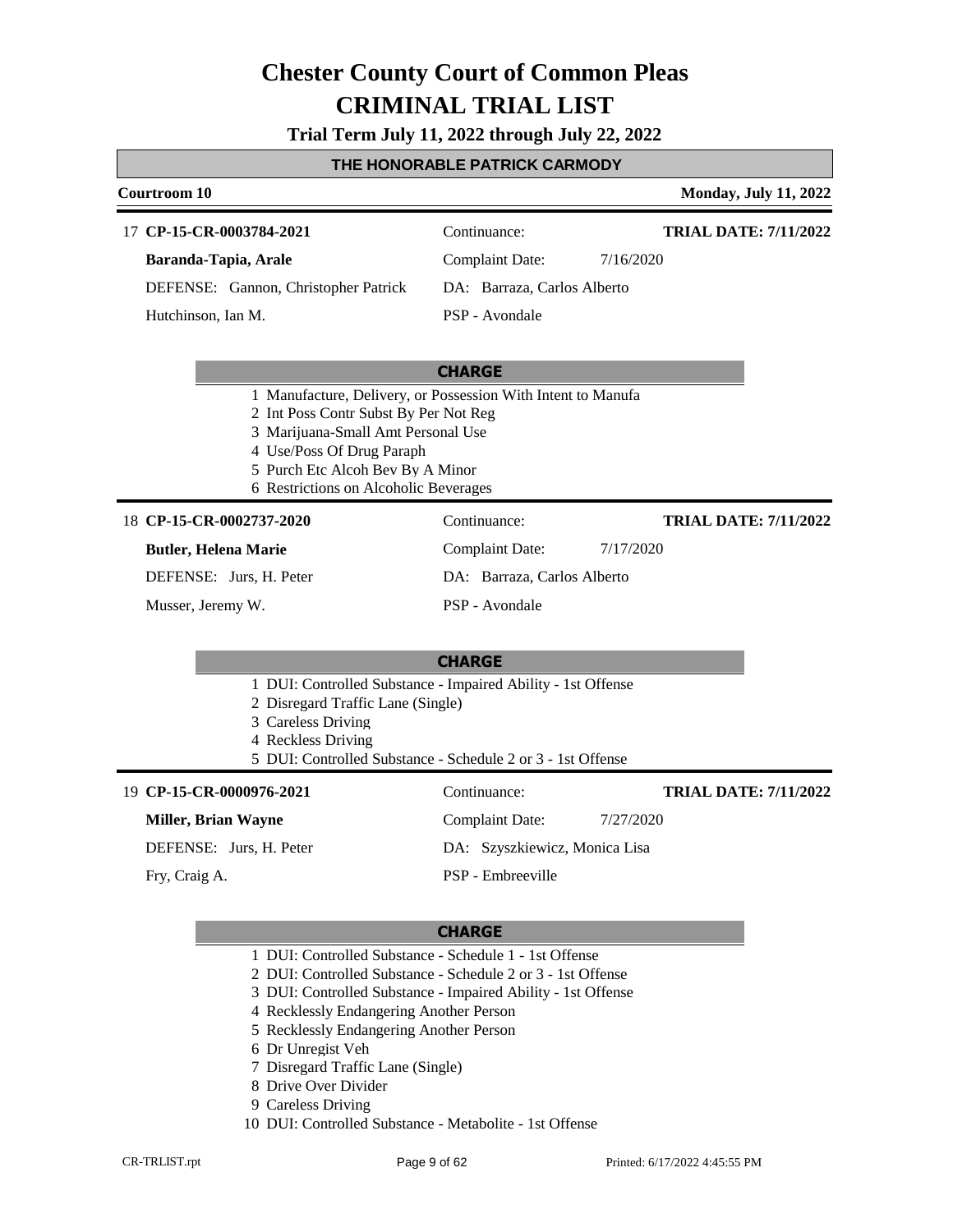**Trial Term July 11, 2022 through July 22, 2022**

### **THE HONORABLE PATRICK CARMODY**

| <b>Courtroom 10</b>                                                                                                                                                                                                                                                                                    |                                        | <b>Monday, July 11, 2022</b> |
|--------------------------------------------------------------------------------------------------------------------------------------------------------------------------------------------------------------------------------------------------------------------------------------------------------|----------------------------------------|------------------------------|
| 20 CP-15-CR-0000832-2022                                                                                                                                                                                                                                                                               | Continuance:                           | <b>TRIAL DATE: 7/11/2022</b> |
| Horblinski, Brian Kelly                                                                                                                                                                                                                                                                                | <b>Complaint Date:</b>                 | 1/12/2022                    |
| DEFENSE: Jurs, H. Peter                                                                                                                                                                                                                                                                                | DA: Macaulay, Kaitlyn Ruth             |                              |
| Nangle, Joseph F.                                                                                                                                                                                                                                                                                      | <b>Chester County County Detective</b> |                              |
|                                                                                                                                                                                                                                                                                                        | <b>CHARGE</b>                          |                              |
| 1 Manufacture, Delivery, or Possession With Intent to Manufa<br>2 Manufacture, Delivery, or Possession With Intent to Manufa<br>3 Int Poss Contr Subst By Per Not Reg<br>4 Int Poss Contr Subst By Per Not Reg<br>5 Criminal Use Of Communication Facility<br>6 Criminal Use Of Communication Facility |                                        |                              |
| 20 CP-15-CR-0000636-2022                                                                                                                                                                                                                                                                               | Continuance:                           | <b>TRIAL DATE: 7/11/2022</b> |
| Horblinski, Brian Kelly                                                                                                                                                                                                                                                                                | <b>Complaint Date:</b>                 | 10/4/2021                    |
| DEFENSE: Jurs, H. Peter                                                                                                                                                                                                                                                                                | DA: Macaulay, Kaitlyn Ruth             |                              |
| Reece, Tyler                                                                                                                                                                                                                                                                                           | West Brandywine Twp Police Dept        |                              |
|                                                                                                                                                                                                                                                                                                        | <b>CHARGE</b>                          |                              |
| 1 Manufacture, Delivery, or Possession With Intent to Manufa<br>2 Int Poss Contr Subst By Per Not Reg<br>3 Use/Poss Of Drug Paraph<br>4 Criminal Use Of Communication Facility<br>5 No Rear Lights<br>6 Driv While Oper Priv Susp Or Revoked                                                           |                                        |                              |
| 20 CP-15-CR-0002125-2021                                                                                                                                                                                                                                                                               | Continuance:                           | <b>TRIAL DATE: 7/11/2022</b> |
| Horblinski, Brian Kelly                                                                                                                                                                                                                                                                                | <b>Complaint Date:</b>                 | 12/29/2020                   |
| DEFENSE: Jurs, H. Peter                                                                                                                                                                                                                                                                                | DA: Szyszkiewicz, Monica Lisa          |                              |
| Fries, Christopher J.                                                                                                                                                                                                                                                                                  | W Caln Twp Police Dept                 |                              |
|                                                                                                                                                                                                                                                                                                        |                                        |                              |

#### **CHARGE**

1 Simple Assault

2 Harassment - Subject Other to Physical Contact

3 Disorderly Conduct Engage In Fighting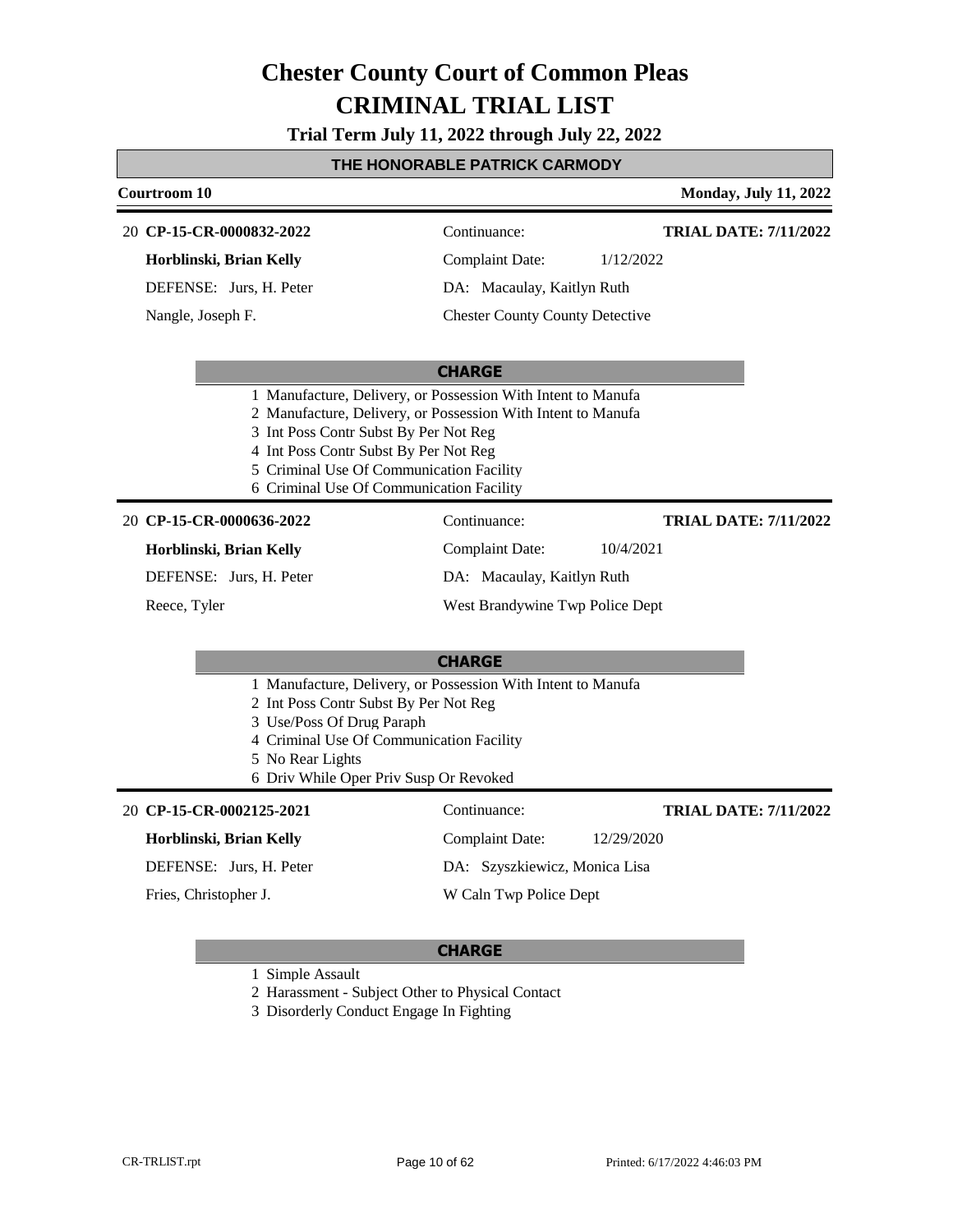#### **Trial Term July 11, 2022 through July 22, 2022**

#### **THE HONORABLE PATRICK CARMODY**

| Courtroom 10             |                               | <b>Monday, July 11, 2022</b> |
|--------------------------|-------------------------------|------------------------------|
| 20 CP-15-CR-0000065-2021 | Continuance:                  | <b>TRIAL DATE: 7/11/2022</b> |
| Horblinski, Brian Kelly  | Complaint Date:               | 8/25/2020                    |
| DEFENSE: Jurs, H. Peter  | DA: Szyszkiewicz, Monica Lisa |                              |
| Wilson, Calvin L.        | Honeybrook Boro, Police Dept  |                              |

#### **CHARGE**

- 1 Acci Dam To Unattended Veh Or Propert
- 2 Drive On Sidewalk
- 3 Fail To Not Police Depart Of Acci
- 4 Crim'l Misch-Tamper W/Property

| 21 CP-15-CR-0000356-2022             | Continuance:                   | <b>TRIAL DATE: 7/11/2022</b> |
|--------------------------------------|--------------------------------|------------------------------|
| Rivera-Cruz, Wigberto                | <b>Complaint Date:</b>         | 10/2/2020                    |
| DEFENSE: Gannon, Christopher Patrick | DA: Macaulay, Kaitlyn Ruth     |                              |
| Burghart, Peter M.                   | PSP - King Of Prussia Turnpike |                              |

#### **CHARGE**

- 1 Manufacture, Delivery, or Possession With Intent to Manufa
- 2 Int Poss Contr Subst By Per Not Reg
- 3 DUI: Controlled Substance Schedule 1 1st Offense
- 4 DUI: Controlled Substance Metabolite 1st Offense
- 5 DUI: Controlled Substance Impaired Ability 1st Offense
- 6 Obedience to Traffic-Control Devices
- 7 Improp Sunscreening
- 8 Marijuana-Small Amt Personal Use

#### **CP-15-CR-0000947-2021** 22 Continuance:

#### **Bernick, Daniel J.**

DEFENSE: Cohen, Abigail Beth

Rychlak, Matthew John

#### **CHARGE**

- 1 Sexual Assault
- 2 Conspiracy Sexual Assault
- 3 Indec Asslt-W/O Cons Of Other
- 4 Indec Asslt-W/O Cons Of Other
- 5 Indec Asslt-W/O Cons Of Other
- 6 Conspiracy Indec Asslt-W/O Cons Of Other
- 7 Indecent Assault Person Unconscious
- 8 Indecent Assault Person Unconscious
- 9 Conspiracy Indecent Assault Person Unconscious

Complaint Date: 10/27/2020 DA: Provencher, Emily Ruth W Chester Univ Police Dept **TRIAL DATE: 7/11/2022**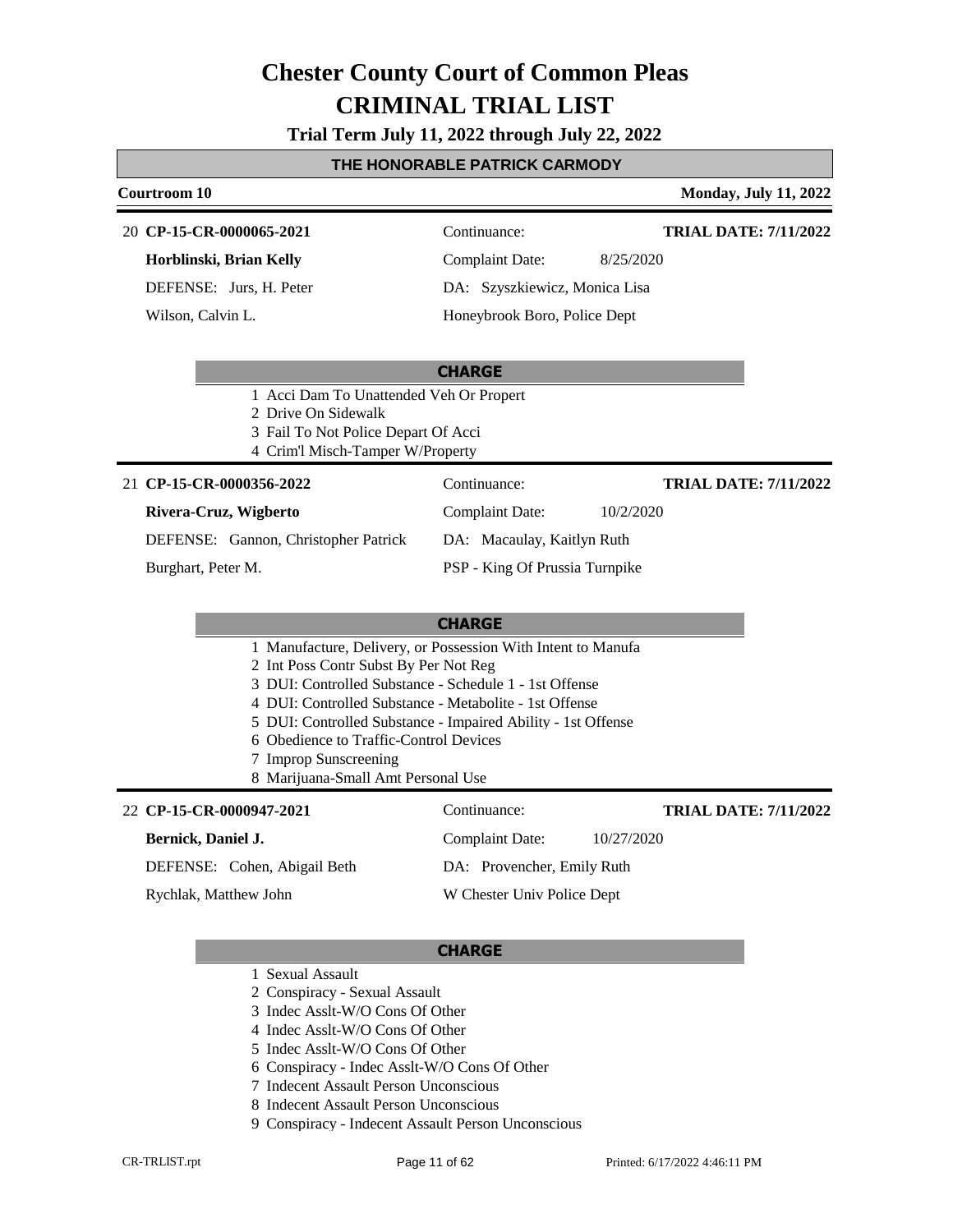**Trial Term July 11, 2022 through July 22, 2022**

### **THE HONORABLE PATRICK CARMODY**

| <b>Courtroom 10</b>                                                                                                                                                                                                                                                       |                                                  | <b>Monday, July 11, 2022</b> |
|---------------------------------------------------------------------------------------------------------------------------------------------------------------------------------------------------------------------------------------------------------------------------|--------------------------------------------------|------------------------------|
| 22 CP-15-CR-0000948-2021                                                                                                                                                                                                                                                  | Continuance:                                     | <b>TRIAL DATE: 7/11/2022</b> |
| <b>Gomez, Justin Daniel</b>                                                                                                                                                                                                                                               | <b>Complaint Date:</b>                           | 10/27/2020                   |
| DEFENSE: Kelly, Evan J.                                                                                                                                                                                                                                                   | DA: Provencher, Emily Ruth                       |                              |
| Rychlak, Matthew John                                                                                                                                                                                                                                                     | W Chester Univ Police Dept                       |                              |
|                                                                                                                                                                                                                                                                           |                                                  |                              |
|                                                                                                                                                                                                                                                                           | <b>CHARGE</b>                                    |                              |
| 2 Conspiracy - Sexual Assault<br>3 Agg. Ind. Assault W/O Consent<br>4 Agg. Ind. Assault W/O Consent<br>5 Conspiracy - Agg. Ind. Assault W/O Consent<br>6 Indec Asslt-W/O Cons Of Other<br>7 Indec Asslt-W/O Cons Of Other<br>8 Conspiracy - Indec Asslt-W/O Cons Of Other |                                                  |                              |
| 23 CP-15-CR-0001363-2021                                                                                                                                                                                                                                                  | Continuance:                                     | <b>TRIAL DATE: 7/11/2022</b> |
| Boyer, Amari                                                                                                                                                                                                                                                              | <b>Complaint Date:</b>                           | 11/2/2020                    |
| <b>DEFENSE:</b>                                                                                                                                                                                                                                                           | DA: Szyszkiewicz, Monica Lisa                    |                              |
| Affiant                                                                                                                                                                                                                                                                   | <b>Chester County District Attorney's Office</b> |                              |
|                                                                                                                                                                                                                                                                           |                                                  |                              |
|                                                                                                                                                                                                                                                                           | <b>CHARGE</b>                                    |                              |
| 1 Bad Checks                                                                                                                                                                                                                                                              |                                                  |                              |
| 24 CP-15-CR-0001563-2021                                                                                                                                                                                                                                                  | Continuance:                                     | <b>TRIAL DATE: 7/11/2022</b> |
| <b>Martin, Charles</b>                                                                                                                                                                                                                                                    | <b>Complaint Date:</b>                           | 11/24/2020                   |
| DEFENSE: Gannon, Christopher Patrick                                                                                                                                                                                                                                      | DA: Macaulay, Kaitlyn Ruth                       |                              |
| Knapp, Sean A.                                                                                                                                                                                                                                                            | Phoenixville Boro Police Dept                    |                              |

- 1 Theft By Unlaw Taking-Movable Prop
- 2 Receiving Stolen Property
- 3 Tamper With/Fabricate Physical Evidence
- 4 Int Poss Contr Subst By Per Not Reg
- 5 Manufacture, Delivery, or Possession With Intent to Manufa
- 6 Use/Poss Of Drug Paraph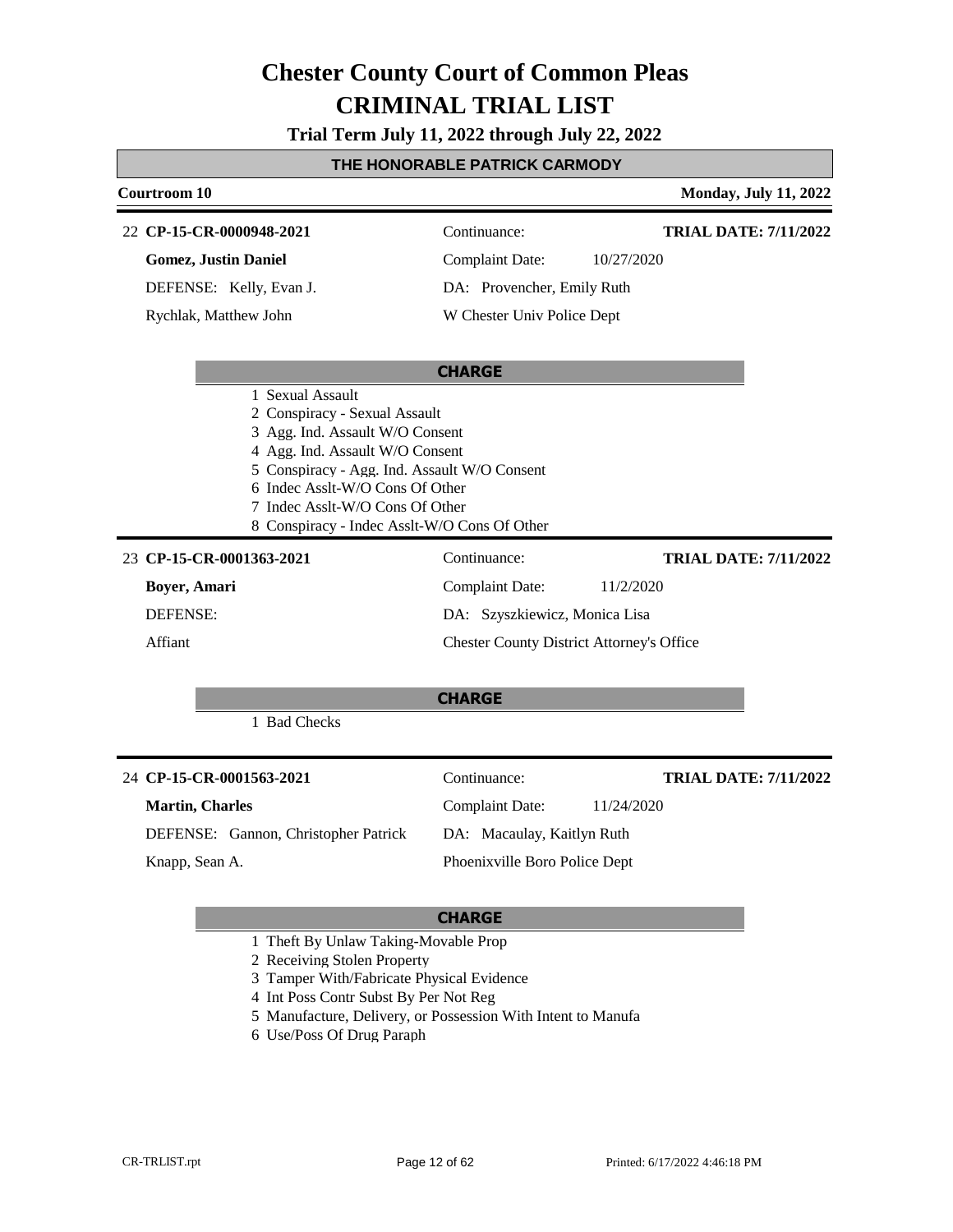**Trial Term July 11, 2022 through July 22, 2022**

### **THE HONORABLE PATRICK CARMODY**

| Courtroom 10                                                       |                                                                                                                                                                                                                   | <b>Monday, July 11, 2022</b> |
|--------------------------------------------------------------------|-------------------------------------------------------------------------------------------------------------------------------------------------------------------------------------------------------------------|------------------------------|
| 25 CP-15-CR-0001821-2021                                           | Continuance:                                                                                                                                                                                                      | <b>TRIAL DATE: 7/11/2022</b> |
| <b>Serious, Aaron Ashton</b>                                       | <b>Complaint Date:</b>                                                                                                                                                                                            | 11/25/2020                   |
| DEFENSE:                                                           | DA: Szyszkiewicz, Monica Lisa                                                                                                                                                                                     |                              |
| Davis, Justin M.                                                   | Tredyffrin Twp Police Dept                                                                                                                                                                                        |                              |
|                                                                    | <b>CHARGE</b>                                                                                                                                                                                                     |                              |
| 1 Simple Assault<br>2 Criminal Mischief - Damage Property          | 3 Harassment - Comm. Lewd, Threatening, Etc. Language<br>4 Harassment - Subject Other to Physical Contact<br>5 Harassment - Subject Other to Physical Contact<br>6 Harassment - Subject Other to Physical Contact |                              |
| 26 CP-15-CR-0000347-2022                                           | Continuance:                                                                                                                                                                                                      | <b>TRIAL DATE: 7/11/2022</b> |
| <b>Lawrence, Dustin Michael</b>                                    | <b>Complaint Date:</b>                                                                                                                                                                                            | 11/30/2020                   |
| <b>DEFENSE:</b>                                                    | DA: Szyszkiewicz, Monica Lisa                                                                                                                                                                                     |                              |
| Prikhodko, Olena                                                   | PSP - Embreeville                                                                                                                                                                                                 |                              |
|                                                                    | <b>CHARGE</b>                                                                                                                                                                                                     |                              |
| 1 Int Poss Contr Subst By Per Not Reg<br>2 Use/Poss Of Drug Paraph |                                                                                                                                                                                                                   |                              |
| 27 CP-15-CR-0000190-2021                                           | Continuance:                                                                                                                                                                                                      | <b>TRIAL DATE: 7/11/2022</b> |
| <b>Kerr, Jared Thomas</b>                                          | <b>Complaint Date:</b>                                                                                                                                                                                            | 12/14/2020                   |
| <b>DEFENSE:</b>                                                    | DA: Chester County District Attorney                                                                                                                                                                              |                              |
| Fry, Craig A.                                                      | PSP - Embreeville                                                                                                                                                                                                 |                              |
|                                                                    | <b>CHARGE</b>                                                                                                                                                                                                     |                              |
|                                                                    | 1 DUI: Controlled Substance - Schedule 1 - 1st Offense                                                                                                                                                            |                              |

2 DUI: Controlled Substance - Metabolite - 1st Offense

3 DUI: Controlled Substance - Impaired Ability - 1st Offense

4 DUI: Controlled Substance - Combination Alcohol/Drugs -

5 Disregard Traffic Lane (Single)

- 6 Driving at Safe Speed
- 7 Reckless Driving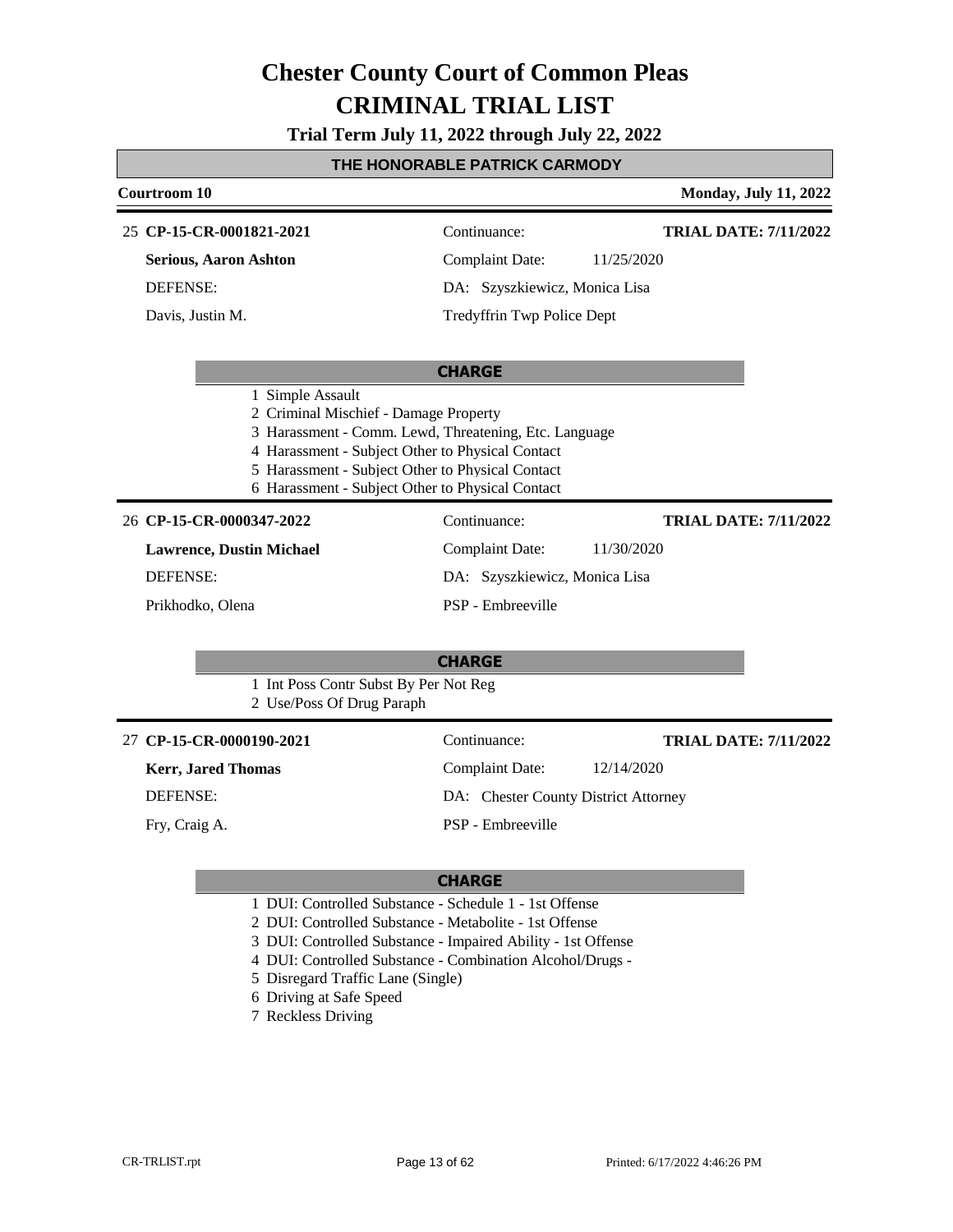### **Trial Term July 11, 2022 through July 22, 2022**

### **THE HONORABLE PATRICK CARMODY**

| Courtroom 10                         |                               |           | <b>Monday, July 11, 2022</b> |
|--------------------------------------|-------------------------------|-----------|------------------------------|
| 28 CP-15-CR-0001570-2022             | Continuance:                  |           | <b>TRIAL DATE: 7/11/2022</b> |
| Harding, Cuve E.                     | Complaint Date:               | 1/20/2021 |                              |
| DEFENSE: Noone, Michael G.           | DA: Szyszkiewicz, Monica Lisa |           |                              |
| Donkin, Ryan N.                      | W Chester Boro Police Dept    |           |                              |
|                                      |                               |           |                              |
|                                      | <b>CHARGE</b>                 |           |                              |
| 1 Theft By Unlaw Taking-Movable Prop |                               |           |                              |
| 2 Theft By Unlaw Taking-Movable Prop |                               |           |                              |
| 3 Receiving Stolen Property          |                               |           |                              |
| 4 Receiving Stolen Property          |                               |           |                              |
| 28 CP-15-CR-0001486-2022             | Continuance:                  |           | <b>TRIAL DATE: 7/11/2022</b> |
| <b>Harding, Cuve</b>                 | Complaint Date:               | 1/11/2021 |                              |

DEFENSE: Noone, Michael G. Jaworski, Mark E.

DA: Szyszkiewicz, Monica Lisa Downingtown Boro Police Dept

- 1 Retail Theft-Take Mdse
- 2 Retail Theft-Take Mdse
- 3 Receiving Stolen Property
- 4 Receiving Stolen Property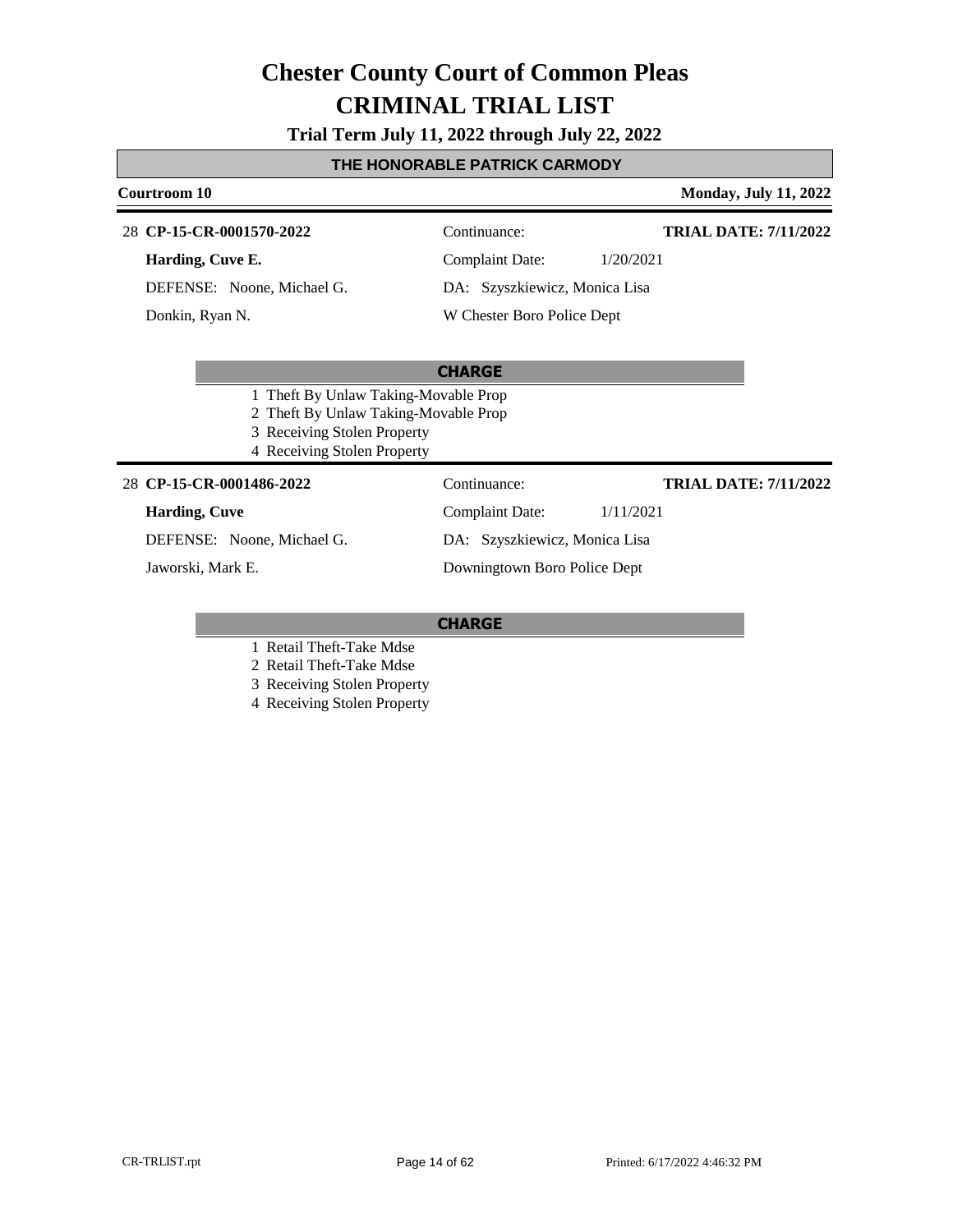**Trial Term July 11, 2022 through July 22, 2022**

#### **THE HONORABLE PATRICK CARMODY**

| Courtroom 10                |                                                              |                             |           | <b>Monday, July 11, 2022</b> |
|-----------------------------|--------------------------------------------------------------|-----------------------------|-----------|------------------------------|
| 29 CP-15-CR-0000939-2021    |                                                              | Continuance:                |           | <b>TRIAL DATE: 7/11/2022</b> |
| <b>Mayo, Jamonti Curtis</b> |                                                              | Complaint Date:             | 1/16/2021 |                              |
| DEFENSE: Jurs, H. Peter     |                                                              | DA: Barraza, Carlos Alberto |           |                              |
| Teator, Seth A.             |                                                              | PSP - Embreeville           |           |                              |
|                             |                                                              |                             |           |                              |
|                             |                                                              | <b>CHARGE</b>               |           |                              |
|                             | 1 Manufacture, Delivery, or Possession With Intent to Manufa |                             |           |                              |
|                             | 1 DUI: Controlled Substance - Impaired Ability - 1st Offense |                             |           |                              |
|                             | 2 Firearms Not To Be Carried W/O License                     |                             |           |                              |
|                             | 2 Manufacture, Delivery, or Possession With Intent to Manufa |                             |           |                              |
|                             | 3 Firearms Not To Be Carried W/O License                     |                             |           |                              |
|                             | 3 Int Poss Contr Subst By Per Not Reg                        |                             |           |                              |
|                             | 4 Use/Poss Of Drug Paraph                                    |                             |           |                              |
|                             | 4 Int Poss Contr Subst By Per Not Reg                        |                             |           |                              |
|                             | 5 Use/Poss Of Drug Paraph                                    |                             |           |                              |
|                             |                                                              |                             |           |                              |

- 5 Tamper With/Fabricate Physical Evidence
- 6 Poss Instrument Of Crime W/Int
- 7 DUI: Controlled Substance Impaired Ability 1st Offense
- 7 Tamper With/Fabricate Physical Evidence
- 8 Exceed 55 MPH In Other Loc By 33 MPH
- 9 Viol Use Limited Access Hwy
- 10 Careless Driving

#### **CP-15-CR-0001139-2021** 30 Continuance:

**Schmidt, John Franklin**

DEFENSE: Dewese, Susanna E.

Teator, Seth A.

DA: Barraza, Carlos Alberto

Complaint Date: 1/21/2021

PSP - Embreeville

#### **CHARGE**

- 1 Manufacture, Delivery, or Possession With Intent to Manufa
- 2 Int Poss Contr Subst By Per Not Reg
- 3 Marijuana-Small Amt Personal Use
- 4 Use/Poss Of Drug Paraph
- 5 No Rear Lights

**TRIAL DATE: 7/11/2022**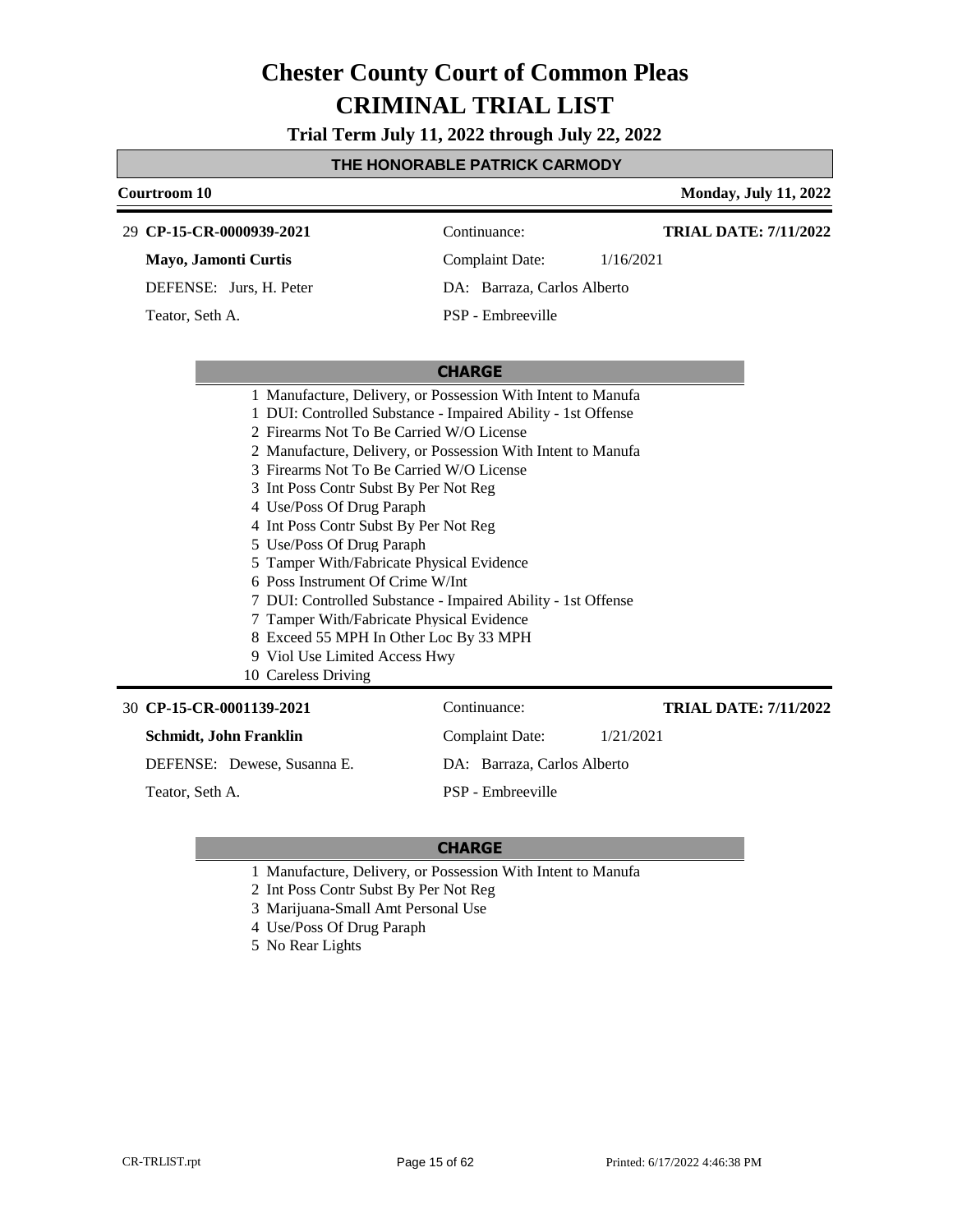**Trial Term July 11, 2022 through July 22, 2022**

#### **THE HONORABLE PATRICK CARMODY**

| Courtroom 10                         |                               | <b>Monday, July 11, 2022</b> |
|--------------------------------------|-------------------------------|------------------------------|
| 31 CP-15-CR-0000986-2021             | Continuance:                  | <b>TRIAL DATE: 7/11/2022</b> |
| <b>Fuentes Zelaya, Luis</b>          | Complaint Date:               | 1/29/2021                    |
| DEFENSE: Gannon, Christopher Patrick | DA: Szyszkiewicz, Monica Lisa |                              |
| Sedor, Addison J.                    | PSP - Avondale                |                              |

#### **CHARGE**

- 1 DUI: Controlled Substance Combination Alcohol/Drugs -
- 2 DUI: High Rte of Alc (Bac.10 <.16) 1st Off
- 3 DUI: Controlled Substance Impaired Ability 1st Offense
- 4 Disregard Traffic Lane (Single)
- 5 Fail To Not Police Of Acc\ Damage To Vehicle
- 6 Dr Unregist Veh
- 7 Careless Driving
- 8 Driving at Safe Speed
- 9 DUI: Gen Imp/Inc of Driving Safely 1st Off
- 10 DUI: Controlled Substance Schedule 1 1st Offense

| 32 CP-15-CR-0000685-2021    | Continuance:                 | <b>TRIAL DATE: 7/11/2022</b> |
|-----------------------------|------------------------------|------------------------------|
| <b>Lilly, Anthony Bacon</b> | Complaint Date:              | 2/6/2021                     |
| DEFENSE: Tinari, Nino V.    | DA: Macaulay, Kaitlyn Ruth   |                              |
| Himmel, Eric D.             | Coatesville City Police Dept |                              |

- 1 Firearms Not To Be Carried W/O License
- 2 Int Poss Contr Subst By Per Not Reg
- 3 Int Poss Contr Subst By Per Not Reg
- 4 Use/Poss Of Drug Paraph
- 5 Use/Poss Of Drug Paraph
- 6 Driving W/O A License
- 7 Driv While Oper Priv Susp Or Revoked
- 8 Possession Of Firearm Prohibited
- 9 Manufacture, Delivery, or Possession With Intent to Manufa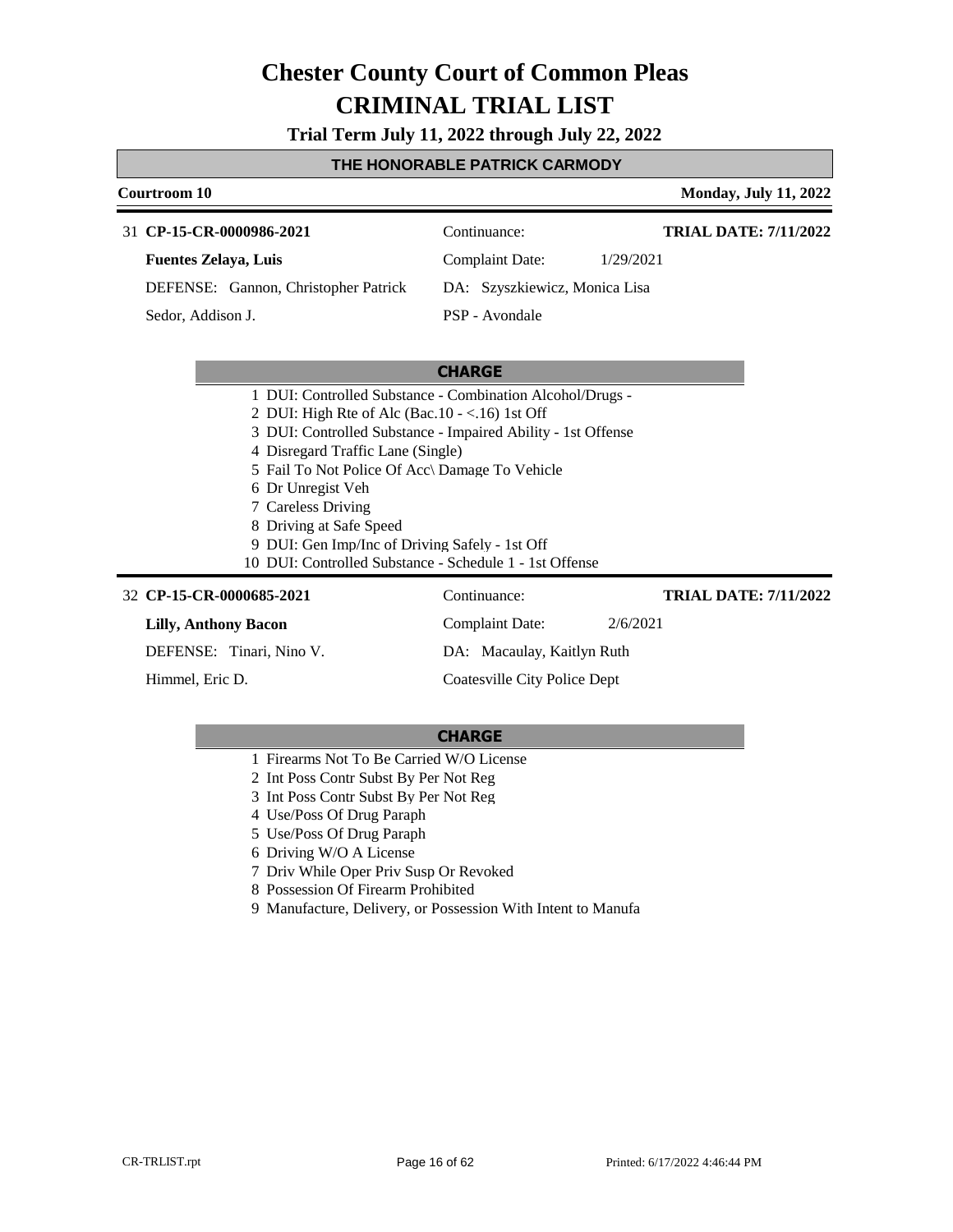**Trial Term July 11, 2022 through July 22, 2022**

#### **THE HONORABLE PATRICK CARMODY**

| <b>Courtroom 10</b>                                                                                                                                                                                                                                                  |                               | <b>Monday, July 11, 2022</b> |
|----------------------------------------------------------------------------------------------------------------------------------------------------------------------------------------------------------------------------------------------------------------------|-------------------------------|------------------------------|
| 33 CP-15-CR-0001171-2021                                                                                                                                                                                                                                             | Continuance:                  | <b>TRIAL DATE: 7/11/2022</b> |
| Lyons, Bryan Lamar                                                                                                                                                                                                                                                   | <b>Complaint Date:</b>        | 2/26/2021                    |
| DEFENSE: Gannon, Christopher Patrick                                                                                                                                                                                                                                 | DA: Szyszkiewicz, Monica Lisa |                              |
| Snyder, Samuel A.                                                                                                                                                                                                                                                    | Coatesville City Police Dept  |                              |
|                                                                                                                                                                                                                                                                      | <b>CHARGE</b>                 |                              |
| 1 DUI: Gen Imp/Inc of Driving Safely - 2nd Off<br>2 Driving While BAC .02 or Greater While License Susp<br>3 Resist Arrest/Other Law Enforce<br>4 Drg Lic Sus/Rev Purs to Sec 3802/1547B1<br>5 Failure To Stop At Red Signal<br>6 Obstruct Admin Law/Other Govt Func |                               |                              |
| 34 CP-15-CR-0000920-2022                                                                                                                                                                                                                                             | Continuance:                  | <b>TRIAL DATE: 7/11/2022</b> |
| <b>Peszlen, David Zoltan</b>                                                                                                                                                                                                                                         | <b>Complaint Date:</b>        | 3/5/2021                     |
| DEFENSE: Gannon, Christopher Patrick                                                                                                                                                                                                                                 | DA: Szyszkiewicz, Monica Lisa |                              |
| Wardle, David K.                                                                                                                                                                                                                                                     | Caln Twp Police Dept          |                              |
|                                                                                                                                                                                                                                                                      | <b>CHARGE</b>                 |                              |
| 1 DUI: Gen Imp/Inc of Driving Safely - 1st Off<br>2 DUI: Gen Imp (BAC .08 - .10) 1st Off<br>3 DUI: High Rte of Alc (Bac.10 - <.16) 1st Off<br>4 DUI: Highest Rte of Alc (BAC .16+) 1st Off                                                                           |                               |                              |
| 35 CP-15-CR-0001161-2021                                                                                                                                                                                                                                             | Continuance:                  | <b>TRIAL DATE: 7/11/2022</b> |
| Ray, Abdul                                                                                                                                                                                                                                                           | <b>Complaint Date:</b>        | 3/18/2021                    |
| DEFENSE: Gannon, Christopher Patrick                                                                                                                                                                                                                                 | DA: Macaulay, Kaitlyn Ruth    |                              |
| Francart, Jason B.                                                                                                                                                                                                                                                   | W Chester Boro Police Dept    |                              |

### **CHARGE**

1 Manufacture, Delivery, or Possession With Intent to Manufa

2 Manufacture, Delivery, or Possession With Intent to Manufa

- 3 Manufacture, Delivery, or Possession With Intent to Manufa
- 4 Manufacture, Delivery, or Possession With Intent to Manufa
- 5 Int Poss Contr Subst By Per Not Reg
- 6 Int Poss Contr Subst By Per Not Reg
- 7 Int Poss Contr Subst By Per Not Reg
- 8 Int Poss Contr Subst By Per Not Reg
- 9 Use/Poss Of Drug Paraph
- 10 Use/Poss Of Drug Paraph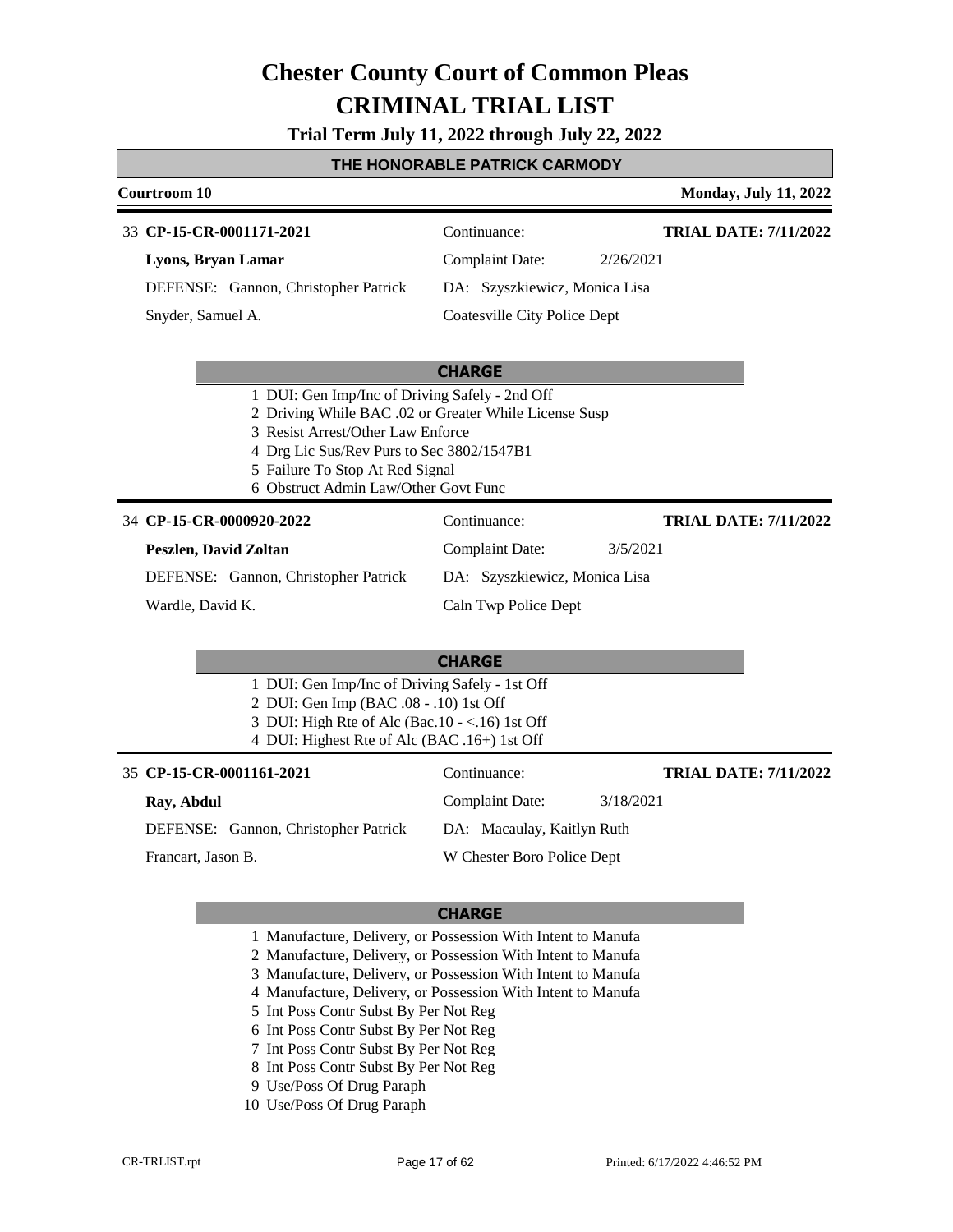### **Trial Term July 11, 2022 through July 22, 2022**

#### **THE HONORABLE PATRICK CARMODY**

| Courtroom 10                                                                                                           |                               | <b>Monday, July 11, 2022</b> |
|------------------------------------------------------------------------------------------------------------------------|-------------------------------|------------------------------|
| 36 CP-15-CR-0001841-2021                                                                                               | Continuance:                  | <b>TRIAL DATE: 7/11/2022</b> |
| Taglienti, Paul A.                                                                                                     | <b>Complaint Date:</b>        | 3/18/2021                    |
| DEFENSE: Jurs, H. Peter                                                                                                | DA: Szyszkiewicz, Monica Lisa |                              |
| Greenwalt, Mistie L.                                                                                                   | E Whiteland Twp Police Dept   |                              |
|                                                                                                                        | <b>CHARGE</b>                 |                              |
| 1 Retail Theft-Take Mdse<br>2 Receiving Stolen Property                                                                |                               |                              |
| 37 CP-15-CR-0002290-2021                                                                                               | Continuance:                  | <b>TRIAL DATE: 7/11/2022</b> |
| Schell, Joseph                                                                                                         | <b>Complaint Date:</b>        | 5/11/2021                    |
| DEFENSE: Gannon, Christopher Patrick                                                                                   | DA: Yurick, Zachary           |                              |
| Benson, Steven F.                                                                                                      | Uwchlan Twp Police Dept       |                              |
|                                                                                                                        |                               |                              |
|                                                                                                                        | <b>CHARGE</b>                 |                              |
| 1 Endangering Welfare of Children - Parent/Guardian/Other                                                              |                               |                              |
| 2 Endangering Welfare of Children - Parent/Guardian/Other<br>3 Endangering Welfare of Children - Parent/Guardian/Other |                               |                              |
| 4 Corruption Of Minors - Defendant Age 18 or Above                                                                     |                               |                              |
| 5 Sell Obscene/Sexual Materials                                                                                        |                               |                              |
| 6 Sell Obscene/Sexual Materials<br>7 Sell Obscene/Sexual Materials                                                     |                               |                              |
| 8 Sell Obscene/Sexual Materials                                                                                        |                               |                              |
| 9 Sell Obscene/Sexual Materials                                                                                        |                               |                              |
| 10 Sell Obscene/Sexual Materials                                                                                       |                               |                              |
| 37 CP-15-CR-0001061-2021                                                                                               | Continuance:                  | <b>TRIAL DATE: 7/11/2022</b> |
| Schell, Joseph                                                                                                         | <b>Complaint Date:</b>        | 3/25/2021                    |
| DEFENSE: Mehok, Kristine C.                                                                                            | DA: Yurick, Zachary           |                              |
| Mattioni, Maria C.                                                                                                     | Uwchlan Twp Police Dept       |                              |
|                                                                                                                        |                               |                              |

- 1 Endangering Welfare of Children Parent/Guardian/Other
- 2 Corruption Of Minors
- 3 Endangering Welfare of Children Parent/Guardian/Other
- 4 Endangering Welfare of Children Parent/Guardian/Other
- 5 Endangering Welfare of Children Parent/Guardian/Other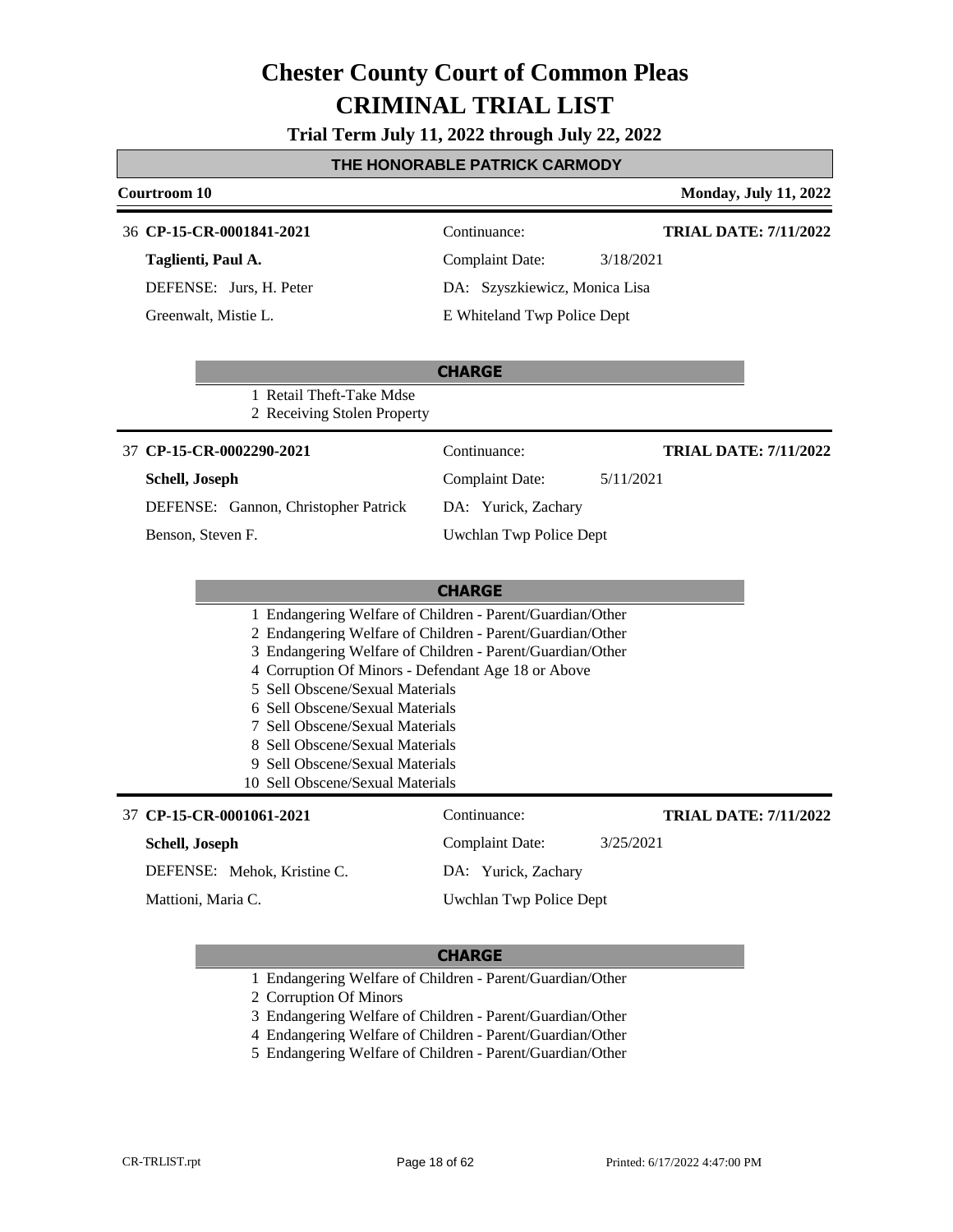**Trial Term July 11, 2022 through July 22, 2022**

#### **THE HONORABLE PATRICK CARMODY**

| Courtroom 10                                                                                                           |                               | <b>Monday, July 11, 2022</b> |
|------------------------------------------------------------------------------------------------------------------------|-------------------------------|------------------------------|
| 38 CP-15-CR-0001610-2021                                                                                               | Continuance:                  | <b>TRIAL DATE: 7/11/2022</b> |
| Harris, David Roberto                                                                                                  | Complaint Date:               | 4/6/2021                     |
| DEFENSE: Gannon, Christopher Patrick                                                                                   | DA: Szyszkiewicz, Monica Lisa |                              |
| Greenert, Kaytlynn A.                                                                                                  | PSP - Embreeville             |                              |
|                                                                                                                        |                               |                              |
|                                                                                                                        | <b>CHARGE</b>                 |                              |
| 1 DUI: Controlled Substance - Schedule 1 - 1st Offense                                                                 |                               |                              |
| 2. DUI: Controlled Substance - Metabolite - 1st Offense                                                                |                               |                              |
| $2.11$ MHz, $\alpha$ , $\ldots$ in $1.10$ , $1.1$ and $\ldots$ . The set of $1.11$ is $\ldots$ in $\alpha$ if $\ldots$ |                               |                              |

- 3 DUI: Controlled Substance Impaired Ability 1st Offense
- 4 Marijuana-Small Amt Personal Use
- 5 Use/Poss Of Drug Paraph
- 6 Driv While Oper Priv Susp Or Revoked
- 7 Operat Veh W/O Valid Inspect
- 8 Improp Sunscreening
- 9 Careless Driving

#### **CP-15-CR-0003901-2021** 39 Continuance: **Otero Cruz, Luis** DEFENSE: Brown, Robert Joseph III Complaint Date: 8/24/2021 DA: Szyszkiewicz, Monica Lisa PSP - Avondale **TRIAL DATE: 7/11/2022** Sheridan, Daniel J.

- 1 DUI: Highest Rte of Alc (BAC .16+) 1st Off
- 2 DUI: Gen Imp/Inc of Driving Safely 1st Off
- 3 Restrictions on Alcoholic Beverages
- 4 Restrictions on Alcoholic Beverages
- 5 Restrictions on Alcoholic Beverages
- 6 Restrictions on Alcoholic Beverages
- 7 Disregard Traffic Lane (Single)
- 8 Disregard Traffic Lane (Single)
- 9 Disregard Traffic Lane (Single)
- 10 Disregard Traffic Lane (Single)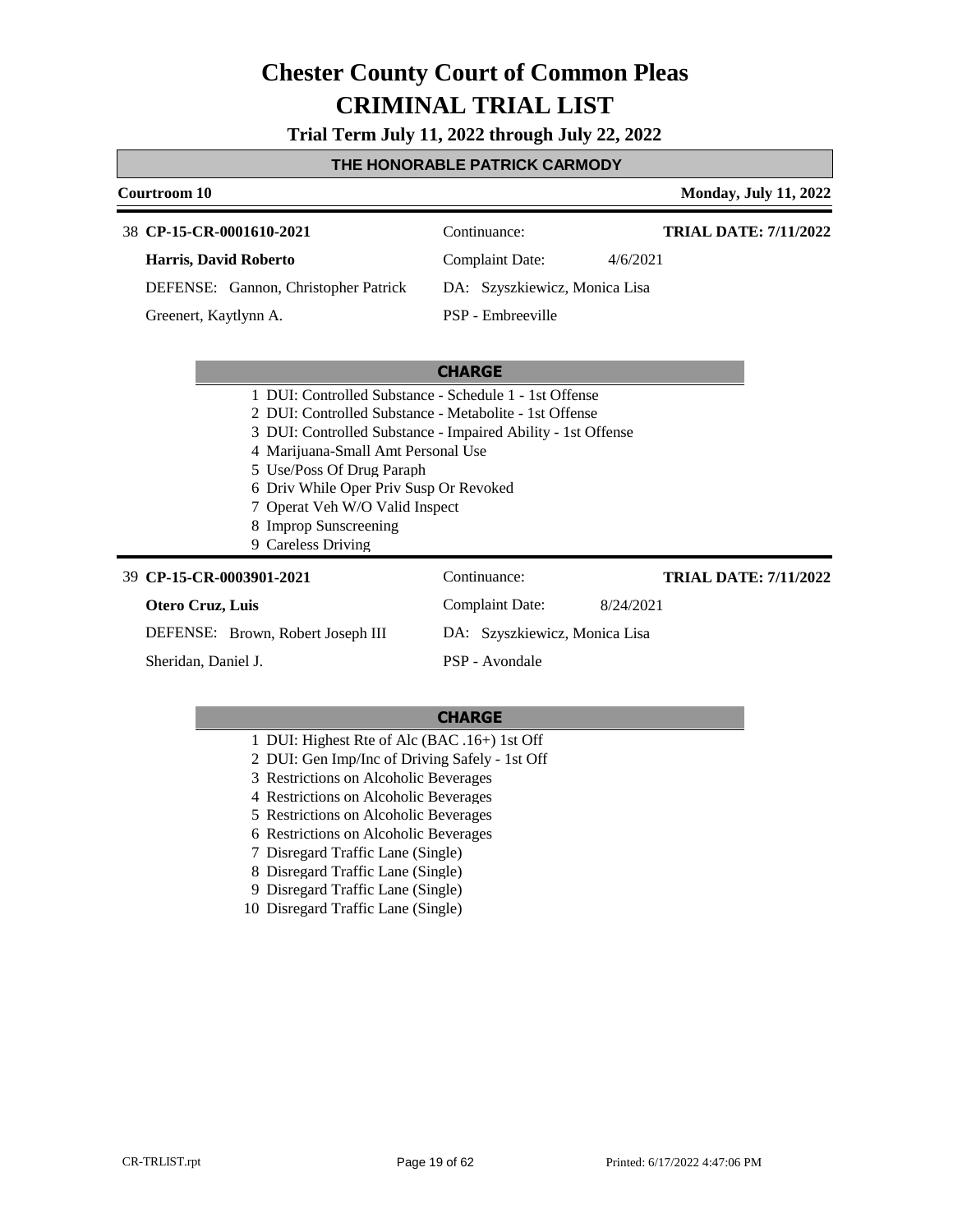#### **Trial Term July 11, 2022 through July 22, 2022**

#### **THE HONORABLE PATRICK CARMODY**

| Courtroom 10                                      |                                                | <b>Monday, July 11, 2022</b>  |
|---------------------------------------------------|------------------------------------------------|-------------------------------|
| 39 CP-15-CR-0003911-2021                          | Continuance:                                   | <b>TRIAL DATE: 7/11/2022</b>  |
| Tecum, Leopoldo Sica                              | Complaint Date:                                | 4/8/2021                      |
| DEFENSE: Brown, Robert Joseph III                 | DA: Roberts, Justin Paul                       |                               |
| Pfeiffer, Justin                                  | PSP - Avondale                                 |                               |
|                                                   |                                                |                               |
|                                                   | <b>CHARGE</b>                                  |                               |
| 1 DUI: Gen Imp/Inc of Driving Safely - 1st Off    |                                                |                               |
| 2 DUI: High Rte of Alc (Bac. $10 - <16$ ) 1st Off |                                                |                               |
| 3 Careless Driving                                |                                                |                               |
| 4 Disregard Traffic Lane (Single)                 |                                                |                               |
| 5 Driving W/O A License                           |                                                |                               |
| 40 CP-15-CR-0000772-2022                          | Continuance:                                   | <b>TRIAL DATE: 7/11/2022</b>  |
| Chalean Mutabid Vhabin                            | $C_{\alpha}$ $\alpha$ $\beta$ $\alpha$ $\beta$ | $(1)$ $(0)$ $(0)$ $(0)$ $(1)$ |

| Shakoor, Mujahid Khabir |  |
|-------------------------|--|
| DEFENSE: Jurs. H. Peter |  |
| Gassenmeyer, Tara E.    |  |

### Complaint Date: 4/8/2021 DA: Szyszkiewicz, Monica Lisa PSP - Avondale

#### **CHARGE**

- 1 Int Poss Contr Subst By Per Not Reg
- 2 Marijuana-Small Amt Personal Use
- 3 Use/Poss Of Drug Paraph
- 4 DUI: Controlled Substance Impaired Ability 1st Offense
- 5 Driv While Oper Priv Susp Or Revoked

#### 41 **CP-15-CR-0002278-2021** Continuance: **Aguilar Dircio, Luis Miguel** DEFENSE: Gannon, Christopher Patrick Complaint Date: 4/9/2021 DA: O'Brien, Erin Patricia W Goshen Twp Police Dept **TRIAL DATE: 7/11/2022** Torres, Jose R.

- 1 Criminal Use Of Communication Facility
- 2 Criminal Use Of Communication Facility
- 3 Criminal Use Of Communication Facility
- 4 Criminal Use Of Communication Facility
- 5 Criminal Use Of Communication Facility
- 6 Criminal Use Of Communication Facility
- 7 Agg. Ind. Assault of Child
- 8 Agg. Ind. Assault of Child
- 9 Agg. Ind. Assault of Child
- 10 Agg. Ind. Assault of Child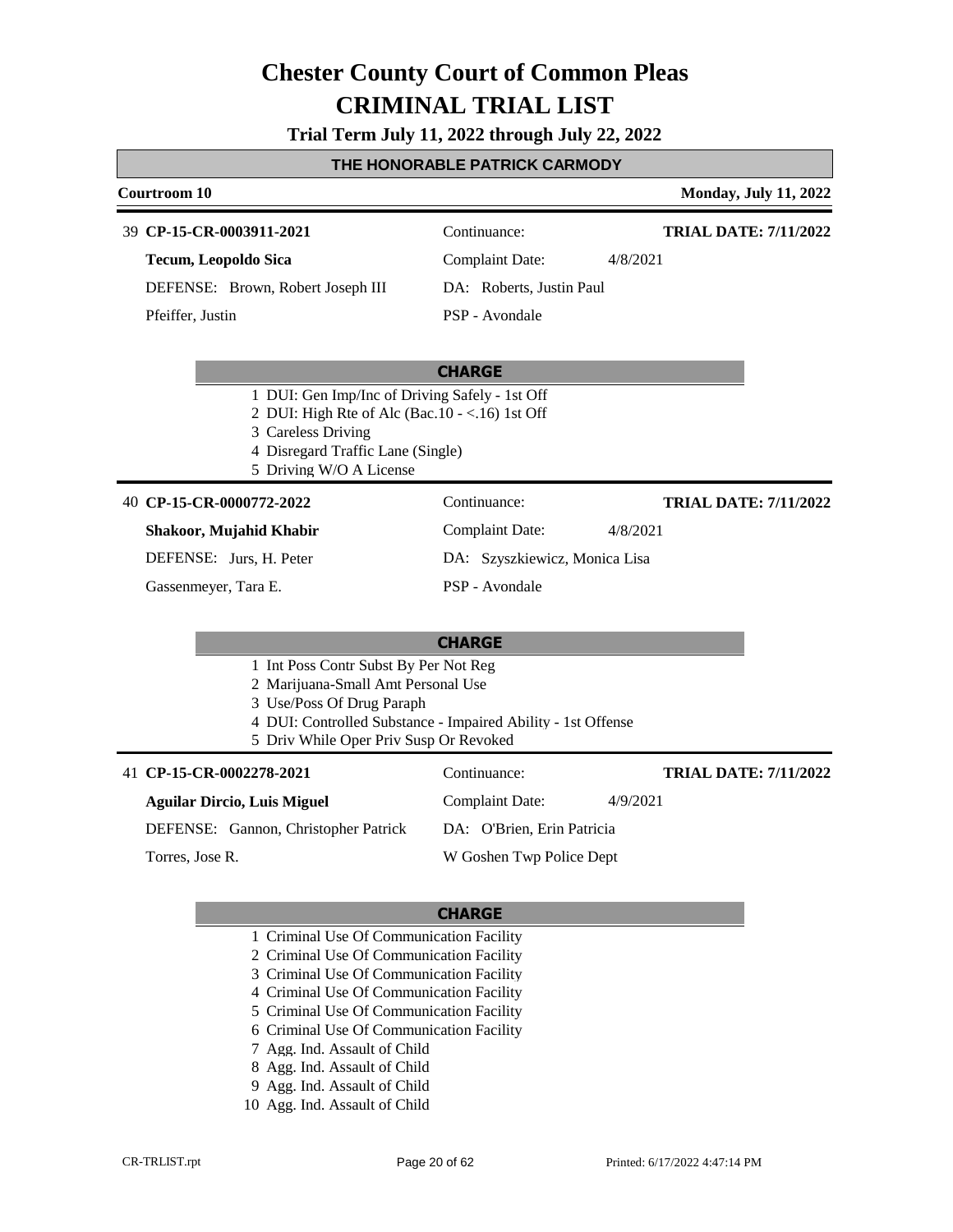**Trial Term July 11, 2022 through July 22, 2022**

#### **THE HONORABLE PATRICK CARMODY**

| <b>Courtroom 10</b>             |                                                                                                                                                                                                                                                                                                                                                                                                                                                                                                                                            |                                  |           | <b>Monday, July 11, 2022</b> |
|---------------------------------|--------------------------------------------------------------------------------------------------------------------------------------------------------------------------------------------------------------------------------------------------------------------------------------------------------------------------------------------------------------------------------------------------------------------------------------------------------------------------------------------------------------------------------------------|----------------------------------|-----------|------------------------------|
| 42 CP-15-CR-0001384-2021        |                                                                                                                                                                                                                                                                                                                                                                                                                                                                                                                                            | Continuance:                     |           | <b>TRIAL DATE: 7/11/2022</b> |
| Castano-Castaneda, Ivaan        |                                                                                                                                                                                                                                                                                                                                                                                                                                                                                                                                            | <b>Complaint Date:</b>           | 4/11/2021 |                              |
|                                 | DEFENSE: Harmelin, Laurence                                                                                                                                                                                                                                                                                                                                                                                                                                                                                                                | DA: Barraza, Carlos Alberto      |           |                              |
| Andress, Jacob S.               |                                                                                                                                                                                                                                                                                                                                                                                                                                                                                                                                            | Kennett Square Police Dept       |           |                              |
|                                 |                                                                                                                                                                                                                                                                                                                                                                                                                                                                                                                                            | <b>CHARGE</b>                    |           |                              |
|                                 | 2 Aggravated Assault - Attempts to cause SBI or causes injury<br>3 Aggravated Assault - Attempts to cause SBI or causes injury<br>4 Aggravated Assault - Attempts to cause or causes BI with d<br>5 Aggravated Assault - Attempts to cause or causes BI with d<br>6 Aggravated Assault - Attempts to cause or causes BI with d<br>7 Firearms Not To Be Carried W/O License<br>8 Discharge Of A Firearm Into Occupied Structure<br>9 Terroristic Threats W/ Int To Terrorize Another<br>10 Terroristic Threats Cause Serious Public Inconv. |                                  |           |                              |
| 43 CP-15-CR-0002021-2021        |                                                                                                                                                                                                                                                                                                                                                                                                                                                                                                                                            | Continuance:                     |           | <b>TRIAL DATE: 7/11/2022</b> |
| Dennis, Abraham                 |                                                                                                                                                                                                                                                                                                                                                                                                                                                                                                                                            | <b>Complaint Date:</b>           | 4/12/2021 |                              |
| DEFENSE: Jurs, H. Peter         |                                                                                                                                                                                                                                                                                                                                                                                                                                                                                                                                            | DA: Szyszkiewicz, Monica Lisa    |           |                              |
| Ragni, Michael D.               |                                                                                                                                                                                                                                                                                                                                                                                                                                                                                                                                            | Westtown/East Goshen Police Dept |           |                              |
|                                 | 1 Crim Tres-Enter Structure<br>2 Def Tres Actual Communication To                                                                                                                                                                                                                                                                                                                                                                                                                                                                          | <b>CHARGE</b>                    |           |                              |
| 44 CP-15-CR-0003977-2021        |                                                                                                                                                                                                                                                                                                                                                                                                                                                                                                                                            | Continuance:                     |           | <b>TRIAL DATE: 7/11/2022</b> |
| <b>McCormick, Michael James</b> |                                                                                                                                                                                                                                                                                                                                                                                                                                                                                                                                            | <b>Complaint Date:</b>           | 4/13/2021 |                              |
| DEFENSE: Noone, Michael G.      |                                                                                                                                                                                                                                                                                                                                                                                                                                                                                                                                            | DA: Barraza, Carlos Alberto      |           |                              |
| Cuddhy, William                 |                                                                                                                                                                                                                                                                                                                                                                                                                                                                                                                                            | W Goshen Twp Police Dept         |           |                              |
|                                 |                                                                                                                                                                                                                                                                                                                                                                                                                                                                                                                                            |                                  |           |                              |

- 1 Aggravated Assault Attempts to cause SBI or causes injury
- 2 Aggravated Assault Attempts to cause or causes SBI to des
- 3 Simple Assault
- 4 Simple Assault
- 5 Recklessly Endangering Another Person
- 6 Harassment Subject Other to Physical Contact
- 7 Harassment Subject Other to Physical Contact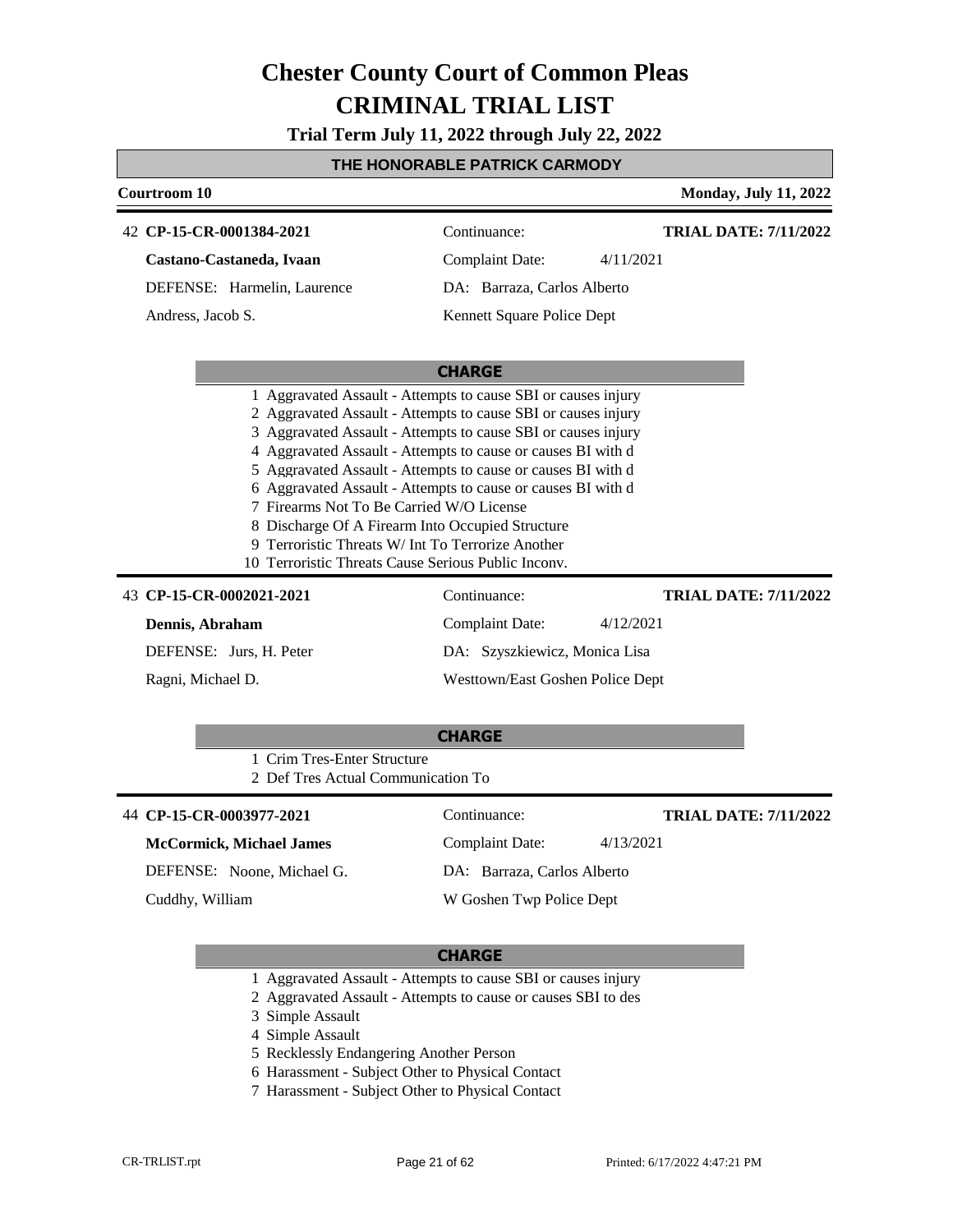### **Trial Term July 11, 2022 through July 22, 2022**

#### **THE HONORABLE PATRICK CARMODY**

| Courtroom 10                                                                                                                                                             |                                          | <b>Monday, July 11, 2022</b> |
|--------------------------------------------------------------------------------------------------------------------------------------------------------------------------|------------------------------------------|------------------------------|
| 45 CP-15-CR-0001999-2021                                                                                                                                                 | Continuance:                             | <b>TRIAL DATE: 7/11/2022</b> |
| <b>Miller, Coty Trevor</b>                                                                                                                                               | <b>Complaint Date:</b>                   | 4/19/2021                    |
| DEFENSE: Gannon, Christopher Patrick                                                                                                                                     | DA: Barraza, Carlos Alberto              |                              |
| Terwilliger, Devin T.                                                                                                                                                    | PSP - Avondale                           |                              |
| 1 DUI: Controlled Substance - Impaired Ability - 1st Offense                                                                                                             | <b>CHARGE</b>                            |                              |
| 2 Public Drunkenness And Similar Misconduct                                                                                                                              |                                          |                              |
| 46 CP-15-CR-0000639-2022                                                                                                                                                 | Continuance:                             | <b>TRIAL DATE: 7/11/2022</b> |
| Rodriguez, Briana                                                                                                                                                        | <b>Complaint Date:</b>                   | 4/19/2021                    |
| DEFENSE: Gannon, Christopher Patrick                                                                                                                                     | DA: Macaulay, Kaitlyn Ruth               |                              |
| Scavicchio, Christopher W.                                                                                                                                               | Downingtown Boro Police Dept             |                              |
|                                                                                                                                                                          |                                          |                              |
|                                                                                                                                                                          | <b>CHARGE</b>                            |                              |
| 1 Manufacture, Delivery, or Possession With Intent to Manufa<br>2 Manufacture, Delivery, or Possession With Intent to Manufa<br>3 Criminal Use Of Communication Facility |                                          |                              |
| 4 Deal In Proc Unl Act/Intent To Promote                                                                                                                                 |                                          |                              |
| 5 Deal In Proc Unl Act/Intent To Promote                                                                                                                                 |                                          |                              |
| 6 Int Poss Contr Subst By Per Not Reg<br>7 Int Poss Contr Subst By Per Not Reg                                                                                           |                                          |                              |
| 8 Deliver/Intent To Del Drug Para                                                                                                                                        |                                          |                              |
| 9 Deliver/Intent To Del Drug Para<br>10 Poss Of Marijuana                                                                                                                |                                          |                              |
|                                                                                                                                                                          |                                          |                              |
| 47 CP-15-CR-0000777-2022                                                                                                                                                 | Continuance:                             | <b>TRIAL DATE: 7/11/2022</b> |
| Cintora Vazquez, Rafael                                                                                                                                                  | <b>Complaint Date:</b>                   | 11/8/2021                    |
| DEFENSE: O'Neill, Kevin Michael Jr.                                                                                                                                      | DA: Szyszkiewicz, Monica Lisa            |                              |
| Lantz. Nicole L.                                                                                                                                                         | Southern Chester Co Regional Police Dept |                              |

#### **CHARGE**

1 DUI: High Rte of Alc (Bac.10 - <.16) 1st Off

2 DUI: Gen Imp/Inc of Driving Safely - 1st Off

- 3 Restrictions on Alcoholic Beverages
- 4 Driving W/O A License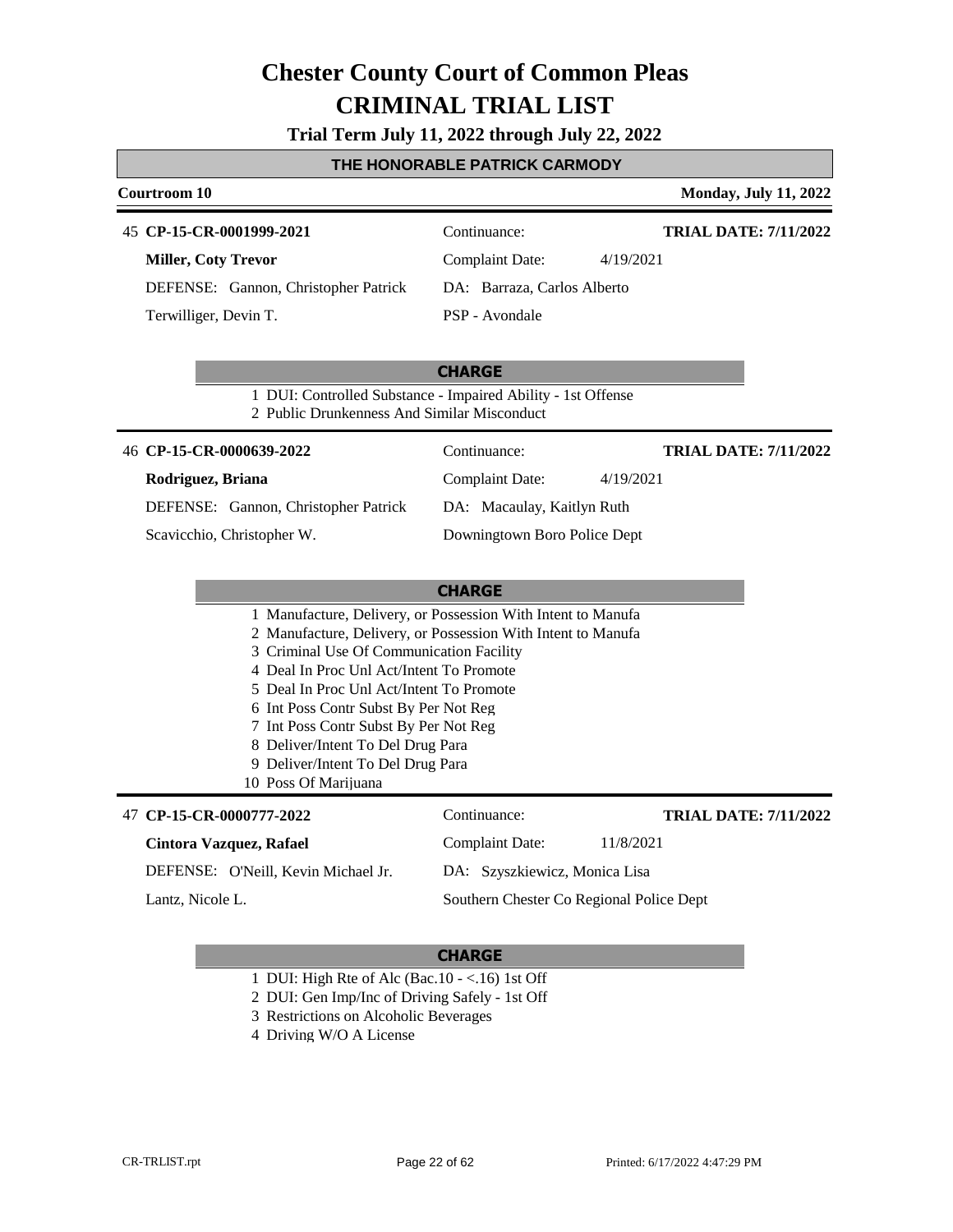**Trial Term July 11, 2022 through July 22, 2022**

### **THE HONORABLE PATRICK CARMODY**

| <u>I HE HUNUKABLE PATKIUK UAKMUDI</u>                                                                                                                                                                                                                                                                                                                 |                                          |           |                              |
|-------------------------------------------------------------------------------------------------------------------------------------------------------------------------------------------------------------------------------------------------------------------------------------------------------------------------------------------------------|------------------------------------------|-----------|------------------------------|
| Courtroom 10                                                                                                                                                                                                                                                                                                                                          |                                          |           | <b>Monday, July 11, 2022</b> |
| 47 CP-15-CR-0003086-2021                                                                                                                                                                                                                                                                                                                              | Continuance:                             |           | <b>TRIAL DATE: 7/11/2022</b> |
| Cintora Vazquez, Rafael                                                                                                                                                                                                                                                                                                                               | <b>Complaint Date:</b>                   | 5/3/2021  |                              |
| DEFENSE: O'Neill, Kevin Michael Jr.                                                                                                                                                                                                                                                                                                                   | DA: Szyszkiewicz, Monica Lisa            |           |                              |
| Miller, Riley D.                                                                                                                                                                                                                                                                                                                                      | Southern Chester Co Regional Police Dept |           |                              |
|                                                                                                                                                                                                                                                                                                                                                       |                                          |           |                              |
|                                                                                                                                                                                                                                                                                                                                                       | <b>CHARGE</b>                            |           |                              |
| 1 DUI: Gen Imp/Inc of Driving Safely - 1st Off<br>2 Endangering Welfare of Children - Parent/Guardian/Other<br>3 DUI: Highest Rte of Alc (BAC .16+) 1st Off<br>4 Recklessly Endangering Another Person<br>5 Recklessly Endangering Another Person<br>6 Careless Driving<br>7 Disregard Traffic Lane (Single)                                          |                                          |           |                              |
| 48 CP-15-CR-0002097-2021                                                                                                                                                                                                                                                                                                                              | Continuance:                             |           | <b>TRIAL DATE: 7/11/2022</b> |
| <b>Brazzle, Alice Elizabeth</b>                                                                                                                                                                                                                                                                                                                       | <b>Complaint Date:</b>                   | 6/4/2021  |                              |
| DEFENSE: Noone, Michael G.                                                                                                                                                                                                                                                                                                                            | DA: Barraza, Carlos Alberto              |           |                              |
| Mitchell, Patrick J.                                                                                                                                                                                                                                                                                                                                  | E Whiteland Twp Police Dept              |           |                              |
|                                                                                                                                                                                                                                                                                                                                                       |                                          |           |                              |
|                                                                                                                                                                                                                                                                                                                                                       | <b>CHARGE</b>                            |           |                              |
| 1 Crim Tres-Enter Structure<br>2 Harassment - Subject Other to Physical Contact<br>3 Recklessly Endangering Another Person<br>4 Recklessly Endangering Another Person<br>5 Simple Assault<br>6 Resist Arrest/Other Law Enforce<br>7 Int Poss Contr Subst By Per Not Reg<br>8 Use/Poss Of Drug Paraph<br>9 False Imprisonment<br>10 False Imprisonment |                                          |           |                              |
| 49 CP-15-CR-0003181-2021                                                                                                                                                                                                                                                                                                                              | Continuance:                             |           | <b>TRIAL DATE: 7/11/2022</b> |
| <b>Myers, Matthew Sr.</b>                                                                                                                                                                                                                                                                                                                             | Complaint Date:                          | 6/11/2021 |                              |

DEFENSE: Boyer, Kathleen Joan

Dibattista, John T. III

DA: Acito, Jessica

Chester County County Detective

- 1 Terroristic Threats W/ Int To Terrorize Another
- 2 Disorderly Conduct Engage In Fighting
- 3 Harassment Subject Other to Physical Contact
- 4 Harassment Comm. Lewd, Threatening, Etc. Language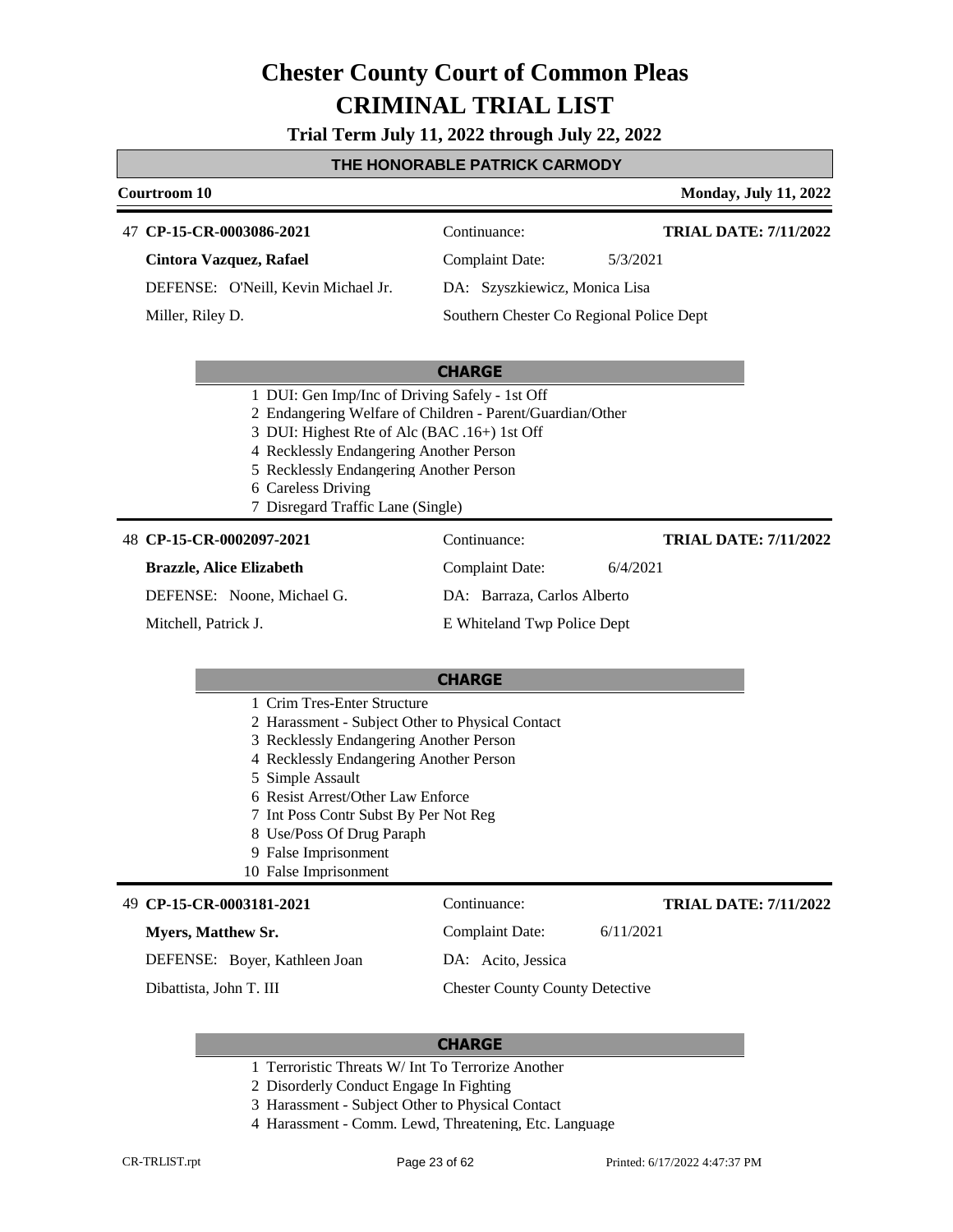**Trial Term July 11, 2022 through July 22, 2022**

### **THE HONORABLE PATRICK CARMODY**

| Courtroom 10                                                                                                                                                                                                                                                                                                                                                                     |                             | <b>Monday, July 11, 2022</b> |
|----------------------------------------------------------------------------------------------------------------------------------------------------------------------------------------------------------------------------------------------------------------------------------------------------------------------------------------------------------------------------------|-----------------------------|------------------------------|
| 50 CP-15-CR-0002593-2021                                                                                                                                                                                                                                                                                                                                                         | Continuance:                | <b>TRIAL DATE: 7/11/2022</b> |
| Toaltoan, Vernon Allen Jr.                                                                                                                                                                                                                                                                                                                                                       | <b>Complaint Date:</b>      | 7/30/2021                    |
| DEFENSE: Jurs, H. Peter                                                                                                                                                                                                                                                                                                                                                          | DA: Barraza, Carlos Alberto |                              |
| Kopil, Michael T.                                                                                                                                                                                                                                                                                                                                                                | Caln Twp Police Dept        |                              |
|                                                                                                                                                                                                                                                                                                                                                                                  |                             |                              |
|                                                                                                                                                                                                                                                                                                                                                                                  | <b>CHARGE</b>               |                              |
| 1 Kidnap To Inflict Inj/Terror<br>2 Criminal Attempt - Robbery-Inflict Threat Imm Bod Inj<br>3 Robbery-Take Property Fr Other/Force<br>4 Terroristic Threats W/ Int To Terrorize Another<br>5 False Imprisonment<br>6 Unauth Use Motor/Other Vehicles<br>7 Simple Assault<br>8 Theft By Unlaw Taking-Movable Prop<br>9 Receiving Stolen Property<br>10 Receiving Stolen Property |                             |                              |
| 50 CP-15-CR-0002594-2021                                                                                                                                                                                                                                                                                                                                                         | Continuance:                | <b>TRIAL DATE: 7/11/2022</b> |
| Toaltoan, Vernon A.                                                                                                                                                                                                                                                                                                                                                              | <b>Complaint Date:</b>      | 6/22/2021                    |
| DEFENSE: Jurs, H. Peter                                                                                                                                                                                                                                                                                                                                                          | DA: Barraza, Carlos Alberto |                              |
| Kopil, Michael T.                                                                                                                                                                                                                                                                                                                                                                | Caln Twp Police Dept        |                              |

#### **CHARGE**

1 Theft By Unlaw Taking-Movable Prop

2 Criminal Mischief - Damage Property

3 Disorder Conduct Hazardous/Physi Off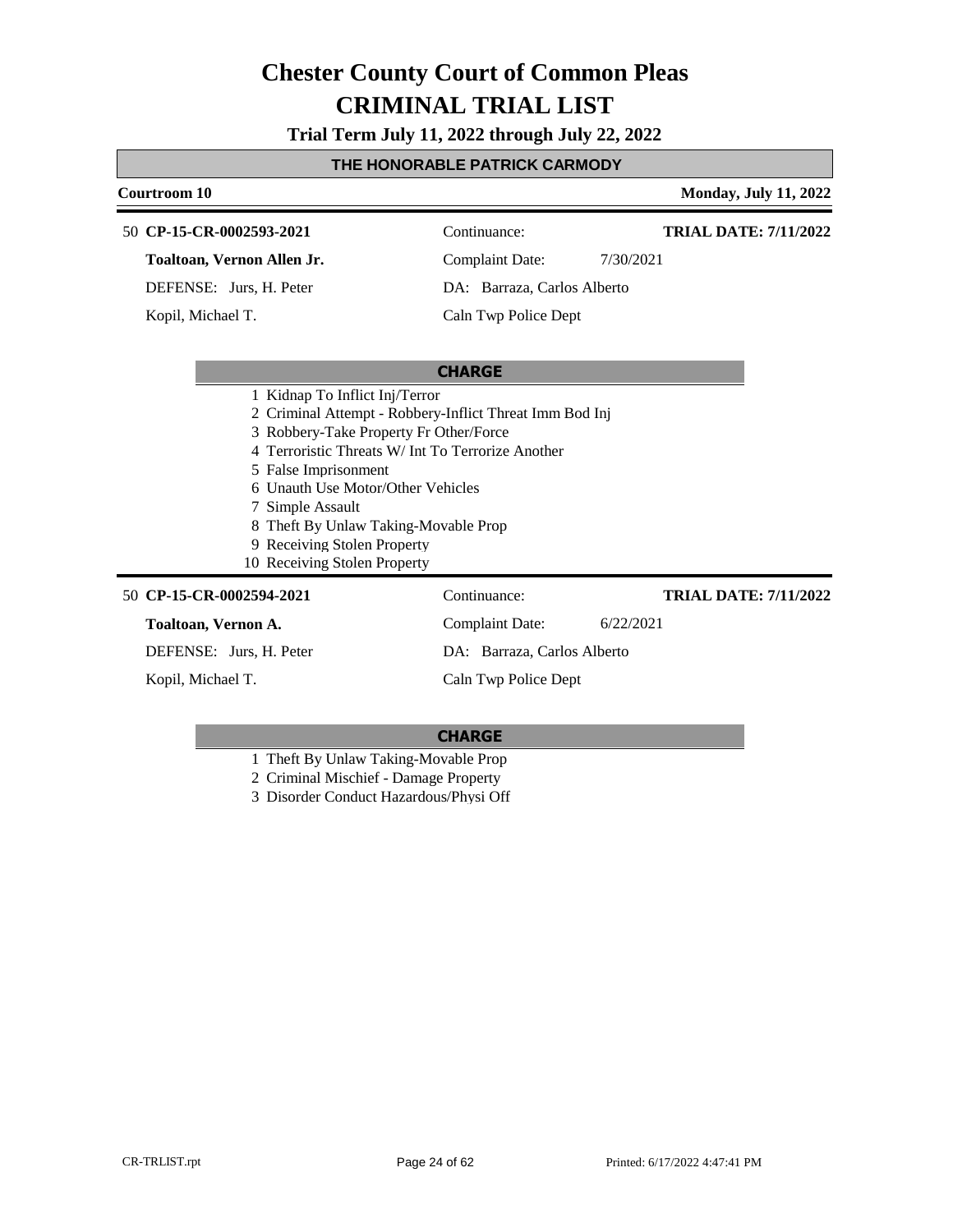**Trial Term July 11, 2022 through July 22, 2022**

### **THE HONORABLE PATRICK CARMODY**

| Courtroom 10<br><b>Tuesday, July 12, 2022</b>                                                                                                                                                                                                                                                                                                                                                |                                          |                              |  |  |
|----------------------------------------------------------------------------------------------------------------------------------------------------------------------------------------------------------------------------------------------------------------------------------------------------------------------------------------------------------------------------------------------|------------------------------------------|------------------------------|--|--|
| 51 CP-15-CR-0002848-2021                                                                                                                                                                                                                                                                                                                                                                     | Continuance:                             | <b>TRIAL DATE: 7/12/2022</b> |  |  |
| <b>Grenfell, Owen Hunter</b>                                                                                                                                                                                                                                                                                                                                                                 | <b>Complaint Date:</b>                   | 6/29/2021                    |  |  |
| DEFENSE: Rivera, Leonard J.                                                                                                                                                                                                                                                                                                                                                                  | DA: Barraza, Carlos Alberto              |                              |  |  |
| Huver, Patrick B. Jr.                                                                                                                                                                                                                                                                                                                                                                        | Southern Chester Co Regional Police Dept |                              |  |  |
|                                                                                                                                                                                                                                                                                                                                                                                              |                                          |                              |  |  |
|                                                                                                                                                                                                                                                                                                                                                                                              | <b>CHARGE</b>                            |                              |  |  |
| 1 DUI: Controlled Substance - Metabolite - 1st Offense<br>2 DUI: Controlled Substance - Combination Alcohol/Drugs -<br>3 Use/Poss Of Drug Paraph<br>4 Poss Of Marijuana<br>5 Disregard Traffic Lane (Single)<br>6 Careless Driving                                                                                                                                                           |                                          |                              |  |  |
| 52 CP-15-CR-0001186-2022                                                                                                                                                                                                                                                                                                                                                                     | Continuance:                             | <b>TRIAL DATE: 7/12/2022</b> |  |  |
| <b>Gonzalez Mondragon, Jose</b>                                                                                                                                                                                                                                                                                                                                                              | <b>Complaint Date:</b>                   | 3/14/2022                    |  |  |
| DEFENSE: Howell, William E. III                                                                                                                                                                                                                                                                                                                                                              | DA: Barraza, Carlos Alberto              |                              |  |  |
| Crnkovic, Jesse G.                                                                                                                                                                                                                                                                                                                                                                           | PSP - Avondale                           |                              |  |  |
|                                                                                                                                                                                                                                                                                                                                                                                              |                                          |                              |  |  |
|                                                                                                                                                                                                                                                                                                                                                                                              | <b>CHARGE</b>                            |                              |  |  |
| 1 DUI: Highest Rte of Alc (BAC .16+) 1st Off<br>2 DUI: Gen Imp/Inc of Driving Safely - 1st Off<br>3 Vehicle Turning Left<br>4 Accident Involv Damage Attended Vehicle/Prop<br>5 Turning Movements And Required Signals<br>6 Fail Stop And Give Infor Render Aid<br>7 Fail To Report Accident To Police<br>8 Careless Driving<br>9 Reckless Driving<br>10 Restrictions on Alcoholic Beverages |                                          |                              |  |  |
| 52 CP-15-CR-0003018-2021                                                                                                                                                                                                                                                                                                                                                                     | Continuance:                             | <b>TRIAL DATE: 7/12/2022</b> |  |  |
| <b>Gonzalez Mondragon, Jose</b>                                                                                                                                                                                                                                                                                                                                                              | <b>Complaint Date:</b>                   | 6/29/2021                    |  |  |
| DEFENSE: Kitay, Kenneth Mark                                                                                                                                                                                                                                                                                                                                                                 | DA: Barraza, Carlos Alberto              |                              |  |  |
| Krissinger, Brandon K.                                                                                                                                                                                                                                                                                                                                                                       | Southern Chester Co Regional Police Dept |                              |  |  |

- 1 DUI: Highest Rte of Alc (BAC .16+) 1st Off
- 2 DUI: Gen Imp/Inc of Driving Safely 1st Off
- 3 Fail To Keep Right
- 4 Driving at Safe Speed
- 5 Disregard Traffic Lane (Single)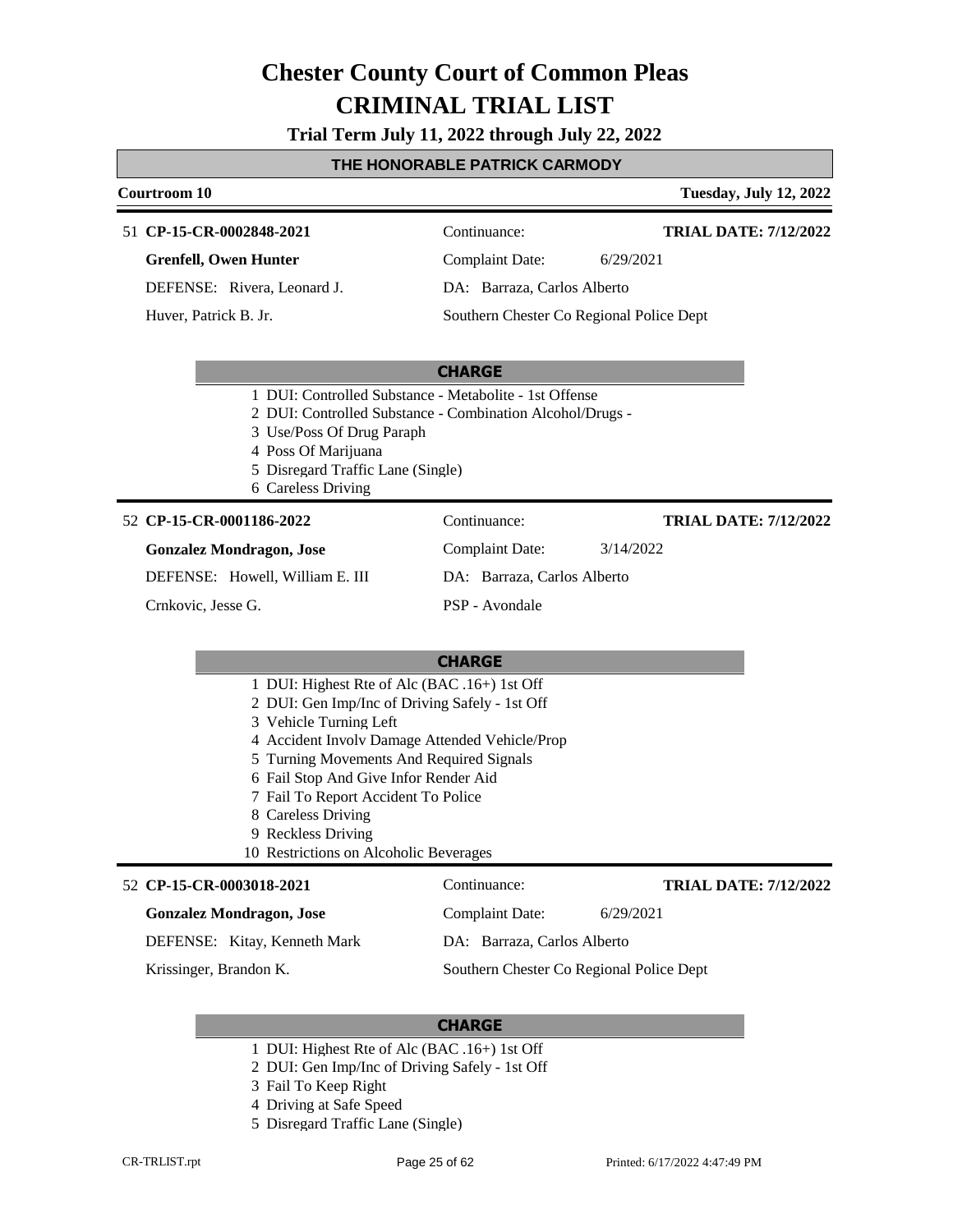### **Trial Term July 11, 2022 through July 22, 2022**

#### **THE HONORABLE PATRICK CARMODY**

| Courtroom 10                                   |                                                            | <b>Tuesday, July 12, 2022</b> |
|------------------------------------------------|------------------------------------------------------------|-------------------------------|
| 53 CP-15-CR-0003889-2021                       | Continuance:                                               | <b>TRIAL DATE: 7/12/2022</b>  |
| Hall, Michael D.                               | Complaint Date:                                            | 7/6/2021                      |
| DEFENSE:                                       | DA: Barraza, Carlos Alberto                                |                               |
| Malantonio, Mark A.                            | PSP - Embreeville                                          |                               |
|                                                | <b>CHARGE</b>                                              |                               |
| 1 DUI: Gen Imp/Inc of Driving Safely - 1st Off |                                                            |                               |
|                                                | 2 DUI: Highest Rte of Alc (BAC .16+) 1st Off               |                               |
|                                                | 3 Drg Lic Sus/Rev Purs to Sec 3802/1547B1-3rd or Subs. Vio |                               |

- 4 Driving While BAC .02 or Greater While License Susp
- 5 Careless Driving

#### **CP-15-CR-0003934-2021** 54 Continuance:

#### **Still, Xzayvion Keyan**

DEFENSE: Jurs, H. Peter

Sheridan, Daniel J.

**TRIAL DATE: 7/12/2022**

Complaint Date: 7/7/2021

DA: Barraza, Carlos Alberto

PSP - Avondale

#### **CHARGE**

- 1 DUI: Controlled Substance Schedule 1 1st Offense
- 2 DUI: Controlled Substance Metabolite 1st Offense
- 3 DUI: Controlled Substance Impaired Ability 1st Offense
- 4 Marijuana-Small Amt Personal Use
- 5 Use/Poss Of Drug Paraph
- 6 Use/Poss Of Drug Paraph
- 7 Improp Sunscreening

8 Careless Driving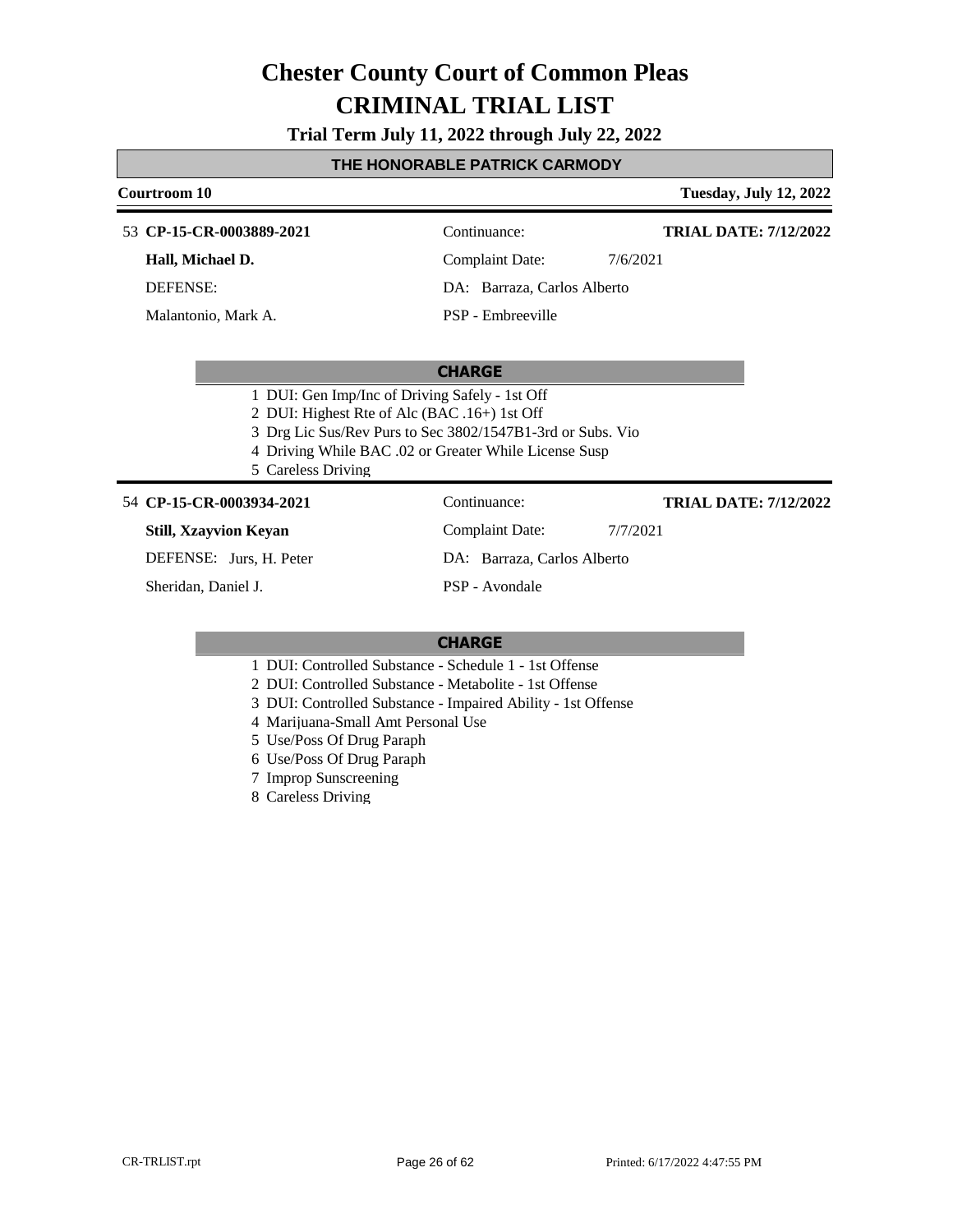**Trial Term July 11, 2022 through July 22, 2022**

### **THE HONORABLE PATRICK CARMODY**

| Courtroom 10                                                                                                                                                                                                                                                                               |                               |           | <b>Tuesday, July 12, 2022</b> |
|--------------------------------------------------------------------------------------------------------------------------------------------------------------------------------------------------------------------------------------------------------------------------------------------|-------------------------------|-----------|-------------------------------|
| 55 CP-15-CR-0002739-2021                                                                                                                                                                                                                                                                   | Continuance:                  |           | <b>TRIAL DATE: 7/12/2022</b>  |
| Boston, Randy L.                                                                                                                                                                                                                                                                           | <b>Complaint Date:</b>        | 7/8/2021  |                               |
| DEFENSE: Kelly, Evan J.                                                                                                                                                                                                                                                                    | DA: Abatemarco, Christine C.  |           |                               |
| Cuddhy, William                                                                                                                                                                                                                                                                            | W Goshen Twp Police Dept      |           |                               |
|                                                                                                                                                                                                                                                                                            |                               |           |                               |
|                                                                                                                                                                                                                                                                                            | <b>CHARGE</b>                 |           |                               |
| 2 Indecent Assault Person Less than 13 Years of Age<br>3 Indec Asslt-W/O Cons Of Other<br>4 Unknown Statute<br>5 Unknown Statute<br>6 Unlawful Contact With Minor - Sexual Offenses<br>7 Endangering Welfare of Children - Parent/Guardian/Other<br>8 Unknown Statute<br>9 Unknown Statute |                               |           |                               |
| 56 CP-15-CR-0000135-2022                                                                                                                                                                                                                                                                   | Continuance:                  |           | <b>TRIAL DATE: 7/12/2022</b>  |
| Miller, Raymond Jr.                                                                                                                                                                                                                                                                        | <b>Complaint Date:</b>        | 7/29/2021 |                               |
| DEFENSE: Ivory, Thomas Henry                                                                                                                                                                                                                                                               | DA: Szyszkiewicz, Monica Lisa |           |                               |
| Gassenmeyer, Tara E.                                                                                                                                                                                                                                                                       | PSP - Avondale                |           |                               |
|                                                                                                                                                                                                                                                                                            | <b>CHARGE</b>                 |           |                               |
| 1 DUI: Controlled Substance - Impaired Ability - 1st Offense<br>2 Marijuana-Small Amt Personal Use<br>3 Use/Poss Of Drug Paraph<br>4 Driving W/O A License                                                                                                                                 |                               |           |                               |

5 Improp Sunscreening

#### **CP-15-CR-0000512-2022** 57 Continuance:

#### **Campbell, Katherine**

DEFENSE: Crichton, Stuart Rolf

Devoe, Tyler B.

Complaint Date: 2/10/2022

**TRIAL DATE: 7/12/2022**

DA: Szyszkiewicz, Monica Lisa

West Brandywine Twp Police Dept

- 1 Int Poss Contr Subst By Per Not Reg
- 2 Int Poss Contr Subst By Per Not Reg
- 3 Int Poss Contr Subst By Per Not Reg
- 4 Use/Poss Of Drug Paraph
- 5 Poss Of Marijuana
- 6 False Identification To Law Enforcement Officer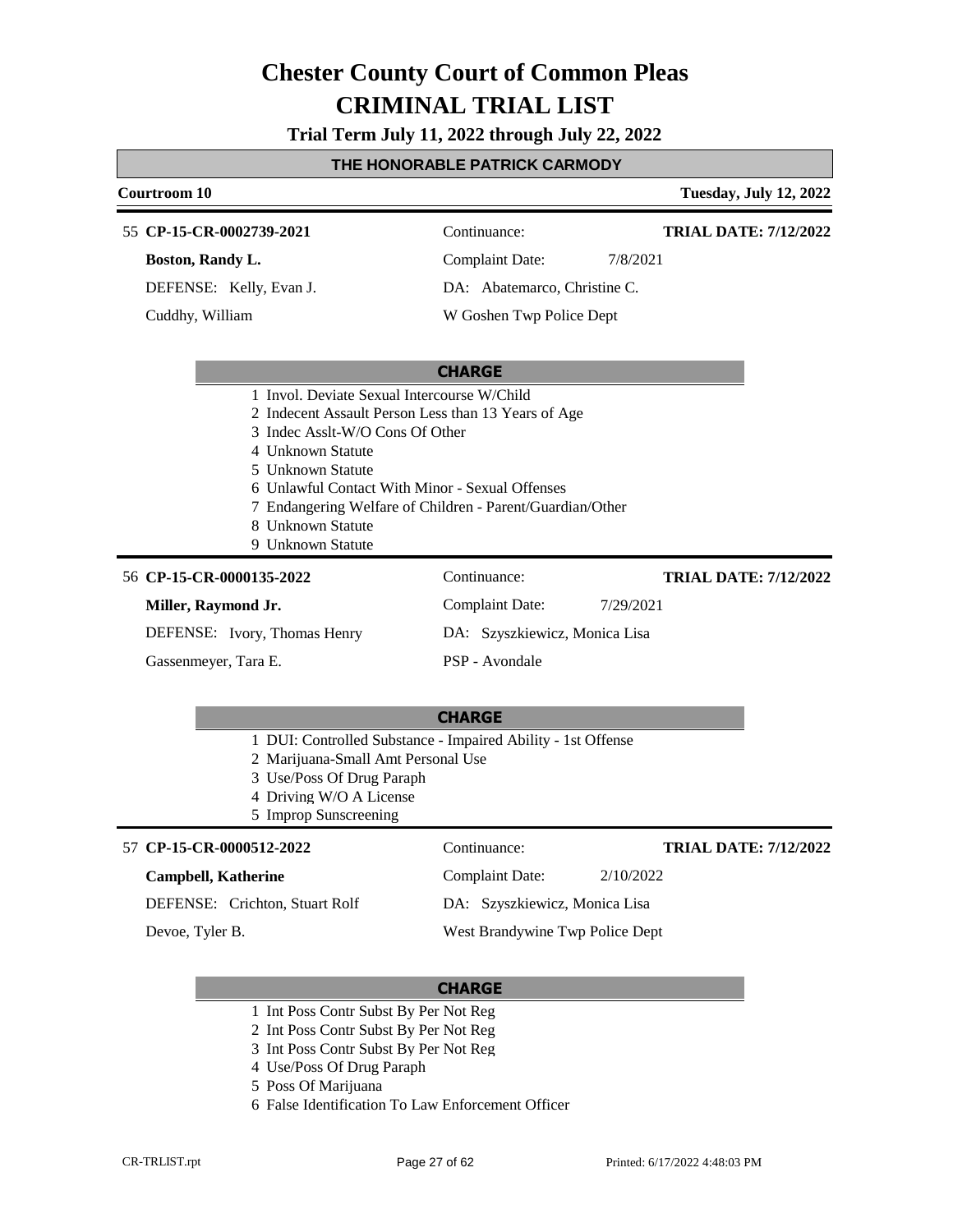### **Trial Term July 11, 2022 through July 22, 2022**

### **THE HONORABLE PATRICK CARMODY**

| Courtroom 10                    |                                                                                                                                                                                                                                                                          |                                 |           | <b>Tuesday, July 12, 2022</b> |
|---------------------------------|--------------------------------------------------------------------------------------------------------------------------------------------------------------------------------------------------------------------------------------------------------------------------|---------------------------------|-----------|-------------------------------|
| 57 CP-15-CR-0000513-2022        |                                                                                                                                                                                                                                                                          | Continuance:                    |           | <b>TRIAL DATE: 7/12/2022</b>  |
| <b>Campbell, Katherine</b>      |                                                                                                                                                                                                                                                                          | <b>Complaint Date:</b>          | 1/31/2022 |                               |
|                                 | DEFENSE: Crichton, Stuart Rolf                                                                                                                                                                                                                                           | DA: Macaulay, Kaitlyn Ruth      |           |                               |
| Reece, Tyler                    |                                                                                                                                                                                                                                                                          | West Brandywine Twp Police Dept |           |                               |
|                                 |                                                                                                                                                                                                                                                                          |                                 |           |                               |
|                                 | 1 Conspiracy - Manufacture, Delivery, or Possession With Int<br>2 Manufacture, Delivery, or Possession With Intent to Manufa<br>3 Int Poss Contr Subst By Per Not Reg<br>4 Int Poss Contr Subst By Per Not Reg<br>5 Use/Poss Of Drug Paraph<br>6 Use/Poss Of Drug Paraph | <b>CHARGE</b>                   |           |                               |
| 57 CP-15-CR-0000438-2022        |                                                                                                                                                                                                                                                                          | Continuance:                    |           | <b>TRIAL DATE: 7/12/2022</b>  |
| <b>Campbell, Katherine Eliz</b> |                                                                                                                                                                                                                                                                          | <b>Complaint Date:</b>          | 7/29/2021 |                               |
|                                 | DEFENSE: Crichton, Stuart Rolf                                                                                                                                                                                                                                           | DA: Szyszkiewicz, Monica Lisa   |           |                               |
| Malantonio, Mark A.             |                                                                                                                                                                                                                                                                          | PSP - Embreeville               |           |                               |
|                                 |                                                                                                                                                                                                                                                                          |                                 |           |                               |
|                                 |                                                                                                                                                                                                                                                                          | <b>CHARGE</b>                   |           |                               |
|                                 | 1 Int Poss Contr Subst By Per Not Reg<br>2 Use/Poss Of Drug Paraph                                                                                                                                                                                                       |                                 |           |                               |
| 58 CP-15-CR-0002935-2021        |                                                                                                                                                                                                                                                                          | Continuance:                    |           | <b>TRIAL DATE: 7/12/2022</b>  |
| Kovach, Jeffrey Allen Jr.       |                                                                                                                                                                                                                                                                          | <b>Complaint Date:</b>          | 8/11/2021 |                               |
|                                 | DEFENSE: Green, Joseph Patrick Jr.                                                                                                                                                                                                                                       | DA: Barraza, Carlos Alberto     |           |                               |
| Middleton, Christopher M.       |                                                                                                                                                                                                                                                                          | Tredyffrin Twp Police Dept      |           |                               |
|                                 |                                                                                                                                                                                                                                                                          |                                 |           |                               |
|                                 |                                                                                                                                                                                                                                                                          |                                 |           |                               |

- 1 Aggravated Assault By Vehicle While Dui
- 2 Aggravated assault by vehicle
- 3 DUI: Controlled Substance Impaired Ability 1st Offense
- 4 DUI: Controlled Substance Schedule 1 1st Offense
- 5 DUI: Controlled Substance Metabolite 1st Offense
- 6 Recklessly Endangering Another Person
- 7 Use/Poss Of Drug Paraph
- 8 Reckless Driving
- 9 Vehicle Turning Left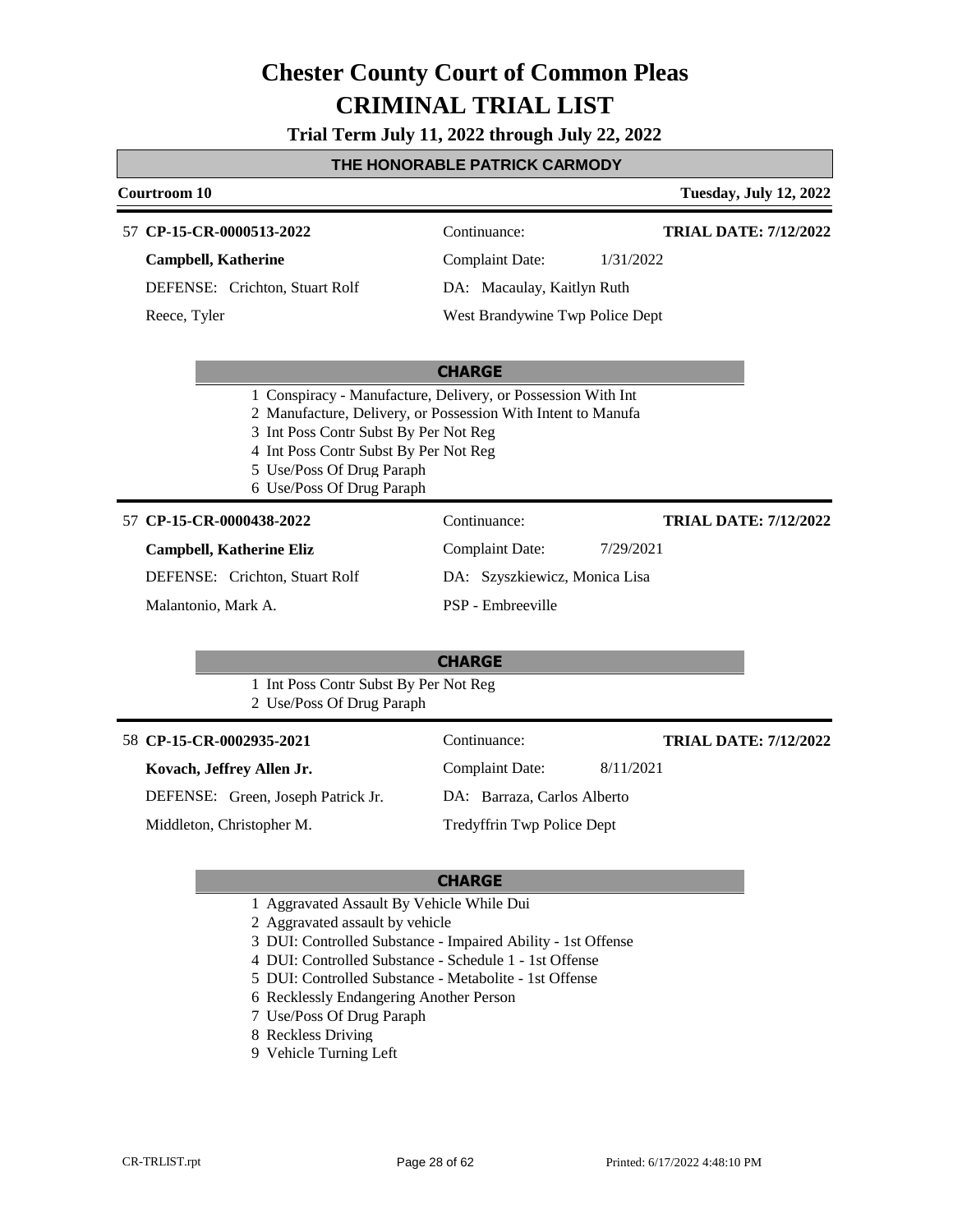#### **Trial Term July 11, 2022 through July 22, 2022**

#### **THE HONORABLE PATRICK CARMODY**

#### **Courtroom 10 Tuesday, July 12, 2022 CP-15-CR-0003789-2021** 59 Continuance: **Sexton, Roger Edsel** DEFENSE: Jurs, H. Peter Complaint Date: 8/12/2021 DA: Szyszkiewicz, Monica Lisa **TRIAL DATE: 7/12/2022**

Schiltz, Kyle G.

PSP - Avondale

#### **CHARGE**

1 DUI: Controlled Substance - Impaired Ability - 1st Offense

2 Careless Driving

3 DUI: Gen Imp/Inc of Driving Safely - 1st Off

**CP-15-CR-0003071-2021** 60 Continuance:

**Griggs, David Lee**

DEFENSE: Noone, Michael G.

Dinunzio, Gerald R. Jr.

#### **CHARGE**

1 Simple Assault

2 Harassment - Subject Other to Physical Contact

- 3 Cruelty to Animals
- 4 Cruelty to Animals

#### **CP-15-CR-0000394-2022** 61 Continuance:

**McCotter, Tracy Lynn**

DEFENSE: Jurs, H. Peter

Toll, Jared V.

**TRIAL DATE: 7/12/2022**

**TRIAL DATE: 7/12/2022**

Complaint Date: 8/26/2021

Complaint Date: 8/26/2021

DA: Barraza, Carlos Alberto W Chester Boro Police Dept

DA: Barraza, Carlos Alberto

PSP - Avondale

- 1 DUI: Controlled Substance Impaired Ability 1st Offense
- 2 DUI: Gen Imp/Inc of Driving Safely 1st Off
- 3 Use/Poss Of Drug Paraph
- 4 Use/Poss Of Drug Paraph
- 5 Dr Unregist Veh
- 6 Fail To Carry Regist
- 7 Driv While Oper Priv Susp Or Revoked
- 8 Oper Veh W/O Req'd Financ Resp
- 9 DUI: Controlled Substance Combination Alcohol/Drugs -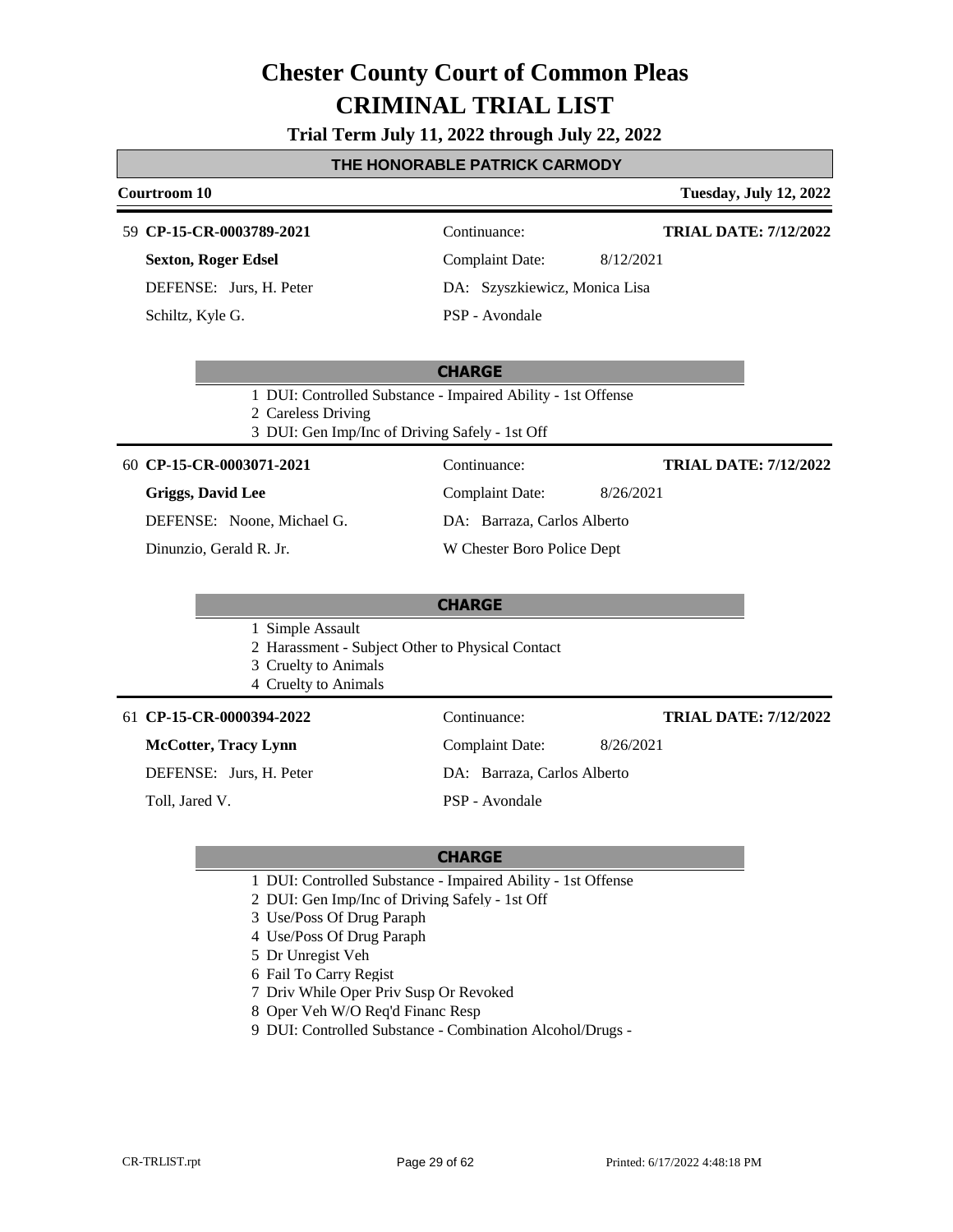**Trial Term July 11, 2022 through July 22, 2022**

### **THE HONORABLE PATRICK CARMODY**

| Courtroom 10                                                                                                                                                                                                                                                                                                                                                                                                                                               |                                                     | <b>Tuesday, July 12, 2022</b> |
|------------------------------------------------------------------------------------------------------------------------------------------------------------------------------------------------------------------------------------------------------------------------------------------------------------------------------------------------------------------------------------------------------------------------------------------------------------|-----------------------------------------------------|-------------------------------|
| 62 CP-15-CR-0000557-2022<br><b>Mammel, Kimberly Marsh</b>                                                                                                                                                                                                                                                                                                                                                                                                  | Continuance:<br><b>Complaint Date:</b><br>8/26/2021 | <b>TRIAL DATE: 7/12/2022</b>  |
|                                                                                                                                                                                                                                                                                                                                                                                                                                                            |                                                     |                               |
| DEFENSE: Renteria, Roger Cruz Jr.                                                                                                                                                                                                                                                                                                                                                                                                                          | DA: Szyszkiewicz, Monica Lisa                       |                               |
| Dunbar, Ginger R.                                                                                                                                                                                                                                                                                                                                                                                                                                          | Caln Twp Police Dept                                |                               |
|                                                                                                                                                                                                                                                                                                                                                                                                                                                            |                                                     |                               |
|                                                                                                                                                                                                                                                                                                                                                                                                                                                            | <b>CHARGE</b>                                       |                               |
| 1 DUI: Gen Imp/Inc of Driving Safely - 1st Off<br>2 Reckless Driving<br>3 Careless Driving<br>4 DUI: Highest Rte of Alc (BAC .16+) 1st Off<br>5 DUI: Controlled Substance - Impaired Ability - 1st Offense<br>6 DUI: Controlled Substance - Combination Alcohol/Drugs -<br>7 DUI: Controlled Substance - Schedule 1 - 1st Offense<br>8 DUI: Controlled Substance - Schedule 2 or 3 - 1st Offense<br>9 DUI: Controlled Substance - Metabolite - 1st Offense |                                                     |                               |
| 63 CP-15-CR-0000660-2022                                                                                                                                                                                                                                                                                                                                                                                                                                   | Continuance:                                        | <b>TRIAL DATE: 7/12/2022</b>  |
| Lavender, Lauren S.                                                                                                                                                                                                                                                                                                                                                                                                                                        | Complaint Date:<br>12/2/2021                        |                               |
| DEFENSE: Hoey, Christian J.                                                                                                                                                                                                                                                                                                                                                                                                                                | DA: Szyszkiewicz, Monica Lisa                       |                               |
| Thorburn, Nicholas P.                                                                                                                                                                                                                                                                                                                                                                                                                                      | <b>Coatesville City Police Dept</b>                 |                               |
|                                                                                                                                                                                                                                                                                                                                                                                                                                                            | <b>CHARGE</b>                                       |                               |
| 1 Simple Assault                                                                                                                                                                                                                                                                                                                                                                                                                                           |                                                     |                               |
| 2 Simple Assault                                                                                                                                                                                                                                                                                                                                                                                                                                           |                                                     |                               |
| 3 Poss Instrument Of Crime W/Int                                                                                                                                                                                                                                                                                                                                                                                                                           |                                                     |                               |

- 4 Harassment Subject Other to Physical Contact
- 5 Aggravated Assault Attempts to cause SBI or causes injury
- 6 Aggravated Assault Attempts to cause or causes BI with d

| 63 CP-15-CR-0000661-2022    | Continuance:                  | <b>TRIAL DATE: 7/12/2022</b> |
|-----------------------------|-------------------------------|------------------------------|
| Lavender, Lauren S.         | Complaint Date:               | 9/3/2021                     |
| DEFENSE: Hoey, Christian J. | DA: Szyszkiewicz, Monica Lisa |                              |
| Marvill, Kevin E.           | Coatesville City Police Dept  |                              |

- 1 Simple Assault
- 2 Harassment Subject Other to Physical Contact
- 3 Disorderly Conduct Engage In Fighting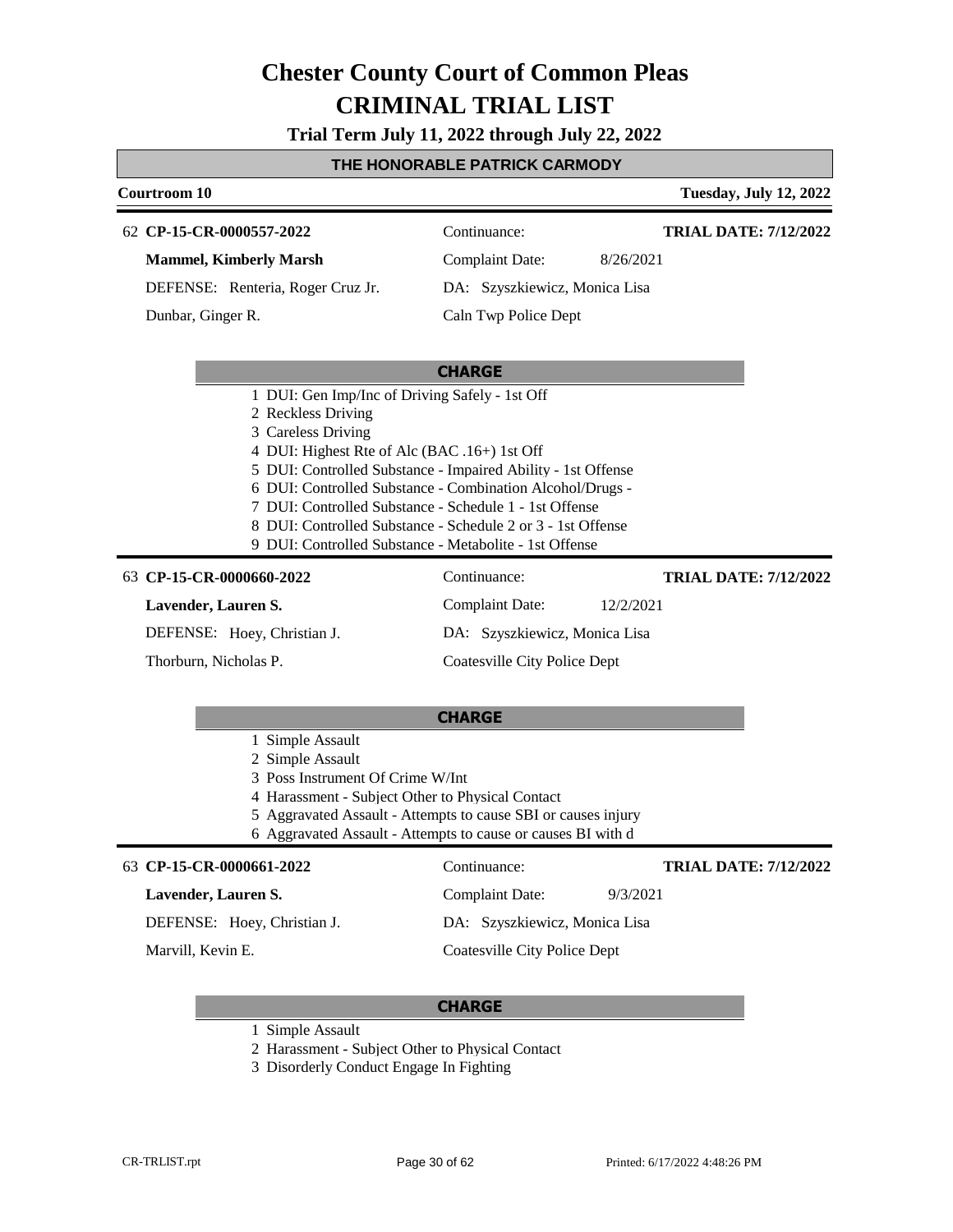#### **Trial Term July 11, 2022 through July 22, 2022**

#### **THE HONORABLE PATRICK CARMODY**

| <b>Courtroom 10</b>      |                                          | <b>Tuesday, July 12, 2022</b> |
|--------------------------|------------------------------------------|-------------------------------|
| 64 CP-15-CR-0003498-2021 | Continuance:                             | <b>TRIAL DATE: 7/12/2022</b>  |
| Mason, Malcolm E.        | Complaint Date:                          | 9/5/2021                      |
| DEFENSE: Jurs, H. Peter  | DA: Barraza, Carlos Alberto              |                               |
| Carabello, Brad J.       | W Chester Boro Police Dept               |                               |
|                          | <b>CHARGE</b>                            |                               |
|                          | 1 Fleeing or Attempting to Elude Officer |                               |

- 2 DUI: Gen Imp/Inc of Driving Safely 4th Off & Sub Off
- 3 Duties At Stop Sign
- 4 Fail Stop And Give Infor Render Aid
- 5 Reckless Driving

#### **CP-15-CR-0000104-2022** 65 Continuance:

**Sullivan, Stephen Andrew**

DEFENSE: Jurs, H. Peter

Neifield, Brent

Complaint Date: 9/8/2021

DA: Barraza, Carlos Alberto

PSP - Avondale

#### **CHARGE**

- 1 Fleeing or Attempting to Elude Officer
- 2 DUI: Gen Imp/Inc of Driving Safely 1st Off
- 3 Marijuana-Small Amt Personal Use
- 4 Use/Poss Of Drug Paraph
- 5 Resist Arrest/Other Law Enforce
- 6 Driving W/O A License
- 7 Disregard Traffic Lane (Single)
- 8 Duties At Stop Sign
- 9 Turning Movements And Required Signals
- 10 Dr Unregist Veh

**TRIAL DATE: 7/12/2022**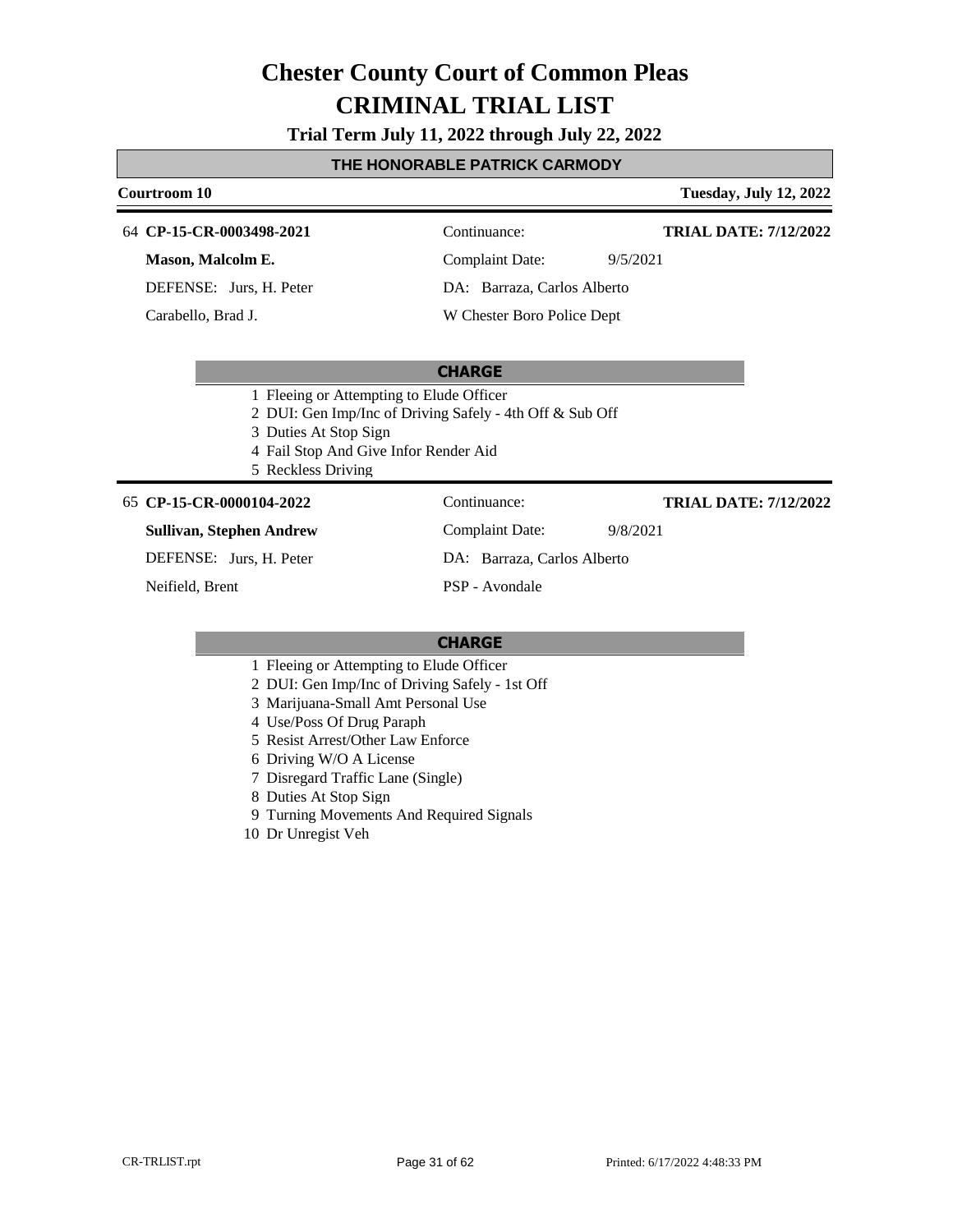**Trial Term July 11, 2022 through July 22, 2022**

### **THE HONORABLE PATRICK CARMODY**

| Courtroom 10                                                                                                                                                                                                                                                                                                                                                                                              |                                      | <b>Tuesday, July 12, 2022</b> |
|-----------------------------------------------------------------------------------------------------------------------------------------------------------------------------------------------------------------------------------------------------------------------------------------------------------------------------------------------------------------------------------------------------------|--------------------------------------|-------------------------------|
| 66 CP-15-CR-0001658-2022                                                                                                                                                                                                                                                                                                                                                                                  | Continuance:                         | <b>TRIAL DATE: 7/12/2022</b>  |
| <b>Fields, Johnathan Sinclaire</b>                                                                                                                                                                                                                                                                                                                                                                        | <b>Complaint Date:</b>               | 3/6/2022                      |
| <b>DEFENSE:</b>                                                                                                                                                                                                                                                                                                                                                                                           | DA: Chester County District Attorney |                               |
| Sneed, Christian R.                                                                                                                                                                                                                                                                                                                                                                                       | PSP - Embreeville                    |                               |
|                                                                                                                                                                                                                                                                                                                                                                                                           | <b>CHARGE</b>                        |                               |
| 1 Manufacture, Delivery, or Possession With Intent to Manufa<br>2 Int Poss Contr Subst By Per Not Reg<br>3 Use/Poss Of Drug Paraph<br>4 Dr Unregist Veh<br>5 Disregard Traffic Lane (Single)<br>6 Failure to Yield to Emergency Vehicle<br>7 Operat Veh W/O Valid Inspect<br>8 Prohib. On Expenditures for Emission Inspection<br>9 Oper Veh W/O Req'd Financ Resp<br>10 Marijuana-Small Amt Personal Use |                                      |                               |
| 66 CP-15-CR-0000187-2022                                                                                                                                                                                                                                                                                                                                                                                  | Continuance:                         | <b>TRIAL DATE: 7/12/2022</b>  |
| <b>Fields, Johnathan Sinclaire</b>                                                                                                                                                                                                                                                                                                                                                                        | <b>Complaint Date:</b>               | 10/19/2021                    |
| <b>DEFENSE:</b>                                                                                                                                                                                                                                                                                                                                                                                           | DA: Szyszkiewicz, Monica Lisa        |                               |
| Smith, Lennard Jr.                                                                                                                                                                                                                                                                                                                                                                                        | West Brandywine Twp Police Dept      |                               |
| 1 Flight To Avoid Appreh/Trial/Punish<br>2 Resist Arrest/Other Law Enforce                                                                                                                                                                                                                                                                                                                                | <b>CHARGE</b>                        |                               |
| 66 CP-15-CR-0000190-2022                                                                                                                                                                                                                                                                                                                                                                                  | Continuance:                         | <b>TRIAL DATE: 7/12/2022</b>  |
| <b>Fields, Johnathan Sinclaire</b>                                                                                                                                                                                                                                                                                                                                                                        | <b>Complaint Date:</b>               | 9/11/2021                     |
| <b>DEFENSE:</b>                                                                                                                                                                                                                                                                                                                                                                                           | DA: Szyszkiewicz, Monica Lisa        |                               |
| Devoe, Tyler B.                                                                                                                                                                                                                                                                                                                                                                                           | W Caln Twp Police Dept               |                               |

- 1 Flight To Avoid Appreh/Trial/Punish
- 2 Resist Arrest/Other Law Enforce
- 3 Improp Sunscreening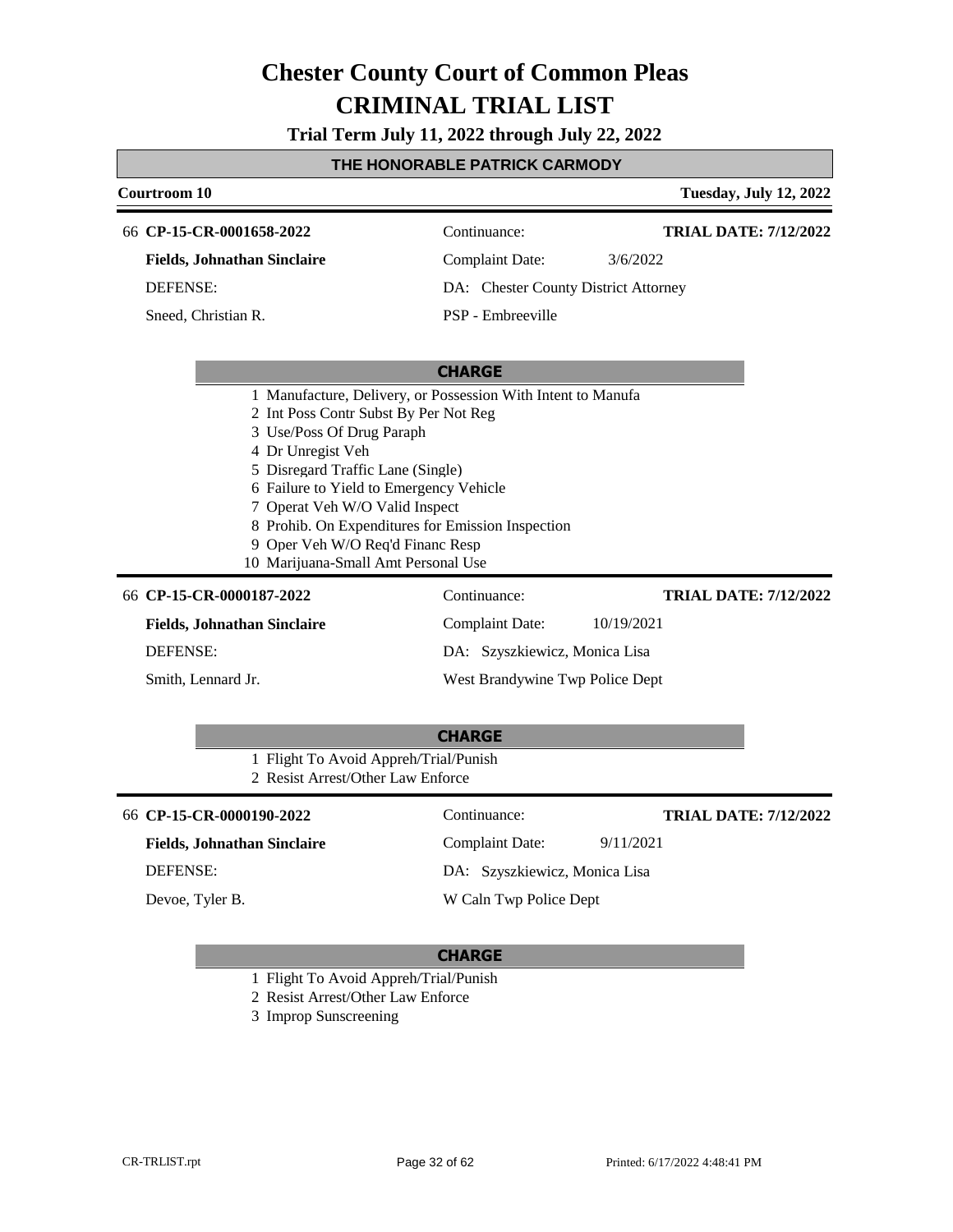#### **Trial Term July 11, 2022 through July 22, 2022**

#### **THE HONORABLE PATRICK CARMODY**

| <b>Courtroom 10</b>             |                               | <b>Tuesday, July 12, 2022</b> |
|---------------------------------|-------------------------------|-------------------------------|
| 67 CP-15-CR-0000728-2022        | Continuance:                  | <b>TRIAL DATE: 7/12/2022</b>  |
| <b>Watson, Collin Zachary</b>   | Complaint Date:               | 1/24/2022                     |
| DEFENSE: Kalmbach, Robert Kerry | DA: Szyszkiewicz, Monica Lisa |                               |
| Gravina, Christopher W.         | Kennett Square Police Dept    |                               |

#### **CHARGE**

- 1 Simple Assault
- 2 Conspiracy Simple Assault
- 3 Disorderly Conduct Engage In Fighting
- 4 Disorderly Conduct-Unreasonable Noise
- 5 Disorderly Conduct Obscene Lang/Gest
- 6 Harassment Subject Other to Physical Contact

#### **CP-15-CR-0000729-2022** 67 Continuance:

#### **Watson, Christian Alexander**

DEFENSE:

Gravina, Christopher W.

DA: Barraza, Carlos Alberto Kennett Square Police Dept

Complaint Date: 1/24/2022

#### **CHARGE**

- 1 Manufacture, Delivery, or Possession With Intent to Manufa
- 2 Int Poss Contr Subst By Per Not Reg
- 3 Use/Poss Of Drug Paraph
- 4 Criminal Use Of Communication Facility
- 5 Use/Poss Of Drug Paraph
- 6 Use/Poss Of Drug Paraph
- 7 Use/Poss Of Drug Paraph
- 8 Use/Poss Of Drug Paraph
- 9 Use/Poss Of Drug Paraph
- 10 Use/Poss Of Drug Paraph

**TRIAL DATE: 7/12/2022**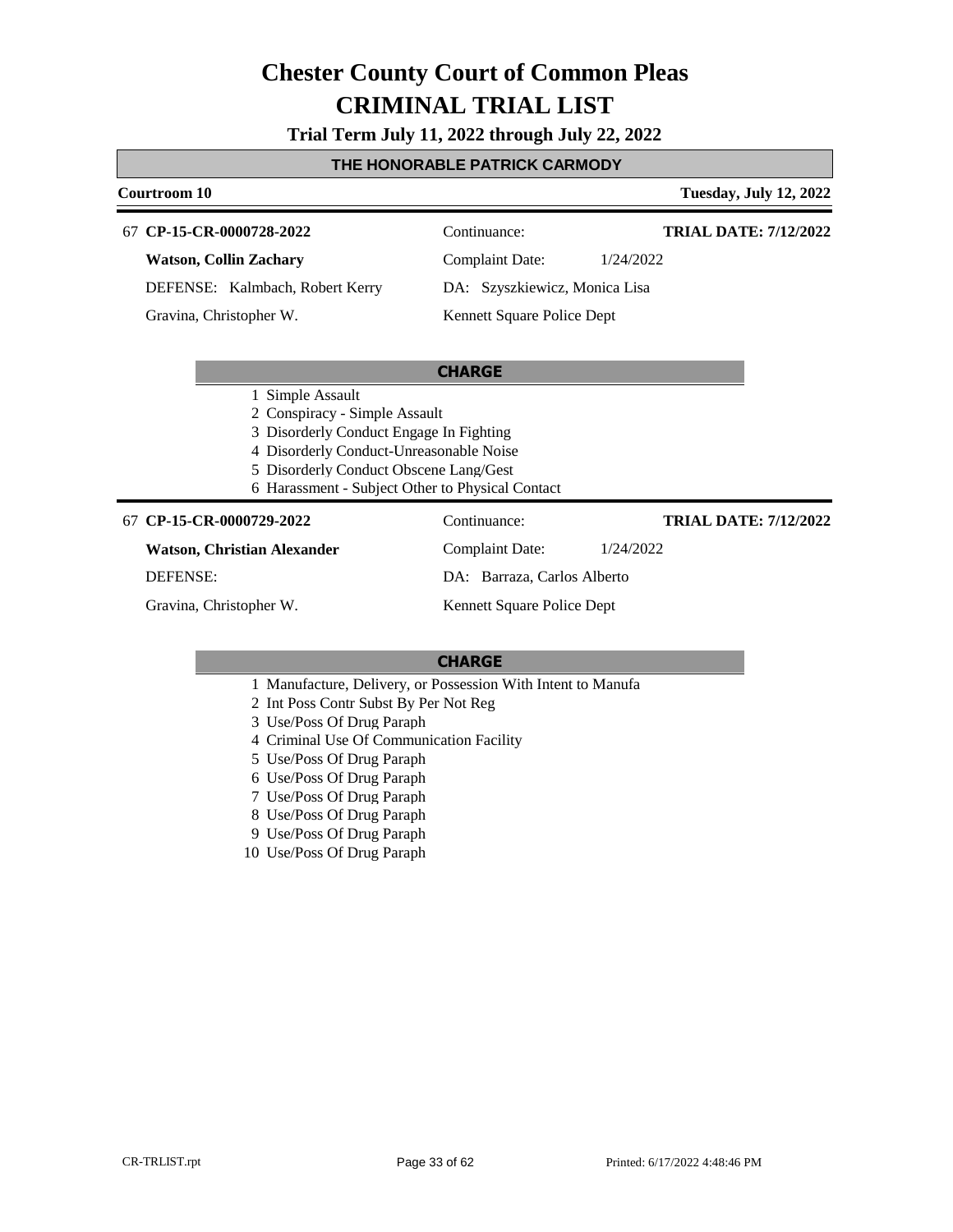**Trial Term July 11, 2022 through July 22, 2022**

### **THE HONORABLE PATRICK CARMODY**

|                                                                                          | <u>INE NUNUNABLE FAINIUN UANWUD I</u>                         |                               |
|------------------------------------------------------------------------------------------|---------------------------------------------------------------|-------------------------------|
| Courtroom 10                                                                             |                                                               | <b>Tuesday, July 12, 2022</b> |
| 67 CP-15-CR-0003270-2021                                                                 | Continuance:                                                  | <b>TRIAL DATE: 7/12/2022</b>  |
| <b>Watson, Christian Alexander</b>                                                       | <b>Complaint Date:</b><br>9/14/2021                           |                               |
| DEFENSE: Kalmbach, Robert Kerry                                                          | DA: Barraza, Carlos Alberto                                   |                               |
| Gravina, Christopher W.                                                                  | Kennett Square Police Dept                                    |                               |
|                                                                                          |                                                               |                               |
|                                                                                          | <b>CHARGE</b>                                                 |                               |
| 1 Criminal Attempt - Criminal Homicide                                                   |                                                               |                               |
| 2 Criminal Attempt - Murder Of The First Degree                                          |                                                               |                               |
|                                                                                          | 3 Aggravated Assault - Attempts to cause SBI or causes injury |                               |
|                                                                                          | 4 Aggravated Assault - Attempts to cause or causes BI with d  |                               |
| 5 Simple Assault                                                                         |                                                               |                               |
| 6 Recklessly Endangering Another Person                                                  |                                                               |                               |
| 7 Poss Instrument Of Crime W/Int                                                         |                                                               |                               |
| 8 Possession Of Weapon                                                                   |                                                               |                               |
| 9 Harassment - Subject Other to Physical Contact<br>10 Make Repairs/Sell/Etc Offens Weap |                                                               |                               |
|                                                                                          |                                                               |                               |
| 68 CP-15-CR-0000930-2022                                                                 | Continuance:                                                  | <b>TRIAL DATE: 7/12/2022</b>  |
| <b>Stewart, Kyle Christopher</b>                                                         | <b>Complaint Date:</b><br>9/14/2021                           |                               |
| DEFENSE: Muth, Dawson R.                                                                 | DA: Barraza, Carlos Alberto                                   |                               |
| Graham, Sean R.                                                                          | W Goshen Twp Police Dept                                      |                               |
|                                                                                          |                                                               |                               |
|                                                                                          | <b>CHARGE</b>                                                 |                               |
| 1 Fleeing or Attempting to Elude Officer                                                 |                                                               |                               |
| 2 Reckless Driving                                                                       |                                                               |                               |
| 3 Careless Driving                                                                       |                                                               |                               |
| 4 Disregard Traffic Lane (Single)<br>5 Signal Improp                                     |                                                               |                               |
| 6 Oper/Perm Op W/Unsafe Eqmt/                                                            |                                                               |                               |
|                                                                                          |                                                               |                               |
| 69 CP-15-CR-0003200-2021                                                                 | Continuance:                                                  | <b>TRIAL DATE: 7/12/2022</b>  |

DEFENSE: Malley, Joseph A. III

O'Connor, Timothy J. Jr.

**Baker, Barry Robert Sr.**

DA: Macaulay, Kaitlyn Ruth PSP - Avondale

Complaint Date: 9/20/2021

- 1 Manufacture, Delivery, or Possession With Intent to Manufa
- 2 Criminal Use Of Communication Facility
- 3 Int Poss Contr Subst By Per Not Reg
- 4 Use/Poss Of Drug Paraph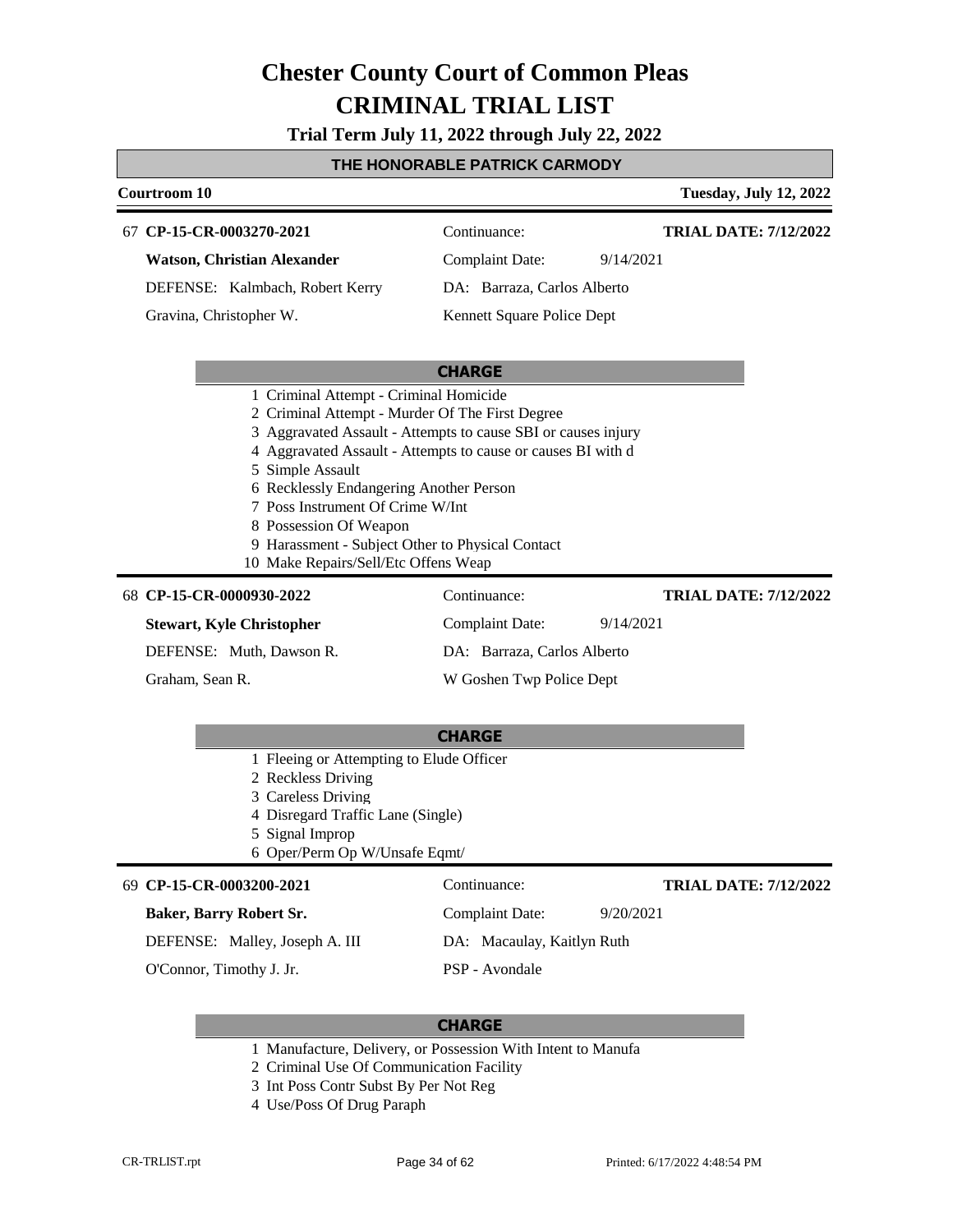**Trial Term July 11, 2022 through July 22, 2022**

#### **THE HONORABLE PATRICK CARMODY**

### **Courtroom 10 Tuesday, July 12, 2022 CHARGE CP-15-CR-0003201-2021** 69 Continuance: **Baker, Barry R. Sr.** DEFENSE: Malley, Joseph A. III Complaint Date: 9/15/2021 DA: Macaulay, Kaitlyn Ruth Chester County County Detective **TRIAL DATE: 7/12/2022** Nangle, Joseph F.

|  |  |  |  |  | 1 Manufacture, Delivery, or Possession With Intent to Manufa |  |
|--|--|--|--|--|--------------------------------------------------------------|--|
|--|--|--|--|--|--------------------------------------------------------------|--|

2 Manufacture, Delivery, or Possession With Intent to Manufa

3 Int Poss Contr Subst By Per Not Reg

4 Int Poss Contr Subst By Per Not Reg

- 5 Use/Poss Of Drug Paraph
- 6 Use/Poss Of Drug Paraph
- 7 Deal In Proc Unl Act/Intent To Promote
- 8 Criminal Use Of Communication Facility
- 9 Criminal Use Of Communication Facility

**CP-15-CR-0003230-2021** 70 Continuance: **Bolden, Darrius** DEFENSE: Hyde, Ryan L. Complaint Date: 9/15/2021 DA: Barraza, Carlos Alberto Coatesville City Police Dept **TRIAL DATE: 7/12/2022** Dowds, Shawn R.

- 1 Possession Of Firearm Prohibited
- 2 Firearms Not To Be Carried W/O License
- 3 Recklessly Endangering Another Person
- 4 Propulsion Of Missiles Onto Roadways
- 5 Discharge Of A Firearm Into Occupied Structure
- 6 Poss Instrument Of Crime W/Int
- 7 Criminal Mischief
- 8 Disorderly Conduct Engage In Fighting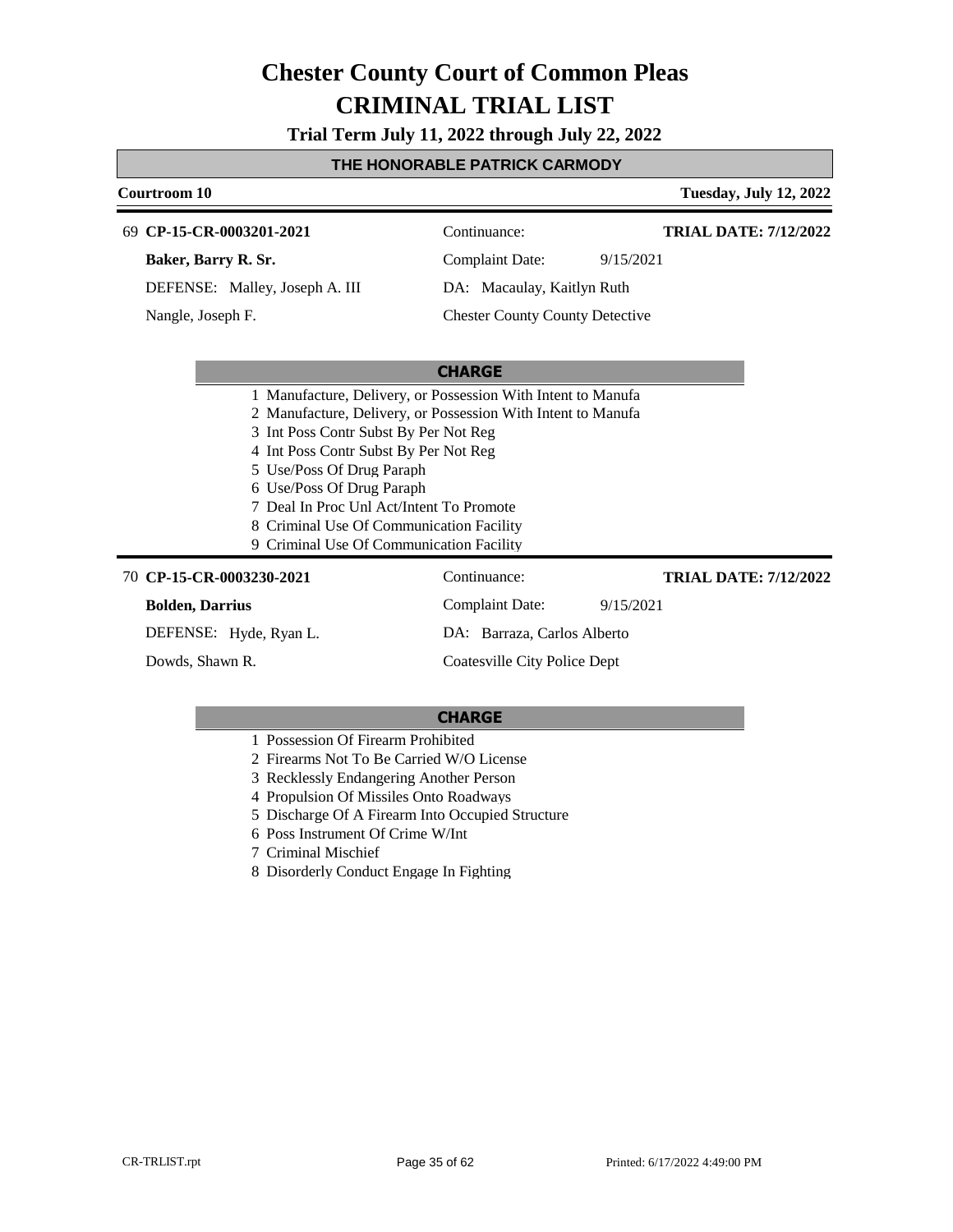#### **Trial Term July 11, 2022 through July 22, 2022**

#### **THE HONORABLE PATRICK CARMODY**

| Courtroom 10                        |                               | <b>Tuesday, July 12, 2022</b> |
|-------------------------------------|-------------------------------|-------------------------------|
| 71 CP-15-CR-0003641-2021            | Continuance:                  | <b>TRIAL DATE: 7/12/2022</b>  |
| <b>Maynard, Eversley Eziekel II</b> | Complaint Date:               | 9/17/2021                     |
| DEFENSE: Hanifin, Daniel Macqueen   | DA: Szyszkiewicz, Monica Lisa |                               |
| Fry, Craig A.                       | PSP - Embreeville             |                               |

#### **CHARGE**

- 1 DUI: Controlled Substance Schedule 1 1st Offense
- 2 DUI: Controlled Substance Metabolite 1st Offense
- 3 DUI: High Rte of Alc (Bac.10 <.16) 1st Off
- 4 DUI: Controlled Substance Impaired Ability 1st Offense
- 5 DUI: Gen Imp/Inc of Driving Safely 1st Off

#### **CP-15-CR-0001411-2022** 72 Continuance:

**Logan, Christopher J.**

DEFENSE: Jarmon, Steve Edward Jr.

DA: Barraza, Carlos Alberto PSP - Avondale

Complaint Date: 9/19/2021

Waters, Ryan N.

### **CHARGE**

- 1 Fleeing or Attempting to Elude Officer
- 2 Recklessly Endangering Another Person
- 3 Exceed 55 MPH In Other Loc By 40 MPH
- 4 Careless Driving
- 5 Reckless Driving
- 6 Disregard Traffic Lane (Single)

| 73 CP-15-CR-0001071-2022     | Continuance:                  | <b>TRIAL DATE: 7/12/2022</b> |
|------------------------------|-------------------------------|------------------------------|
| Morris, Kevin Phillip        | Complaint Date:               | 9/28/2021                    |
| DEFENSE: Rassman, Mark David | DA: Szyszkiewicz, Monica Lisa |                              |
| Melo, Salvador L.            | PSP - Avondale                |                              |

#### **CHARGE**

1 Int Poss Contr Subst By Per Not Reg

2 Use/Poss Of Drug Paraph

**TRIAL DATE: 7/12/2022**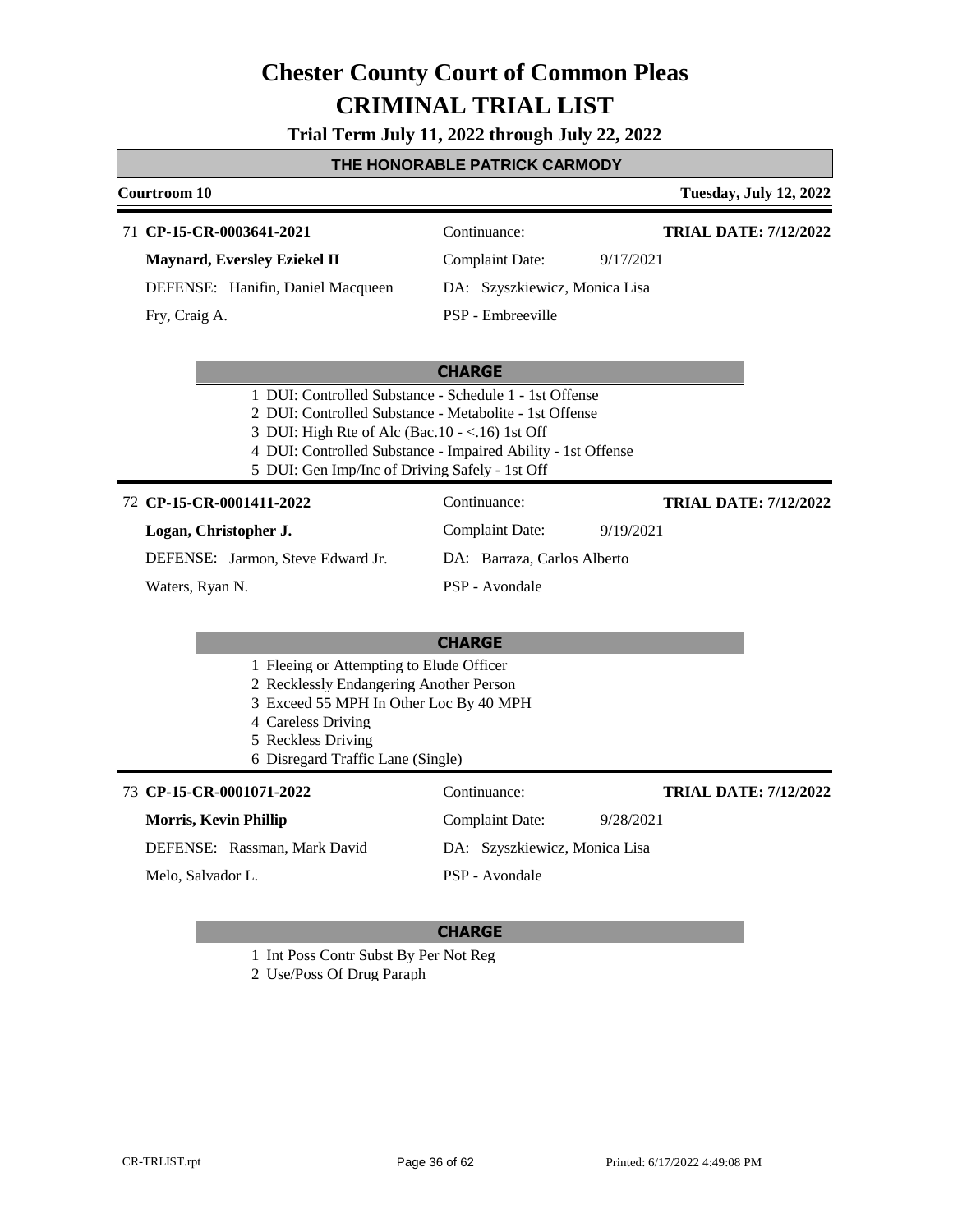### **Trial Term July 11, 2022 through July 22, 2022**

### **THE HONORABLE PATRICK CARMODY**

| Courtroom 10                                         |                             | <b>Tuesday, July 12, 2022</b> |
|------------------------------------------------------|-----------------------------|-------------------------------|
| 74 CP-15-CR-0001254-2022                             | Continuance:                | <b>TRIAL DATE: 7/12/2022</b>  |
| <b>Belser, Charles</b>                               | Complaint Date:             | 9/28/2021                     |
| DEFENSE: Jurs, H. Peter                              | DA: Barraza, Carlos Alberto |                               |
| Woodland, Nathan B.                                  | E Whiteland Twp Police Dept |                               |
|                                                      |                             |                               |
|                                                      | <b>CHARGE</b>               |                               |
| 1 Firearms Not To Be Carried W/O License             |                             |                               |
| 2 Posses Firearm W/Manufacturer Number Altered, Etc. |                             |                               |
| 3 Harassment - Subject Other to Physical Contact     |                             |                               |
| 4 Recklessly Endangering Another Person              |                             |                               |

5 Poss Instrument Of Crime W/Int

#### **CP-15-CR-0003529-2021** 75 Continuance:

#### **Lamar, Ryan J.**

DEFENSE: Kelly, Evan J.

Keating, Sian M.

Complaint Date: 10/7/2021 DA: Barraza, Carlos Alberto

Malvern Boro Police Dept

#### **CHARGE**

1 Crim Tres-Enter Structure

2 Person Not To Possess/Use Firearm - Incompetent

3 Def Tres Actual Communication To

**TRIAL DATE: 7/12/2022**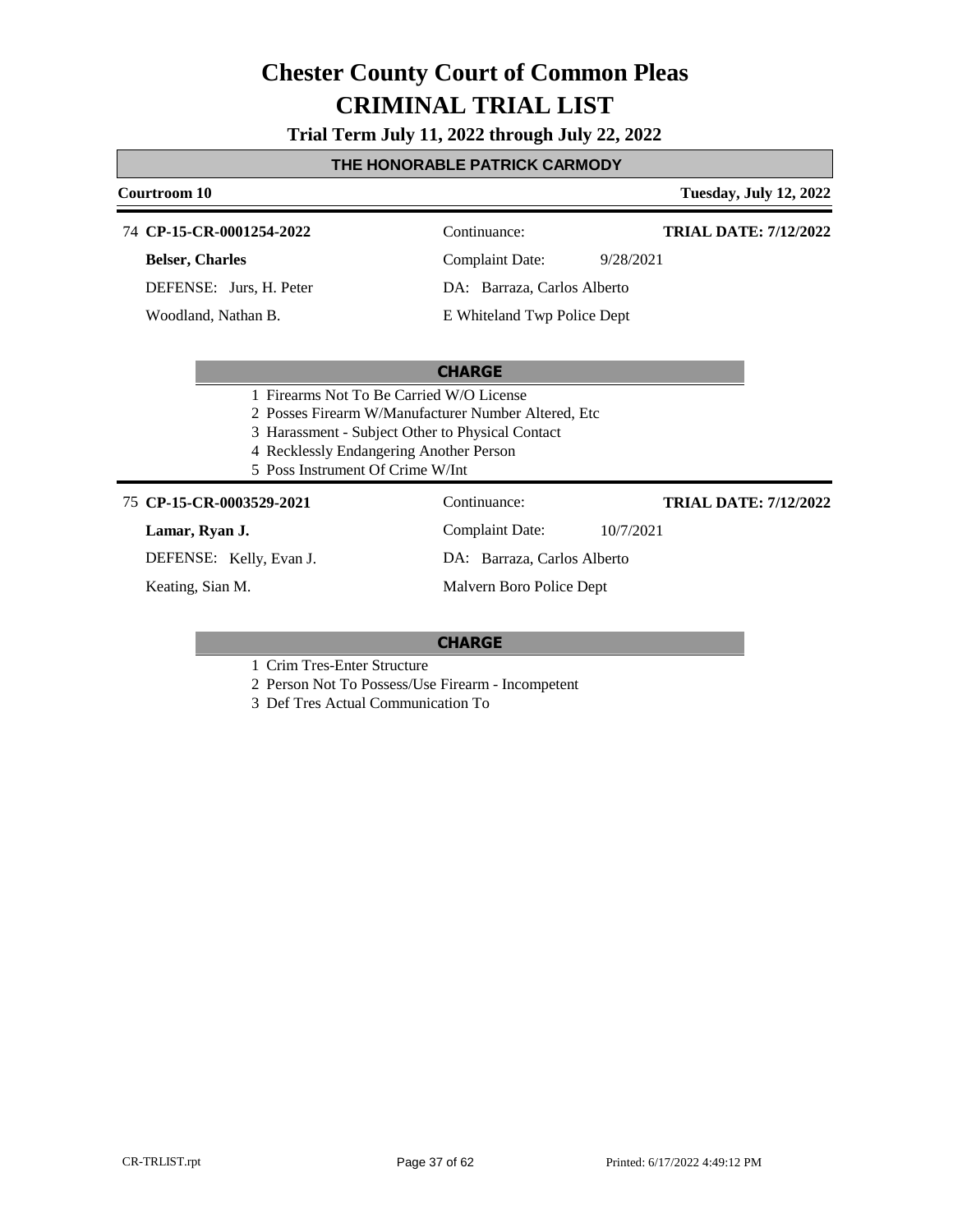### **Trial Term July 11, 2022 through July 22, 2022**

### **THE HONORABLE PATRICK CARMODY**

| Courtroom 10                                                      |                                     | Wednesday, July 13, 2022     |
|-------------------------------------------------------------------|-------------------------------------|------------------------------|
| 76 CP-15-CR-0001632-2022                                          | Continuance:                        | <b>TRIAL DATE: 7/13/2022</b> |
| Fry, David                                                        | <b>Complaint Date:</b><br>4/7/2022  |                              |
| DEFENSE: McCarthy, Brian Lee                                      | DA: Szyszkiewicz, Monica Lisa       |                              |
| Burkhart, Geoffrey T.                                             | Downingtown Boro Police Dept        |                              |
|                                                                   |                                     |                              |
|                                                                   | <b>CHARGE</b>                       |                              |
| 1 Conspiracy - Retail Theft-Take Mdse<br>2 Retail Theft-Take Mdse |                                     |                              |
| 76 CP-15-CR-0003286-2021                                          | Continuance:                        | <b>TRIAL DATE: 7/13/2022</b> |
| Fry, David M.                                                     | <b>Complaint Date:</b><br>10/9/2021 |                              |
| DEFENSE: McCarthy, Brian Lee                                      | DA: Szyszkiewicz, Monica Lisa       |                              |
| Dvorak, Edward T.                                                 | W Whiteland Twp Police Dept         |                              |
|                                                                   |                                     |                              |
| 1 Retail Theft-Take Mdse<br>2 Receiving Stolen Property           | <b>CHARGE</b>                       |                              |
| 77 CP-15-CR-0000680-2022                                          | Continuance:                        | <b>TRIAL DATE: 7/13/2022</b> |
| Vidale, Jahleem Isaiah                                            | <b>Complaint Date:</b><br>12/8/2021 |                              |
| DEFENSE: Jurs, H. Peter                                           | DA: Barraza, Carlos Alberto         |                              |
| Ruth, Bryce E.                                                    | PSP - Avondale                      |                              |

- 1 Aggravated Assault By Vehicle While Dui
- 2 Fleeing or Attempting to Elude Officer
- 3 Theft By Unlaw Taking-Movable Prop
- 4 Theft By Unlaw Taking-Movable Prop
- 5 DUI: Gen Imp/Inc of Driving Safely 1st Off
- 6 DUI: Controlled Substance Impaired Ability 1st Offense
- 7 Marijuana-Small Amt Personal Use
- 8 Use/Poss Of Drug Paraph
- 9 Flight To Avoid Appreh/Trial/Punish
- 10 Dr W/O Light To Avoid Ident Arrest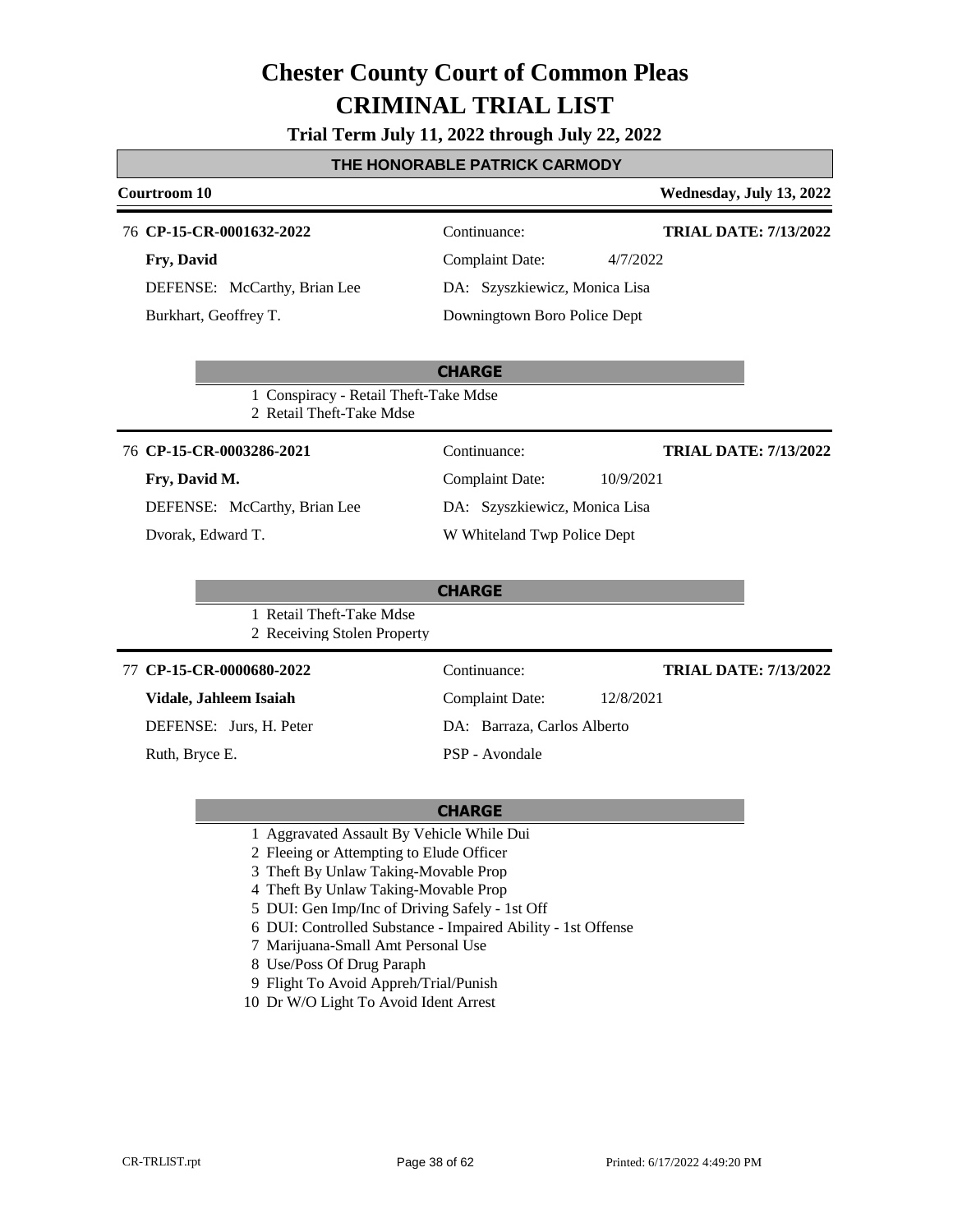**Trial Term July 11, 2022 through July 22, 2022**

#### **THE HONORABLE PATRICK CARMODY**

| Courtroom 10                |                                                              | Wednesday, July 13, 2022     |
|-----------------------------|--------------------------------------------------------------|------------------------------|
| CP-15-CR-0003923-2021<br>77 | Continuance:                                                 | <b>TRIAL DATE: 7/13/2022</b> |
| Vidale, Jahleem Isaiah      | 10/13/2021<br><b>Complaint Date:</b>                         |                              |
| DEFENSE: Jurs, H. Peter     | DA: Barraza, Carlos Alberto                                  |                              |
| Hornbaker, Nicholas J.      | PSP - Avondale                                               |                              |
|                             |                                                              |                              |
|                             | <b>CHARGE</b>                                                |                              |
|                             | 1 DUI: Controlled Substance - Impaired Ability - 1st Offense |                              |
|                             | 2 Marijuana-Small Amt Personal Use                           |                              |
|                             | 3 Use/Poss Of Drug Paraph                                    |                              |
| 4 Careless Driving          |                                                              |                              |
| 5 Duties At Stop Sign       |                                                              |                              |
| 6 Pass Left Unsafe          |                                                              |                              |
|                             | 7 DUI: Controlled Substance - Schedule 1 - 1st Offense       |                              |
|                             | 8 DUI: Controlled Substance - Metabolite - 1st Offense       |                              |
| 78 CP-15-CR-0000222-2022    | Continuance:                                                 | <b>TRIAL DATE: 7/13/2022</b> |

**Kowal, Nicholas C.** DEFENSE: Jurs, H. Peter

Bernard, Oscar E.

Complaint Date: 10/13/2021 DA: Szyszkiewicz, Monica Lisa

#### **CHARGE**

PSP - Avondale

- 1 DUI: Controlled Substance Impaired Ability 1st Offense
- 2 Int Poss Contr Subst By Per Not Reg
- 3 Use/Poss Of Drug Paraph
- 4 Drg Lic Sus/Rev Purs to Sec 3802/1547B1
- 5 Reckless Driving
- 6 Careless Driving
- 7 Disregard Traffic Lane (Single)
- 8 DUI: Controlled Substance Metabolite 1st Offense

#### **CP-15-CR-0000488-2022** 79 Continuance: **Ayers, Jacquelyn** DEFENSE: Silow, Alexander Louis Complaint Date: 10/14/2021 DA: Barraza, Carlos Alberto **TRIAL DATE: 7/13/2022**

Galletta, Stephen C.

Tredyffrin Twp Police Dept

- 1 DUI: Gen Imp/Inc of Driving Safely 1st Off
- 2 DUI: Controlled Substance Impaired Ability 1st Offense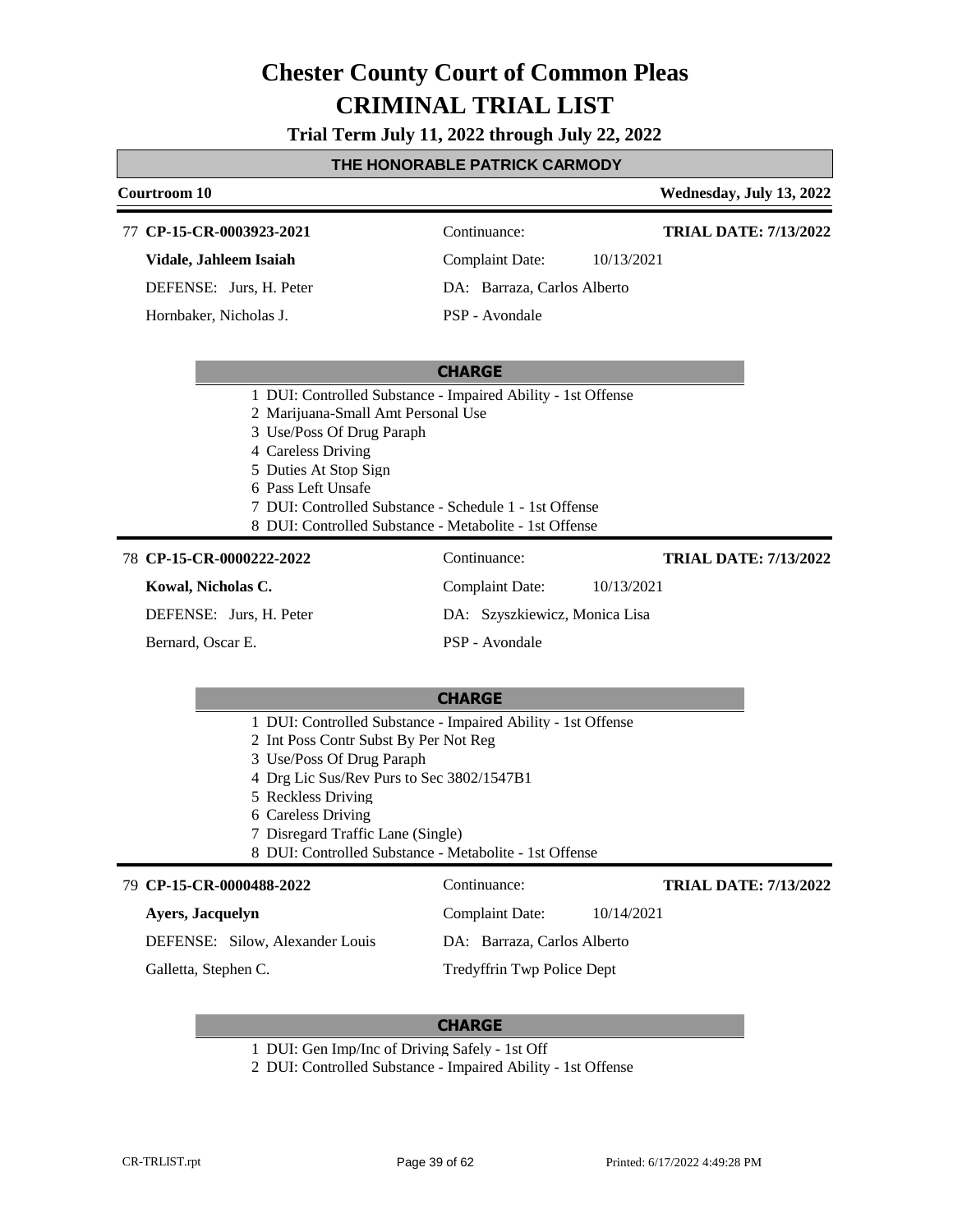**Trial Term July 11, 2022 through July 22, 2022**

### **THE HONORABLE PATRICK CARMODY**

|  | Courtroom 10                                                                                                                                                                                                                                                                                                   |                               |            | Wednesday, July 13, 2022     |
|--|----------------------------------------------------------------------------------------------------------------------------------------------------------------------------------------------------------------------------------------------------------------------------------------------------------------|-------------------------------|------------|------------------------------|
|  | 80 CP-15-CR-0001049-2022                                                                                                                                                                                                                                                                                       | Continuance:                  |            | <b>TRIAL DATE: 7/13/2022</b> |
|  | Caprioti, Philip                                                                                                                                                                                                                                                                                               | <b>Complaint Date:</b>        | 10/14/2021 |                              |
|  | DEFENSE: Goodman, Michael Bruce                                                                                                                                                                                                                                                                                | DA: Barraza, Carlos Alberto   |            |                              |
|  | Decarlo, Christopher M.                                                                                                                                                                                                                                                                                        | Tredyffrin Twp Police Dept    |            |                              |
|  |                                                                                                                                                                                                                                                                                                                | <b>CHARGE</b>                 |            |                              |
|  | 1 DUI: Gen Imp/Inc of Driving Safely - 1st Off<br>2 DUI: Gen Imp (BAC .08 - .10) 1st Off<br>3 DUI: High Rte of Alc (Bac.10 - <.16) 1st Off<br>4 DUI: Highest Rte of Alc (BAC .16+) 1st Off<br>5 Exceed 55 MPH In Other Loc By 27 MPH<br>6 Disregard Traffic Lane (Single)<br>7 Disregard Traffic Lane (Single) |                               |            |                              |
|  | 81 CP-15-CR-0000524-2022                                                                                                                                                                                                                                                                                       | Continuance:                  |            | <b>TRIAL DATE: 7/13/2022</b> |
|  | Menasion, Steven John Jr.                                                                                                                                                                                                                                                                                      | <b>Complaint Date:</b>        | 10/19/2021 |                              |
|  | DEFENSE: Kotik, Michael                                                                                                                                                                                                                                                                                        | DA: Szyszkiewicz, Monica Lisa |            |                              |
|  | Gassenmeyer, Tara E.                                                                                                                                                                                                                                                                                           | PSP - Avondale                |            |                              |
|  |                                                                                                                                                                                                                                                                                                                | <b>CHARGE</b>                 |            |                              |
|  | 1 DUI: Controlled Substance - Impaired Ability - 1st Offense<br>2 Ill Operate Vehicle W/Out Ignition Interlock<br>3 Int Poss Contr Subst By Per Not Reg<br>4 Use/Poss Of Drug Paraph<br>5 Driv While Oper Priv Susp Or Revoked<br>6 Disregard Traffic Lane (Single)                                            |                               |            |                              |
|  | 82 CP-15-CR-0000176-2022                                                                                                                                                                                                                                                                                       | Continuance:                  |            | <b>TRIAL DATE: 7/13/2022</b> |
|  | <b>Grant, Jordan Allen</b>                                                                                                                                                                                                                                                                                     | <b>Complaint Date:</b>        | 10/25/2021 |                              |
|  | <b>DEFENSE:</b>                                                                                                                                                                                                                                                                                                | DA: Barraza, Carlos Alberto   |            |                              |
|  | Ensor, James M.                                                                                                                                                                                                                                                                                                | W Chester Boro Police Dept    |            |                              |
|  |                                                                                                                                                                                                                                                                                                                |                               |            |                              |

- 1 DUI: Controlled Substance Impaired Ability 1st Offense
- 2 Marijuana-Small Amt Personal Use
- 3 Use/Poss Of Drug Paraph
- 4 Allow Illegal Use Of Plate/Card
- 5 No Rear Lights
- 6 Careless Driving
- 7 Reckless Driving
- 8 Marijuana-Small Amt Personal Use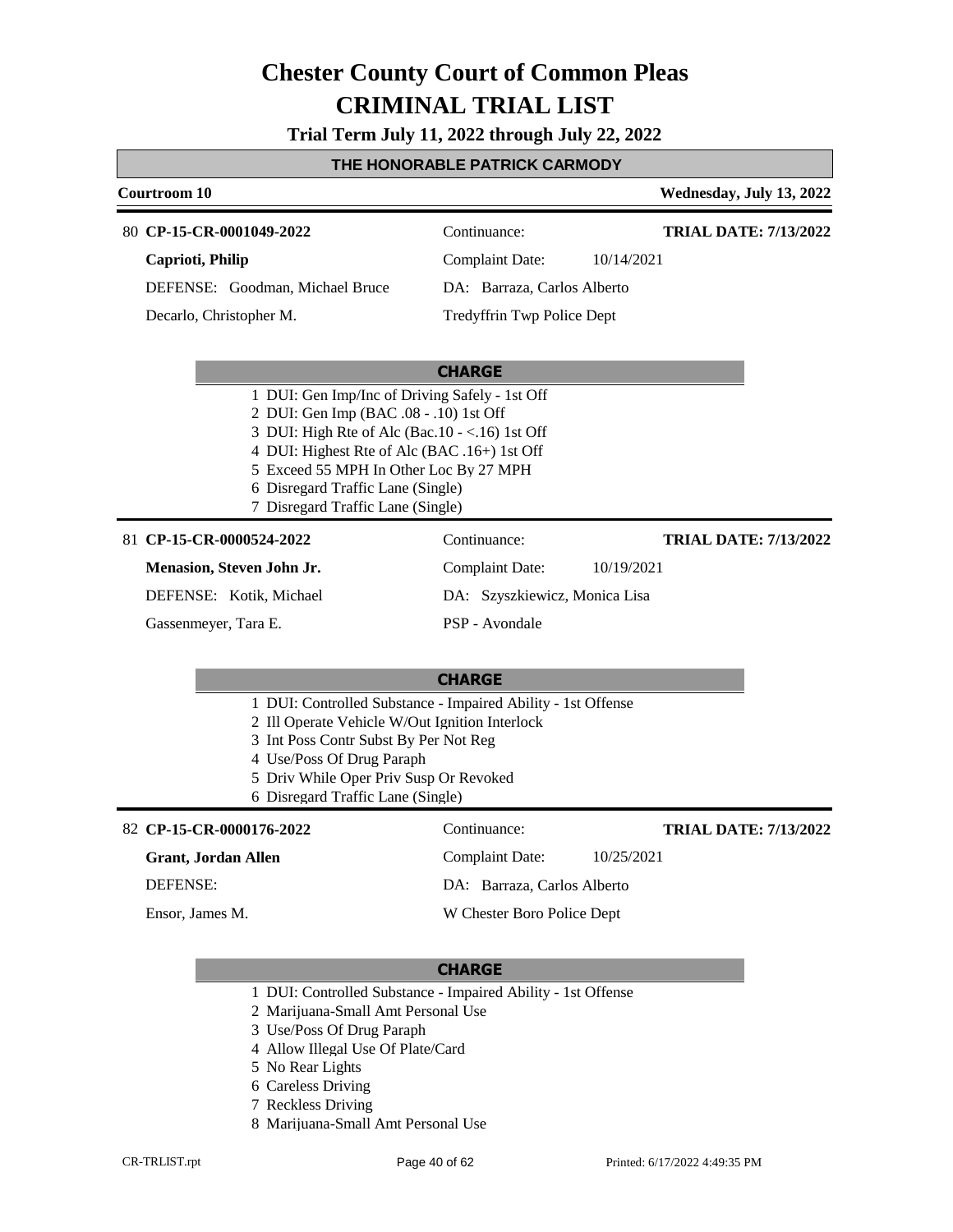### **Trial Term July 11, 2022 through July 22, 2022**

|                                                                                                                               | THE HONORABLE PATRICK CARMODY                |
|-------------------------------------------------------------------------------------------------------------------------------|----------------------------------------------|
| <b>Courtroom 10</b>                                                                                                           | Wednesday, July 13, 2022                     |
| 83 CP-15-CR-0003880-2021                                                                                                      | Continuance:<br><b>TRIAL DATE: 7/13/2022</b> |
| Gibbs, Kellie L.                                                                                                              | <b>Complaint Date:</b><br>10/26/2021         |
| DEFENSE: Hoey, Christian J.                                                                                                   | DA: Szyszkiewicz, Monica Lisa                |
| Marvill, Kevin E.                                                                                                             | <b>Coatesville City Police Dept</b>          |
|                                                                                                                               | <b>CHARGE</b>                                |
| 1 Simple Assault<br>2 Harassment - Subject Other to Physical Contact<br>3 Disorderly Conduct Engage In Fighting               |                                              |
| 84 CP-15-CR-0003489-2021                                                                                                      | Continuance:<br><b>TRIAL DATE: 7/13/2022</b> |
| Thompson, Timyra                                                                                                              | <b>Complaint Date:</b><br>10/28/2021         |
| DEFENSE: Gannon, Christopher Patrick                                                                                          | DA: Szyszkiewicz, Monica Lisa                |
| Hall, James W.                                                                                                                | Uwchlan Twp Police Dept                      |
| 1 Def Tres Actual Communication To<br>2 Resist Arrest/Other Law Enforce<br>3 Public Drunkenness And Similar Misconduct        | <b>CHARGE</b>                                |
| 85 CP-15-CR-0000870-2022                                                                                                      | Continuance:<br><b>TRIAL DATE: 7/13/2022</b> |
| <b>Whitaker, Tenesia Hope</b>                                                                                                 | <b>Complaint Date:</b><br>11/5/2021          |
| DEFENSE: Gannon, Christopher Patrick                                                                                          | DA: Szyszkiewicz, Monica Lisa                |
| Fry, Craig A.                                                                                                                 | PSP - Embreeville                            |
|                                                                                                                               | <b>CHARGE</b>                                |
| 1 DUI: Gen Imp/Inc of Driving Safely - 1st Off<br>2 DUI: Gen Imp (BAC .08 - .10) 1st Off<br>3 Disregard Traffic Lane (Single) |                                              |
| 86 CP-15-CR-0000324-2022                                                                                                      | Continuance:<br><b>TRIAL DATE: 7/13/2022</b> |
| Villeda Mejia, Ana Ruth                                                                                                       | <b>Complaint Date:</b><br>11/12/2021         |
| DEFENSE: Gannon, Christopher Patrick                                                                                          | DA: Szyszkiewicz, Monica Lisa                |
| Delligatti, Felicia A.                                                                                                        | <b>Coatesville City Police Dept</b>          |
|                                                                                                                               |                                              |

#### **CHARGE**

1 Crim Misch/Dmg Prop Intent, Reckless, Or Neglig

2 Disorderly Conduct Hazardous/Physi Off

Г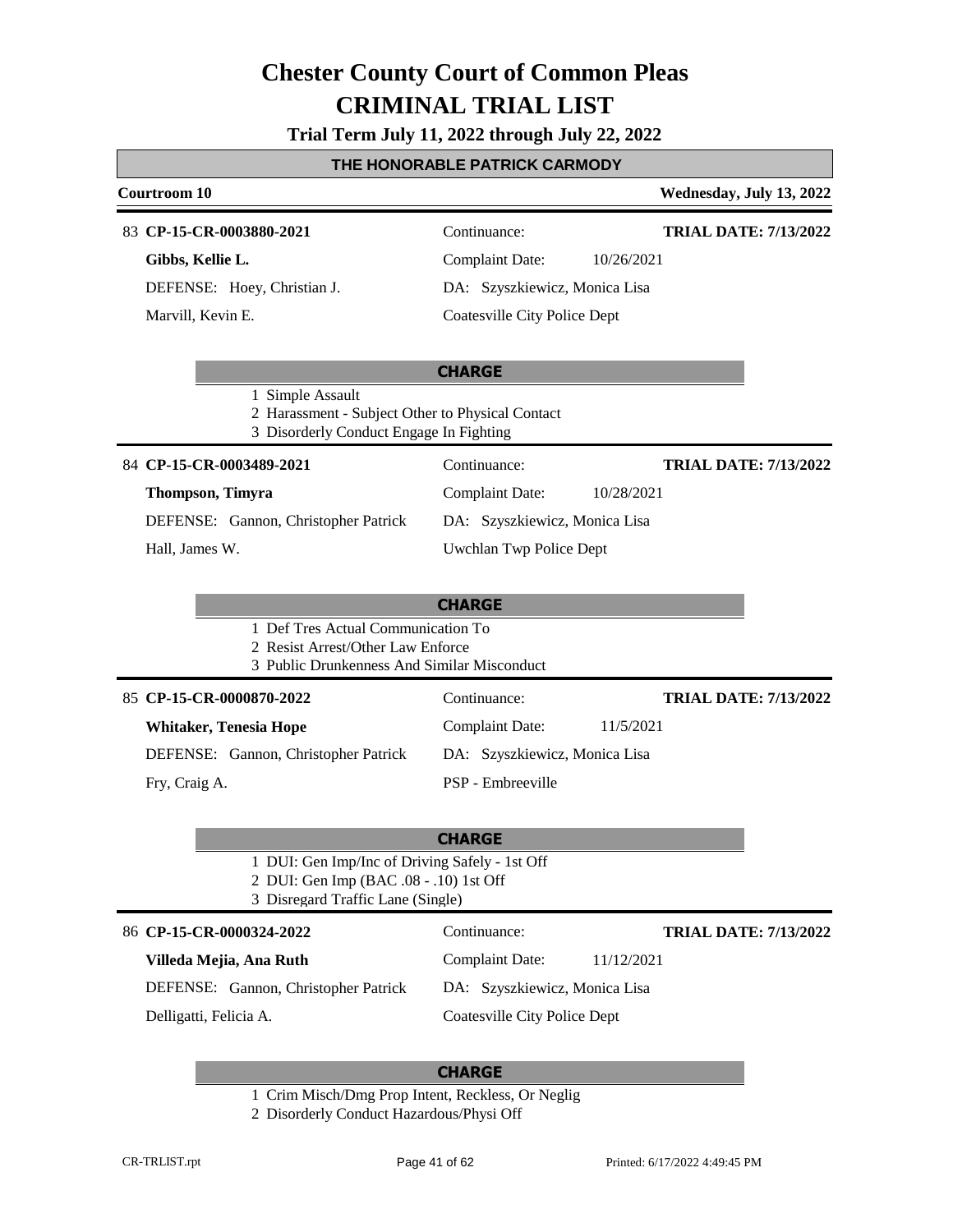### **Trial Term July 11, 2022 through July 22, 2022**

### **THE HONORABLE PATRICK CARMODY**

| Courtroom 10                                                                                           |                                                        | Wednesday, July 13, 2022     |
|--------------------------------------------------------------------------------------------------------|--------------------------------------------------------|------------------------------|
| 87 CP-15-CR-0001142-2022                                                                               | Continuance:                                           | <b>TRIAL DATE: 7/13/2022</b> |
| Youngkin, Michael                                                                                      | <b>Complaint Date:</b>                                 | 11/12/2021                   |
| DEFENSE: Hyde, Ryan L.                                                                                 | DA: Szyszkiewicz, Monica Lisa                          |                              |
| Cermignano, Michael J.                                                                                 | Tredyffrin Twp Police Dept                             |                              |
| 1 Retail Theft-Take Mdse<br>2 Receiving Stolen Property                                                | <b>CHARGE</b>                                          |                              |
| 3 Conspiracy - Retail Theft-Take Mdse                                                                  |                                                        |                              |
| 88 CP-15-CR-0003838-2021                                                                               | Continuance:                                           | <b>TRIAL DATE: 7/13/2022</b> |
| Frymiare, Brian                                                                                        | <b>Complaint Date:</b>                                 | 11/15/2021                   |
| DEFENSE: Sardella, Albert Casimer                                                                      | DA: Szyszkiewicz, Monica Lisa                          |                              |
| Diwilliams, Joseph S.                                                                                  | PSP - Avondale                                         |                              |
|                                                                                                        |                                                        |                              |
|                                                                                                        | <b>CHARGE</b>                                          |                              |
| 1 Terroristic Threats W/ Int To Terrorize Another                                                      |                                                        |                              |
| 2 Terroristic Threats W/ Int To Terrorize Another<br>3 Terroristic Threats W/ Int To Terrorize Another |                                                        |                              |
| 4 Terroristic Threats W/ Int To Terrorize Another                                                      |                                                        |                              |
| 5 Terroristic Threats W/ Int To Terrorize Another                                                      |                                                        |                              |
| 6 Terroristic Threats W/ Int To Terrorize Another                                                      |                                                        |                              |
| 7 Simple Assault<br>9 Poss Instrument Of Crime W/Int                                                   | 8 Harassment - Comm. Repeatedly and Inconvenient Hours |                              |
| 10 Stalking - Repeatedly Comm. To Cause Fear                                                           |                                                        |                              |
| 89 CP-15-CR-0001542-2022                                                                               | Continuance:                                           | <b>TRIAL DATE: 7/13/2022</b> |
| <b>Vause, Timothy Jessye</b>                                                                           | <b>Complaint Date:</b>                                 | 2/16/2022                    |
| DEFENSE: Aigeldinger, Allan Jacob III                                                                  | DA: Szyszkiewicz, Monica Lisa                          |                              |
| Teator, Seth A.                                                                                        | PSP - Embreeville                                      |                              |

- 1 DUI: Gen Imp/Inc of Driving Safely 1st Off
- 2 DUI: High Rte of Alc (Bac.10 <.16) 1st Off
- 3 Disregard Traffic Lane (3 Lane)
- 4 Driving at Safe Speed
- 5 Careless Driving
- 6 Reckless Driving
- 7 Fail to use safety belt driver and front seat occupant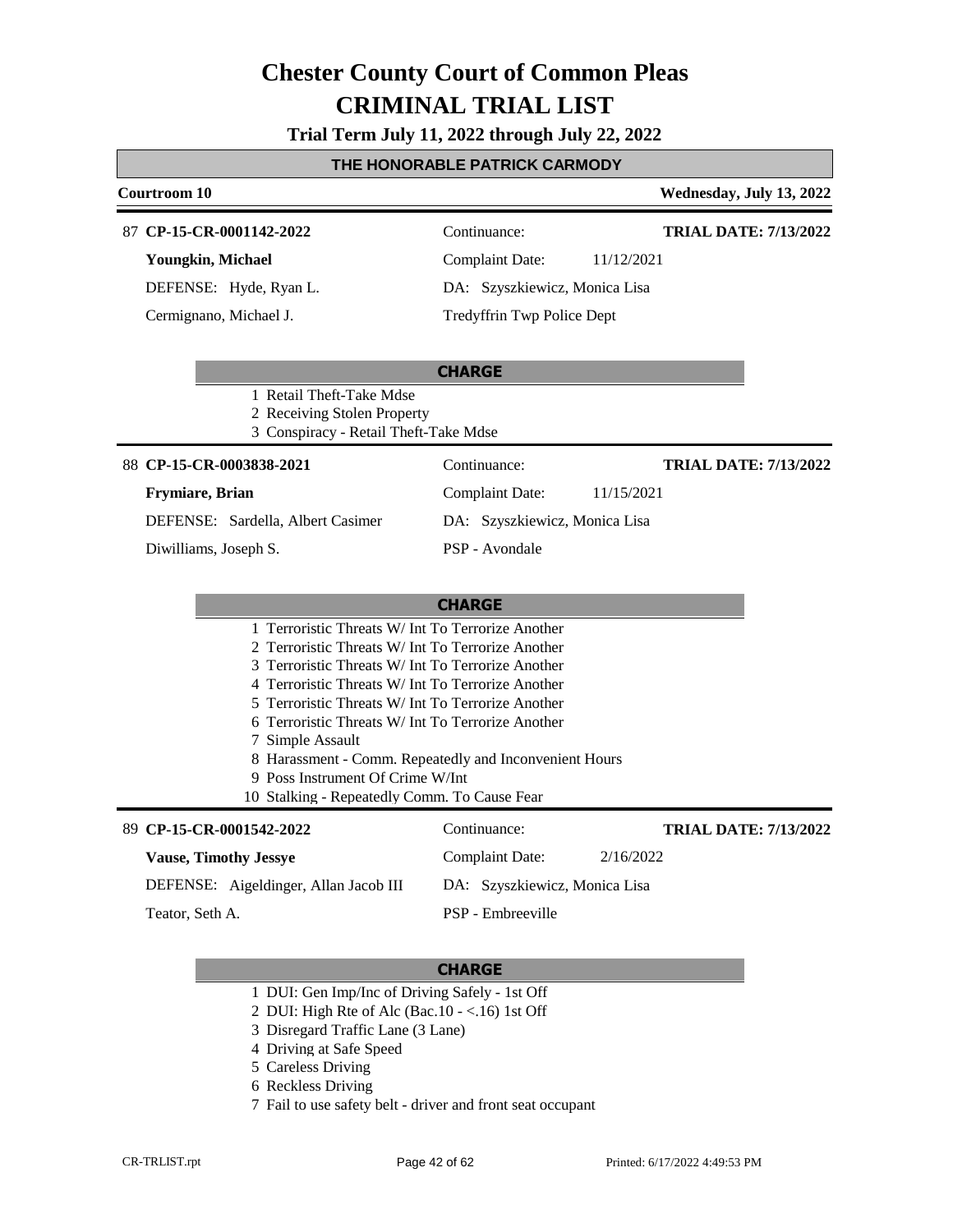### **Trial Term July 11, 2022 through July 22, 2022**

### **THE HONORABLE PATRICK CARMODY**

|                                                                                                                                                                                                                                                    | <b>Courtroom 10</b>          |                                          |                               |            | Wednesday, July 13, 2022     |
|----------------------------------------------------------------------------------------------------------------------------------------------------------------------------------------------------------------------------------------------------|------------------------------|------------------------------------------|-------------------------------|------------|------------------------------|
|                                                                                                                                                                                                                                                    | 89 CP-15-CR-0000879-2022     |                                          | Continuance:                  |            | <b>TRIAL DATE: 7/13/2022</b> |
|                                                                                                                                                                                                                                                    | <b>Vause, Timothy Jessye</b> |                                          | Complaint Date:               | 12/14/2021 |                              |
|                                                                                                                                                                                                                                                    |                              | DEFENSE: Aigeldinger, Allan Jacob III    | DA: Szyszkiewicz, Monica Lisa |            |                              |
|                                                                                                                                                                                                                                                    | Bosch, Ashley L.             |                                          | Willistown Twp Police Dept    |            |                              |
|                                                                                                                                                                                                                                                    |                              |                                          | <b>CHARGE</b>                 |            |                              |
| 2 Harassment - Comm. Repeatedly and Inconvenient Hours<br>3 Harassment - Comm. Repeatedly in Anonymous Manner<br>4 Def Tres Actual Communication To<br>5 Loitering And Prowling At Night Time<br>6 Stalking - Repeatedly Commit Acts To Cause Fear |                              |                                          |                               |            |                              |
|                                                                                                                                                                                                                                                    | 89 CP-15-CR-0000940-2022     |                                          | Continuance:                  |            | <b>TRIAL DATE: 7/13/2022</b> |
|                                                                                                                                                                                                                                                    | <b>Vause, Timothy Jessye</b> |                                          | Complaint Date:               | 11/15/2021 |                              |
|                                                                                                                                                                                                                                                    | <b>DEFENSE:</b>              |                                          | DA: Szyszkiewicz, Monica Lisa |            |                              |
|                                                                                                                                                                                                                                                    | Murrin, William              |                                          | Willistown Twp Police Dept    |            |                              |
|                                                                                                                                                                                                                                                    |                              |                                          | <b>CHARGE</b>                 |            |                              |
|                                                                                                                                                                                                                                                    |                              | 1 Resist Arrest/Other Law Enforce        |                               |            |                              |
|                                                                                                                                                                                                                                                    |                              | 2 Disorderly Conduct Hazardous/Physi Off |                               |            |                              |
|                                                                                                                                                                                                                                                    |                              | 3 Def Tres Actual Communication To       |                               |            |                              |

**CP-15-CR-0003748-2021** 90 Continuance:

### **Brown, Cristian Enrique**

DEFENSE: Lachall, John Louis

Davis, Gerald V. Jr.

Complaint Date: 11/16/2021 DA: Abatemarco, Christine C. Chester County County Detective

#### **CHARGE**

- 1 Child Pornography
- 2 Child Pornography
- 3 Child Pornography
- 4 Child Pornography
- 5 Child Pornography
- 6 Child Pornography
- 7 Child Pornography
- 8 Child Pornography
- 9 Child Pornography
- 10 Child Pornography

**TRIAL DATE: 7/13/2022**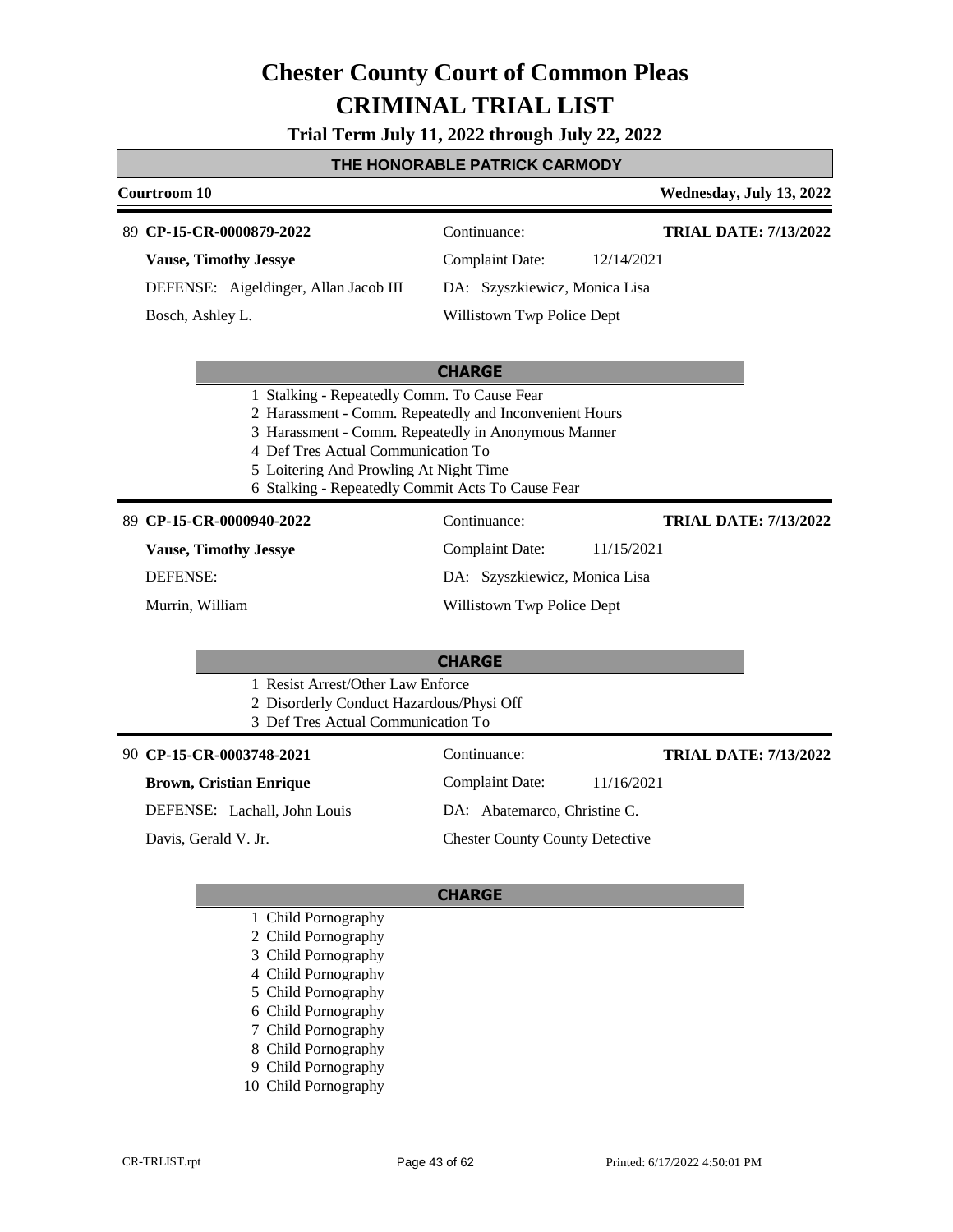#### **Trial Term July 11, 2022 through July 22, 2022**

#### **THE HONORABLE PATRICK CARMODY**

### **Courtroom 10 Wednesday, July 13, 2022 CHARGE CP-15-CR-0001548-2022** 91 Continuance: **Boyer, Tequan Jamar** DEFENSE: Alva, Jeremy-Evan Complaint Date: 11/17/2021 DA: Barraza, Carlos Alberto PSP - Embreeville **TRIAL DATE: 7/13/2022** Fry, Craig A. 1 DUI: Controlled Substance - Impaired Ability - 1st Offense 2 Marijuana-Small Amt Personal Use 3 Use/Poss Of Drug Paraph 4 Duties At Stop Sign 5 Disorderly Conduct Hazardous/Physi Off **CHARGE CP-15-CR-0000417-2022** 92 Continuance: **Dandy, Dajuan Malik** DEFENSE: Mehok, Kristine C. Complaint Date: 11/19/2021 DA: Chester County District Attorney PSP - Embreeville **TRIAL DATE: 7/13/2022** Ye, Mao 1 DUI: Controlled Substance - Schedule 1 - 1st Offense 2 DUI: Controlled Substance - Metabolite - 1st Offense 3 DUI: Controlled Substance - Impaired Ability - 1st Offense 4 Use/Poss Of Drug Paraph 5 Exceed Max Speed Lim Estb By 17 MPH

| 93 CP-15-CR-0000094-2022             | Continuance:                  | <b>TRIAL DATE: 7/13/2022</b> |
|--------------------------------------|-------------------------------|------------------------------|
| <b>Coldiron, James Allen</b>         | Complaint Date:<br>11/22/2021 |                              |
| DEFENSE: Gannon, Christopher Patrick | DA: Barraza, Carlos Alberto   |                              |
| Deleon, Jonathan D.                  | Kennett Twp, Police Dept      |                              |

- 1 Terroristic Threats W/ Int To Terrorize Another
- 2 Terroristic Threats W/ Int To Terrorize Another
- 3 Harassment Comm. Lewd, Threatening, Etc. Language
- 4 Harassment Comm. Lewd, Threatening, Etc. Language
- 5 Disorderly Conduct Hazardous/Physi Off
- 6 Disorderly Conduct Hazardous/Physi Off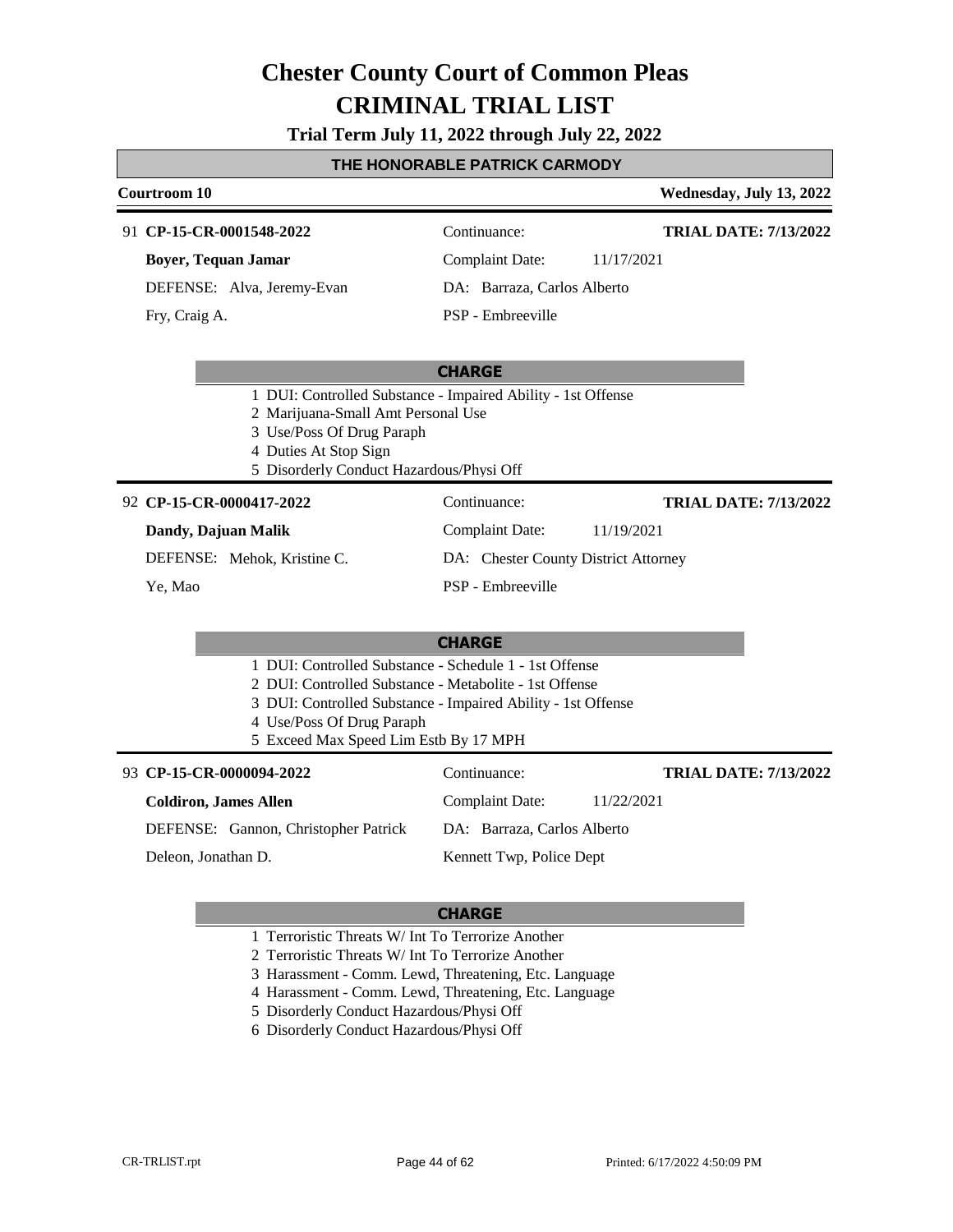### **Trial Term July 11, 2022 through July 22, 2022**

### **THE HONORABLE PATRICK CARMODY**

| Courtroom 10                                                                                                                                                                    |                               | Wednesday, July 13, 2022     |
|---------------------------------------------------------------------------------------------------------------------------------------------------------------------------------|-------------------------------|------------------------------|
| 94 CP-15-CR-0000841-2022                                                                                                                                                        | Continuance:                  | <b>TRIAL DATE: 7/13/2022</b> |
| Mendenhall, Stewart G.                                                                                                                                                          | <b>Complaint Date:</b>        | 11/28/2021                   |
| DEFENSE: Jurs, H. Peter                                                                                                                                                         | DA: Szyszkiewicz, Monica Lisa |                              |
| Reginella, Nicholas J. III                                                                                                                                                      | PSP - Avondale                |                              |
| 1 Prohibited Possession                                                                                                                                                         | <b>CHARGE</b>                 |                              |
| 95 CP-15-CR-0000631-2022                                                                                                                                                        | Continuance:                  | <b>TRIAL DATE: 7/13/2022</b> |
| <b>Ferrese, Mark Joseph</b>                                                                                                                                                     | <b>Complaint Date:</b>        | 12/1/2021                    |
| DEFENSE: Borchik, Ryan Greg                                                                                                                                                     | DA: Barraza, Carlos Alberto   |                              |
| Ensor, James M.                                                                                                                                                                 | W Chester Boro Police Dept    |                              |
|                                                                                                                                                                                 |                               |                              |
|                                                                                                                                                                                 | <b>CHARGE</b>                 |                              |
| 1 DUI: Gen Imp/Inc of Driving Safely - 1st Off<br>2 DUI: Highest Rte of Alc (BAC .16+) 1st Off<br>3 Careless Driving<br>4 Reckless Driving<br>5 Disregard Traffic Lane (Single) |                               |                              |
| 96 CP-15-CR-0003991-2021                                                                                                                                                        | Continuance:                  | <b>TRIAL DATE: 7/13/2022</b> |
| <b>Blaylock, Tyreek Marquis</b>                                                                                                                                                 | <b>Complaint Date:</b>        | 12/2/2021                    |
| DEFENSE: Strand, Eric D.                                                                                                                                                        | DA: Barraza, Carlos Alberto   |                              |
| Gravina, Christopher W.                                                                                                                                                         | Kennett Square Police Dept    |                              |
|                                                                                                                                                                                 | <b>CHARGE</b>                 |                              |
| 1 Possession Of Firearm Prohibited<br>2 Firearms Not To Be Carried W/O License                                                                                                  |                               |                              |

- 3 Poss Instrument Of Crime W/Int
- 4 Make Repairs/Sell/Etc Offens Weap
- 5 Stalking Repeatedly Commit Acts To Cause Fear
- 6 Conspiracy Stalking Repeatedly Commit Acts To Cause
- 7 Simple Assault
- 8 Conspiracy Simple Assault
- 9 Disorderly Conduct Engage In Fighting
- 10 Conspiracy Disorderly Conduct Engage In Fighting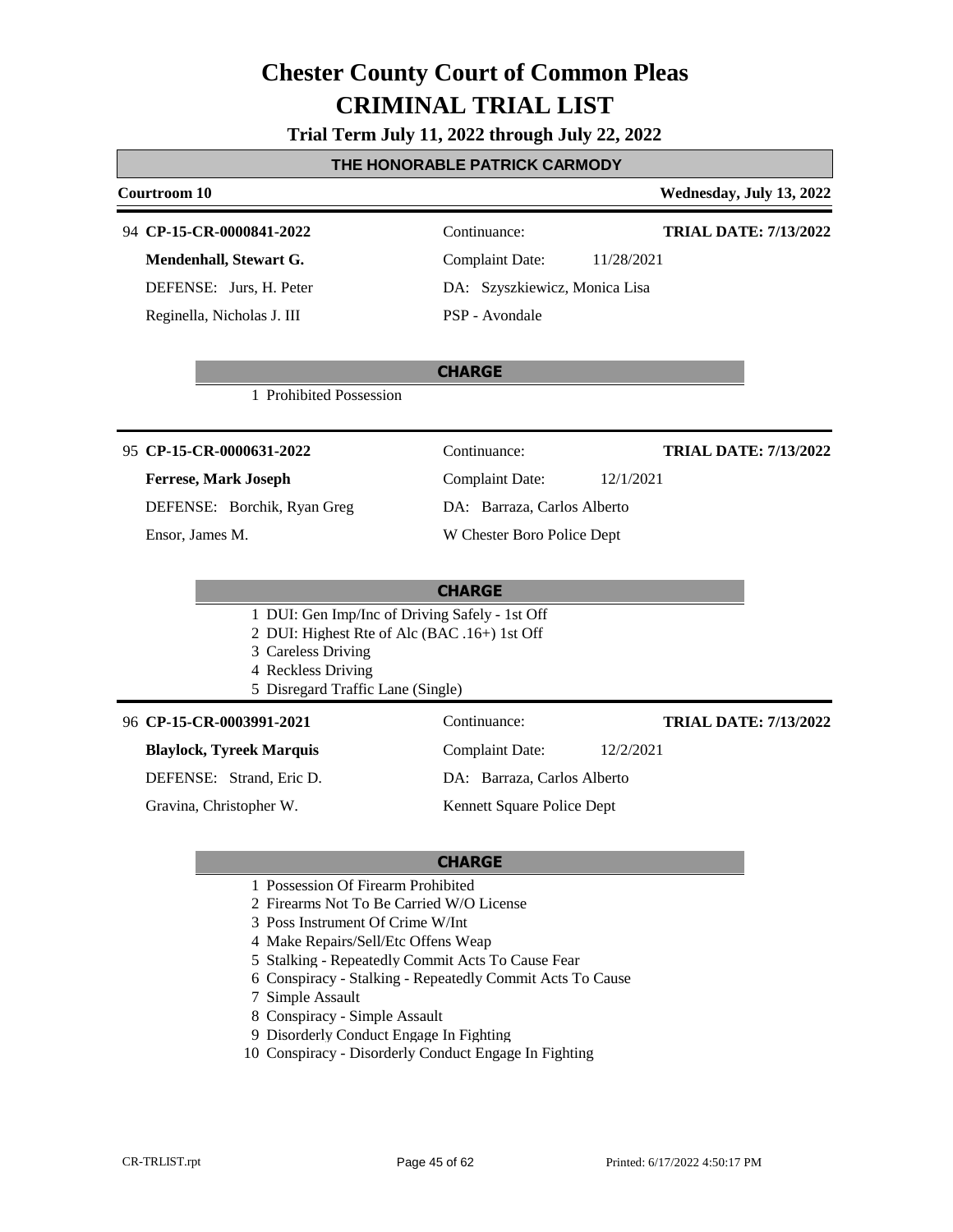#### **Trial Term July 11, 2022 through July 22, 2022**

#### **THE HONORABLE PATRICK CARMODY**

### **Courtroom 10 Wednesday, July 13, 2022 CHARGE CP-15-CR-0000541-2022** 97 Continuance: **Short, Trey Michael** DEFENSE: Gannon, Christopher Patrick Complaint Date: 1/4/2022 DA: Szyszkiewicz, Monica Lisa W Chester Boro Police Dept **TRIAL DATE: 7/13/2022** Billie, Stanley J. 1 Unauth Use Motor/Other Vehicles **CHARGE CP-15-CR-0000012-2022** 97 Continuance: **Short, Trey Michael** DEFENSE: Gannon, Christopher Patrick Complaint Date: 12/9/2021 DA: Szyszkiewicz, Monica Lisa W Chester Boro Police Dept **TRIAL DATE: 7/13/2022** Billie, Stanley J. 1 Theft By Unlaw Taking-Movable Prop 2 Receiving Stolen Property 3 Unauth Use Motor/Other Vehicles 4 Access Device Issd to Another Who Did Not Auth Use 5 Access Device Issd to Another Who Did Not Auth Use 6 Identity Theft 7 Identity Theft 8 Loitering And Prowling At Night Time **CP-15-CR-0000374-2022** 98 Continuance: **TRIAL DATE: 7/13/2022**

#### **Carbajalmejia, Osman**

DEFENSE: Brown, Robert Joseph III

Middleton, Christopher M.

Complaint Date: 12/9/2021 DA: Szyszkiewicz, Monica Lisa Tredyffrin Twp Police Dept

#### **CHARGE**

1 DUI: High Rte of Alc (Bac.10 - <.16) 1st Off

2 DUI: Gen Imp/Inc of Driving Safely - 1st Off

- 3 Exceed 55 MPH In Other Loc By 17 MPH
- 4 Disregard Traffic Lane (Single)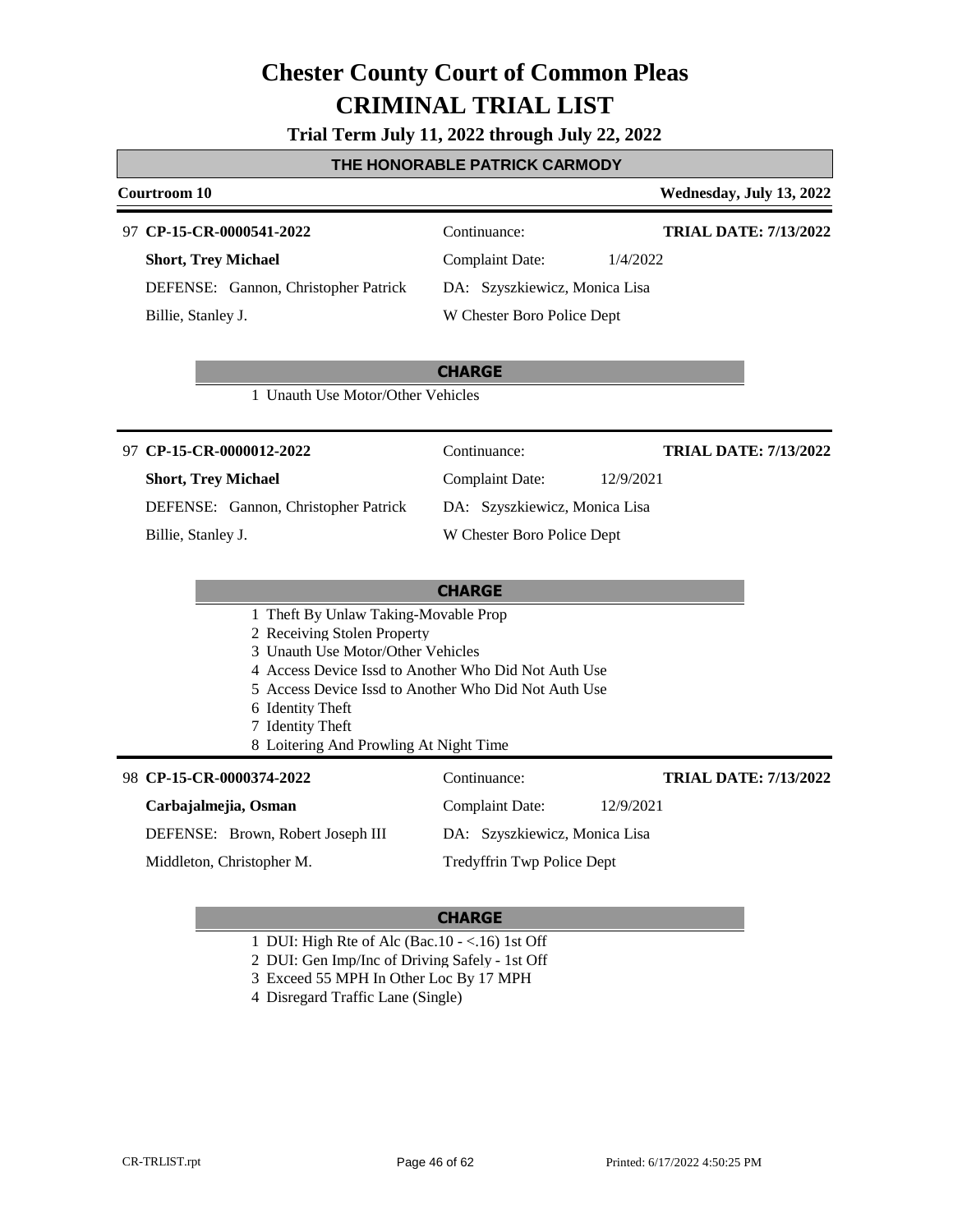### **Trial Term July 11, 2022 through July 22, 2022**

### **THE HONORABLE PATRICK CARMODY**

| Courtroom 10 |                       |                                                                                                                                                                                       |                               |            | Wednesday, July 13, 2022     |
|--------------|-----------------------|---------------------------------------------------------------------------------------------------------------------------------------------------------------------------------------|-------------------------------|------------|------------------------------|
| 99           |                       | CP-15-CR-0001283-2022                                                                                                                                                                 | Continuance:                  |            | <b>TRIAL DATE: 7/13/2022</b> |
|              |                       | Paisley, Ernest Wade III                                                                                                                                                              | <b>Complaint Date:</b>        | 12/16/2021 |                              |
|              |                       | DEFENSE: Gannon, Christopher Patrick                                                                                                                                                  | DA: Szyszkiewicz, Monica Lisa |            |                              |
|              | Devoe, Tyler B.       |                                                                                                                                                                                       | W Caln Twp Police Dept        |            |                              |
|              |                       |                                                                                                                                                                                       |                               |            |                              |
|              |                       |                                                                                                                                                                                       | <b>CHARGE</b>                 |            |                              |
|              |                       | 1 DUI: Gen Imp/Inc of Driving Safely - 2nd Off<br>2 Driving While BAC .02 or Greater While License Susp<br>3 No Rear Lights<br>4 Oper Veh W/O Req'd Financ Resp<br>5 Careless Driving |                               |            |                              |
|              |                       | 100 CP-15-CR-0001120-2022                                                                                                                                                             | Continuance:                  |            | <b>TRIAL DATE: 7/13/2022</b> |
|              | <b>Mason, Neondra</b> |                                                                                                                                                                                       | <b>Complaint Date:</b>        | 12/17/2021 |                              |
|              |                       | DEFENSE: Gannon, Christopher Patrick                                                                                                                                                  | DA: Szyszkiewicz, Monica Lisa |            |                              |
|              | Lanshe, Matthew       |                                                                                                                                                                                       | W Chester Univ Police Dept    |            |                              |

#### **CHARGE**

1 Simple Assault

2 Harassment - Subject Other to Physical Contact

3 Disorderly Conduct Hazardous/Physi Off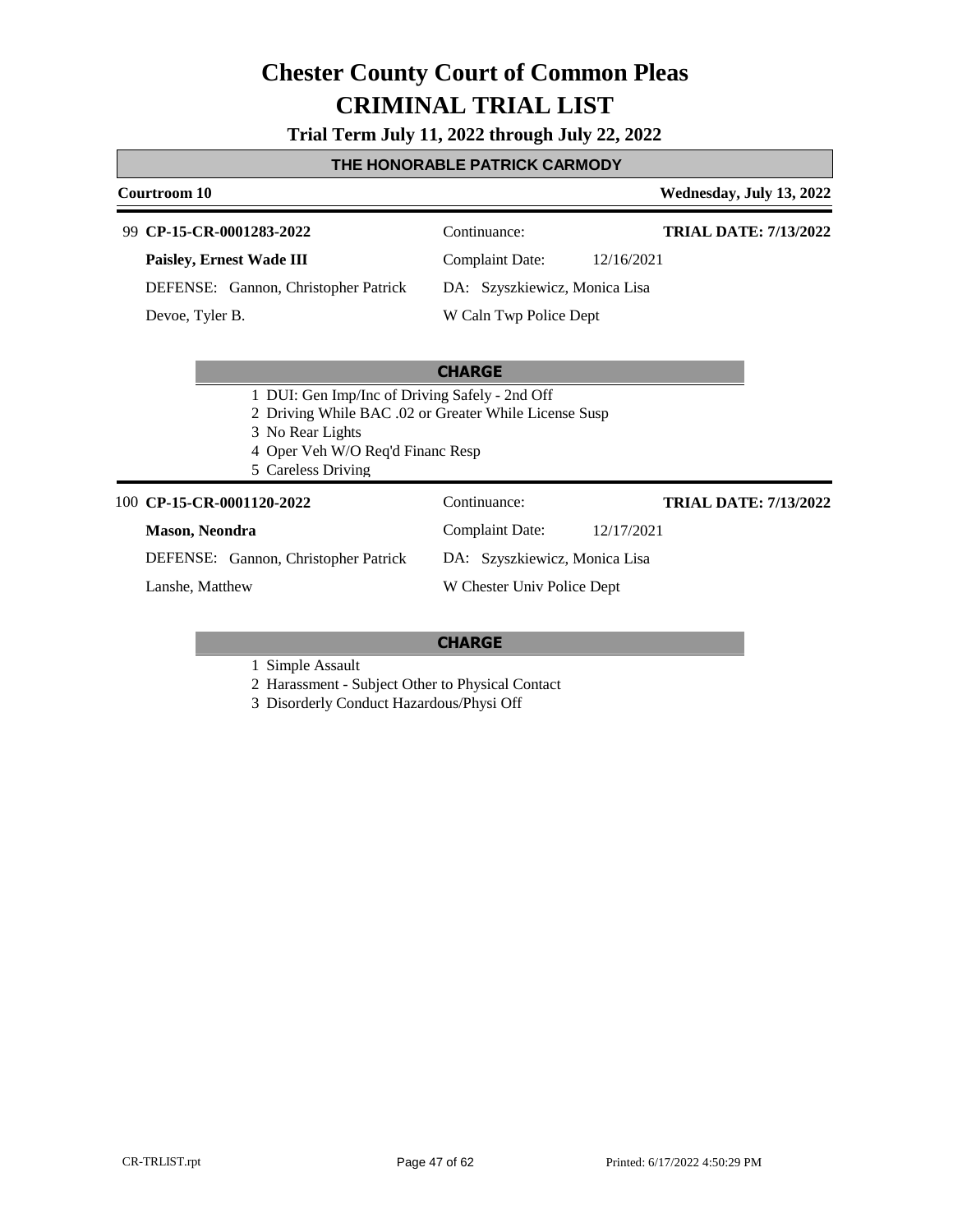#### **Trial Term July 11, 2022 through July 22, 2022**

#### **THE HONORABLE PATRICK CARMODY**

| Courtroom 10                    |                  |                               |                        | <b>Monday, July 18, 2022</b> |
|---------------------------------|------------------|-------------------------------|------------------------|------------------------------|
|                                 |                  | 101 CP-15-CR-0000740-2022     | Continuance:           | <b>TRIAL DATE: 7/18/2022</b> |
|                                 |                  | Darman, Harrison Hillkirk II  | <b>Complaint Date:</b> | 12/19/2021                   |
| DEFENSE: McCabe, Thomas Patrick |                  | DA: Szyszkiewicz, Monica Lisa |                        |                              |
|                                 | Pfeiffer, Justin |                               | PSP - Avondale         |                              |
|                                 |                  |                               |                        |                              |
|                                 |                  |                               | <b>CHARGE</b>          |                              |

- 1 DUI: Controlled Substance Schedule 1 1st Offense
- 2 Int Poss Contr Subst By Per Not Reg
- 3 Use/Poss Of Drug Paraph
- 4 Careless Driving
- 5 DUI: Controlled Substance Metabolite 1st Offense
- 6 DUI: Controlled Substance Impaired Ability 1st Offense

#### **CP-15-CR-0000964-2022** 102 Continuance:

**TRIAL DATE: 7/18/2022**

**Ventura-Morales, Romualdo Alfons** DEFENSE: Saadzoi, Wana

Gale, Matthew D.

Uwchlan Twp Police Dept

Complaint Date: 12/22/2021 DA: Szyszkiewicz, Monica Lisa

#### **CHARGE**

- 1 DUI: Gen Imp/Inc of Driving Safely 1st Off
- 2 Disregard Traffic Lane (Single)
- 3 Careless Driving
- 4 Driving W/O A License

| 103 CP-15-CR-0000056-2022            | Continuance:                  | <b>TRIAL DATE: 7/18/2022</b> |
|--------------------------------------|-------------------------------|------------------------------|
| Weis, Adam M.                        | Complaint Date:               | 12/27/2021                   |
| DEFENSE: Gannon, Christopher Patrick | DA: Szyszkiewicz, Monica Lisa |                              |
| Ahles, Douglas A.                    | E Vincent Twp Police Dept     |                              |

#### **CHARGE**

1 Simple Assault

2 Recklessly Endangering Another Person

3 Harassment - Subject Other to Physical Contact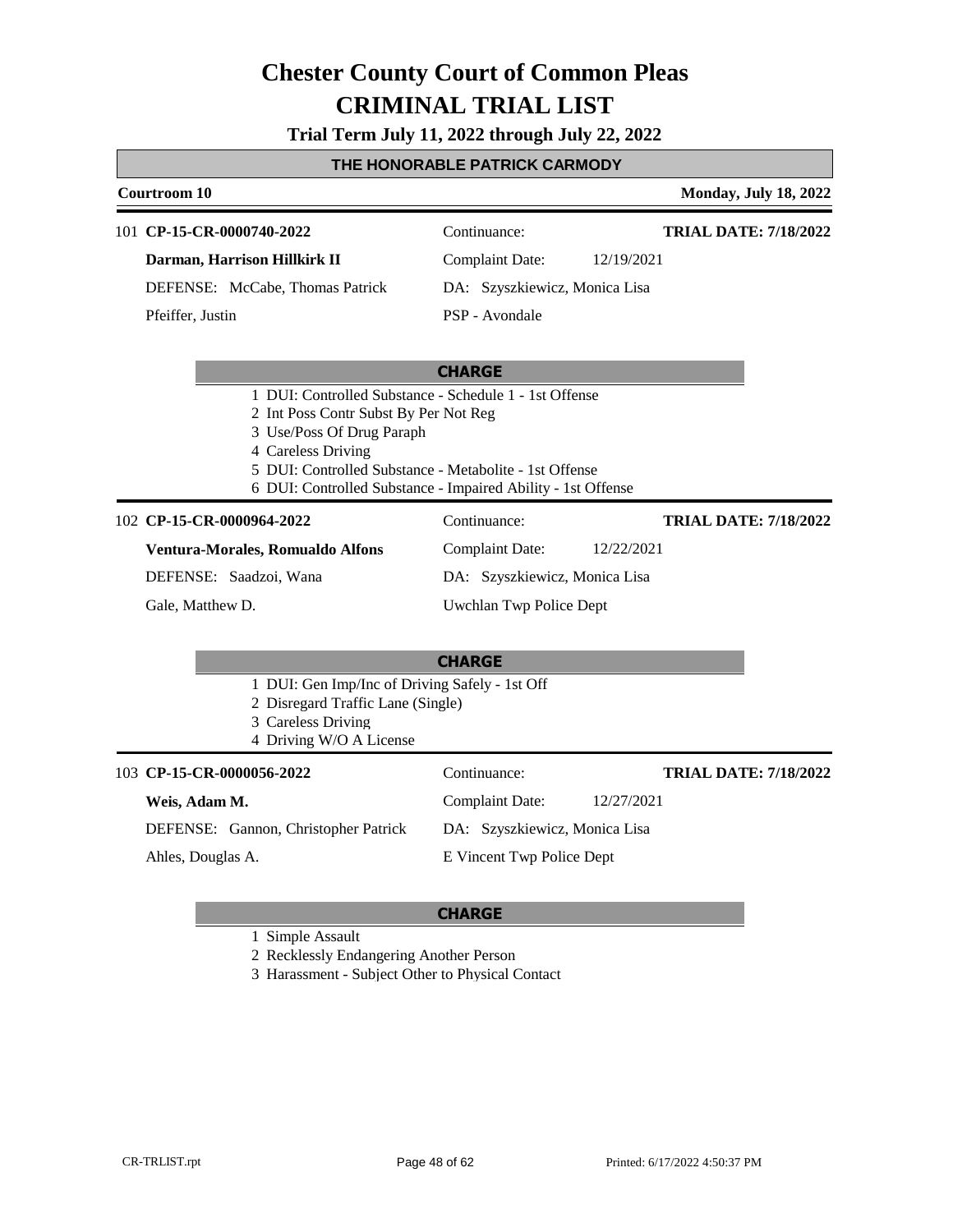### **Trial Term July 11, 2022 through July 22, 2022**

### **THE HONORABLE PATRICK CARMODY**

|                                                                                           | THE HONORABLE PATRICK CARMODT                                                                                                                                                    |                              |
|-------------------------------------------------------------------------------------------|----------------------------------------------------------------------------------------------------------------------------------------------------------------------------------|------------------------------|
| Courtroom 10                                                                              |                                                                                                                                                                                  | <b>Monday, July 18, 2022</b> |
| 104 CP-15-CR-0001515-2022                                                                 | Continuance:                                                                                                                                                                     | <b>TRIAL DATE: 7/18/2022</b> |
| <b>Turns, Colton Eugene</b>                                                               | <b>Complaint Date:</b><br>12/28/2021                                                                                                                                             |                              |
| DEFENSE: Kellis, Steven Ernest                                                            | DA: Barraza, Carlos Alberto                                                                                                                                                      |                              |
| Devlin, Joseph P.                                                                         | Oxford Boro Police Dept                                                                                                                                                          |                              |
|                                                                                           |                                                                                                                                                                                  |                              |
|                                                                                           | <b>CHARGE</b>                                                                                                                                                                    |                              |
| 1 DUI: Gen Imp/Inc of Driving Safely - 2nd Off<br>2 Acci Dam To Unattended Veh Or Propert | 3 Driving While BAC .02 or Greater While License Susp                                                                                                                            |                              |
| 105 CP-15-CR-0001093-2022                                                                 | Continuance:                                                                                                                                                                     | <b>TRIAL DATE: 7/18/2022</b> |
| McClellan, Christopher Jordan                                                             | <b>Complaint Date:</b><br>12/29/2021                                                                                                                                             |                              |
| <b>DEFENSE:</b>                                                                           | DA: Chester County District Attorney                                                                                                                                             |                              |
| McLaughlin, Adam L.                                                                       | PSP - Embreeville                                                                                                                                                                |                              |
|                                                                                           |                                                                                                                                                                                  |                              |
|                                                                                           | <b>CHARGE</b>                                                                                                                                                                    |                              |
| 4 Period For Requiring Lighted Lamps                                                      | 1 DUI: Controlled Substance - Schedule 1 - 1st Offense<br>2 DUI: Controlled Substance - Metabolite - 1st Offense<br>3 DUI: Controlled Substance - Impaired Ability - 1st Offense |                              |
| 106 CP-15-CR-0001233-2022                                                                 | Continuance:                                                                                                                                                                     | <b>TRIAL DATE: 7/18/2022</b> |
| <b>Weaver, Aaron Sean</b>                                                                 | <b>Complaint Date:</b><br>12/29/2021                                                                                                                                             |                              |
| DEFENSE: Jurs, H. Peter                                                                   | DA: Szyszkiewicz, Monica Lisa                                                                                                                                                    |                              |
| Graham, Sean R.                                                                           | W Goshen Twp Police Dept                                                                                                                                                         |                              |
|                                                                                           |                                                                                                                                                                                  |                              |
|                                                                                           | <b>CHARGE</b>                                                                                                                                                                    |                              |
| 1 Int Poss Contr Subst By Per Not Reg<br>2 Use/Poss Of Drug Paraph                        |                                                                                                                                                                                  |                              |
| 107 CP-15-CR-0000850-2022                                                                 | Continuance:                                                                                                                                                                     | <b>TRIAL DATE: 7/18/2022</b> |
| Hampton, Earl Dean Jr.                                                                    | <b>Complaint Date:</b>                                                                                                                                                           | 1/5/2022                     |
| DEFENSE: Jurs, H. Peter                                                                   | DA: Szyszkiewicz, Monica Lisa                                                                                                                                                    |                              |
| Townsend, Richard N. Jr.                                                                  | Southern Chester Co Regional Police Dept                                                                                                                                         |                              |
|                                                                                           |                                                                                                                                                                                  |                              |
|                                                                                           | <b>CHARGE</b>                                                                                                                                                                    |                              |

- 1 Theft By Unlaw Taking-Movable Prop
- 2 Forgery Unauthorized Act In Writing
- 3 Forgery Utters Forged Writing

Г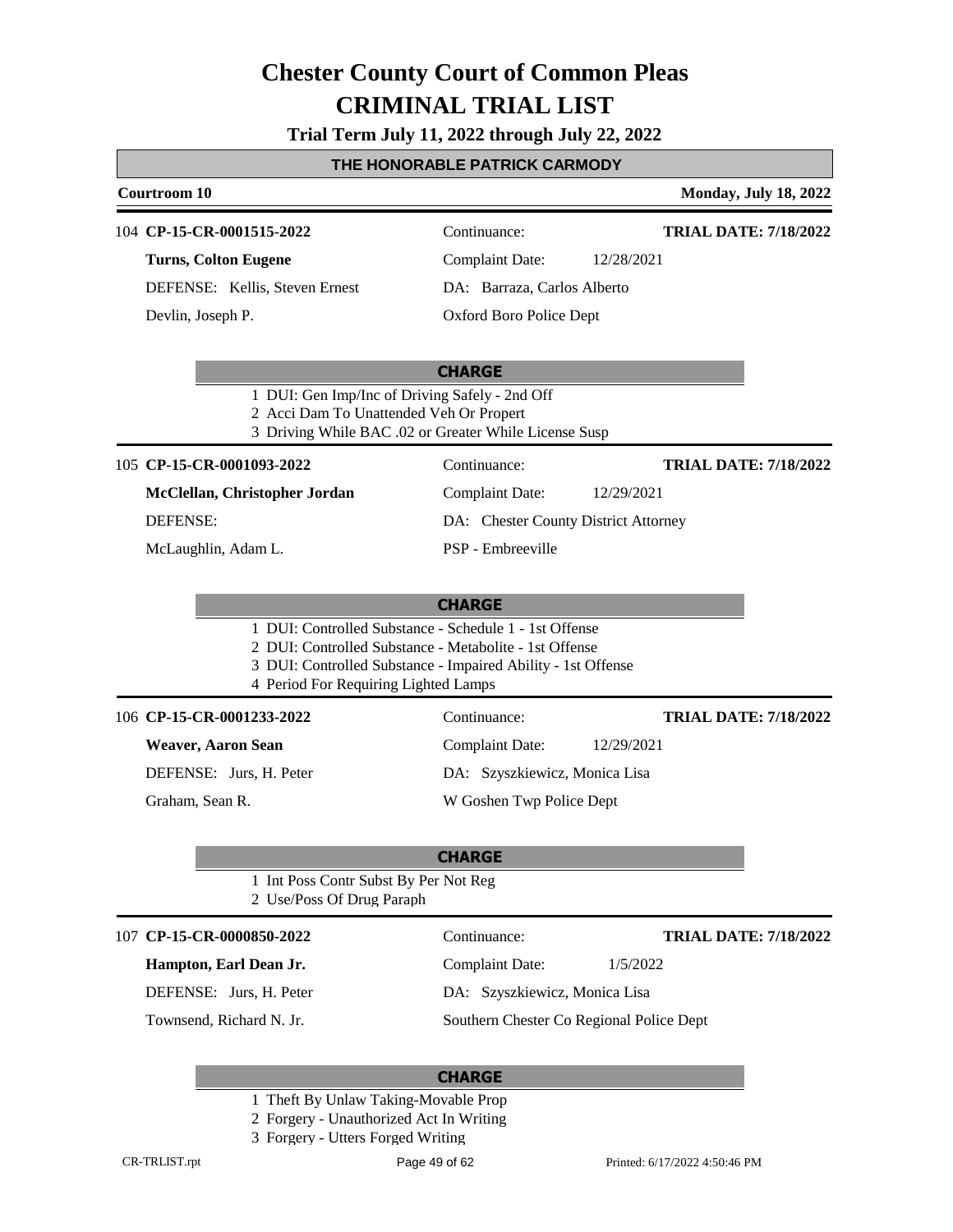**Trial Term July 11, 2022 through July 22, 2022**

### **THE HONORABLE PATRICK CARMODY**

| Courtroom 10      |                   |                                                              |                                      | <b>Monday, July 18, 2022</b> |
|-------------------|-------------------|--------------------------------------------------------------|--------------------------------------|------------------------------|
|                   |                   | 108 CP-15-CR-0001154-2022                                    | Continuance:                         | <b>TRIAL DATE: 7/18/2022</b> |
|                   |                   | <b>Garnett, Cameron Lamar</b>                                | <b>Complaint Date:</b>               | 1/5/2022                     |
|                   |                   | DEFENSE: Mariani, Leslie N.                                  | DA: Chester County District Attorney |                              |
|                   | Schiltz, Kyle G.  |                                                              | PSP - Avondale                       |                              |
|                   |                   |                                                              |                                      |                              |
|                   |                   |                                                              | <b>CHARGE</b>                        |                              |
|                   |                   | 1 DUI: Controlled Substance - Schedule 1 - 1st Offense       |                                      |                              |
|                   |                   | 2 DUI: Controlled Substance - Metabolite - 1st Offense       |                                      |                              |
|                   |                   | 3 DUI: Controlled Substance - Impaired Ability - 1st Offense |                                      |                              |
|                   |                   | 4 Marijuana-Small Amt Personal Use                           |                                      |                              |
|                   |                   | 5 Use/Poss Of Drug Paraph                                    |                                      |                              |
|                   |                   | 6 Restrictions on Alcoholic Beverages                        |                                      |                              |
|                   |                   | 7 Disregard Traffic Lane (Single)                            |                                      |                              |
|                   |                   | 8 Careless Driving                                           |                                      |                              |
| 109               |                   | CP-15-CR-0000509-2022                                        | Continuance:                         | <b>TRIAL DATE: 7/18/2022</b> |
|                   | Griffin, Brian F. |                                                              | <b>Complaint Date:</b>               | 1/6/2022                     |
|                   |                   | DEFENSE: Miller, Francis Connor                              | DA: Barraza, Carlos Alberto          |                              |
| Thomas, Hannah G. |                   | <b>Easttown Twp Police Dept</b>                              |                                      |                              |

- 1 Aggravated Assault Attempts to cause SBI or causes injury
- 2 Simple Assault
- 3 Terroristic Threats W/ Int To Terrorize Another
- 4 Poss Instrument Of Crime W/Int
- 5 Harassment Subject Other to Physical Contact
- 6 Harassment Subject Other to Physical Contact
- 7 Aggravated Assault Attempts to cause or causes BI with d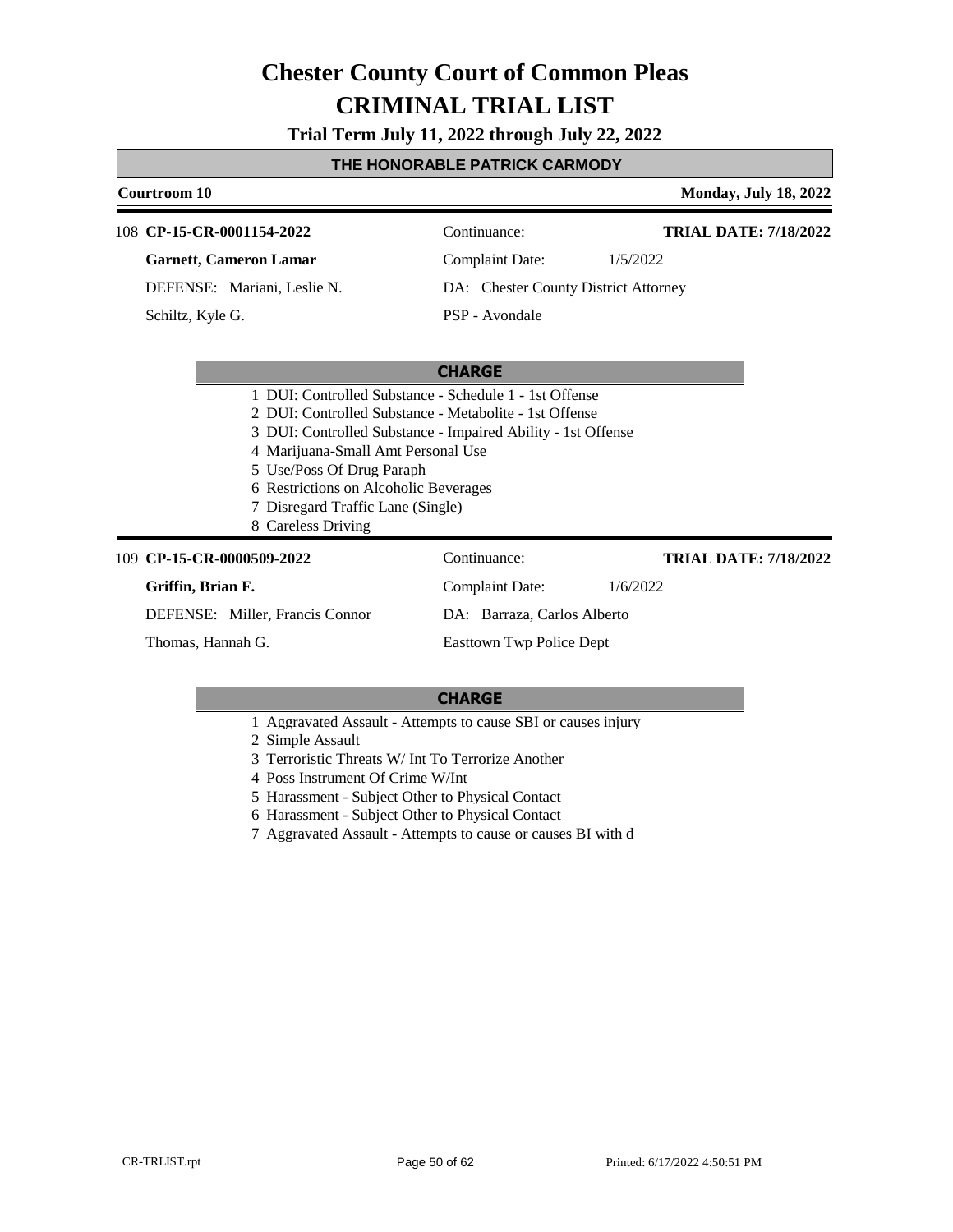**Trial Term July 11, 2022 through July 22, 2022**

#### **THE HONORABLE PATRICK CARMODY**

| Courtroom 10                                                  |                                        |           | <b>Monday, July 18, 2022</b> |
|---------------------------------------------------------------|----------------------------------------|-----------|------------------------------|
| 110 CP-15-CR-0000909-2022                                     | Continuance:                           |           | <b>TRIAL DATE: 7/18/2022</b> |
| <b>Glasco, Darrell O'Brien</b>                                | <b>Complaint Date:</b>                 | 1/10/2022 |                              |
| DEFENSE: Jurs, H. Peter                                       | DA: Barraza, Carlos Alberto            |           |                              |
| Odonnell, John C.                                             | <b>Chester County County Detective</b> |           |                              |
|                                                               |                                        |           |                              |
|                                                               | <b>CHARGE</b>                          |           |                              |
| 1 Aggravated Assault - Attempts to cause or causes BI to desi |                                        |           |                              |
| 2 Aggravated Assault - Attempts to cause or causes BI to desi |                                        |           |                              |
| 3 Assault by Prisoner Facility Employee                       |                                        |           |                              |
| 4 Assault by Prisoner Facility Employee                       |                                        |           |                              |
| 5 Simple Assault                                              |                                        |           |                              |
| 6 Simple Assault                                              |                                        |           |                              |
| 7 Recklessly Endangering Another Person                       |                                        |           |                              |
| 8 Recklessly Endangering Another Person                       |                                        |           |                              |
| 9 Recklessly Endangering Another Person                       |                                        |           |                              |
| 10 Recklessly Endangering Another Person                      |                                        |           |                              |
| 111 CP-15-CR-0000617-2022                                     | Continuance:                           |           | <b>TRIAL DATE: 7/18/2022</b> |
| <b>Stahl, Nathan Gregory</b>                                  | Complaint Date:                        | 1/11/2022 |                              |
| DEFENSE: Difabio, Keith Philip                                | DA: Szyszkiewicz, Monica Lisa          |           |                              |
| Paris, Matthew J.                                             | E Pikeland Twp Police Dept             |           |                              |

#### **CHARGE**

- 1 DUI: Gen Imp/Inc of Driving Safely 1st Off
- 2 DUI: High Rte of Alc (Bac.10 <.16) 1st Off
- 3 DUI: Highest Rte of Alc (BAC .16+) 1st Off

4 Careless Driving

#### **CP-15-CR-0000583-2022**

| 112 CP-15-CR-0000583-2022            | Continuance:                  | <b>TRIAL DATE: 7/18/2022</b> |
|--------------------------------------|-------------------------------|------------------------------|
| Mignogna, Holly Ann                  | Complaint Date:               | 1/13/2022                    |
| DEFENSE: Gannon, Christopher Patrick | DA: Szyszkiewicz, Monica Lisa |                              |
| Zinger, Andrew J.                    | N Coventry Twp Police Dept    |                              |

- 1 Theft By Unlaw Taking-Movable Prop
- 2 Receiving Stolen Property
- 3 Unauth Use Motor/Other Vehicles
- 4 Driv While Oper Priv Susp Or Revoked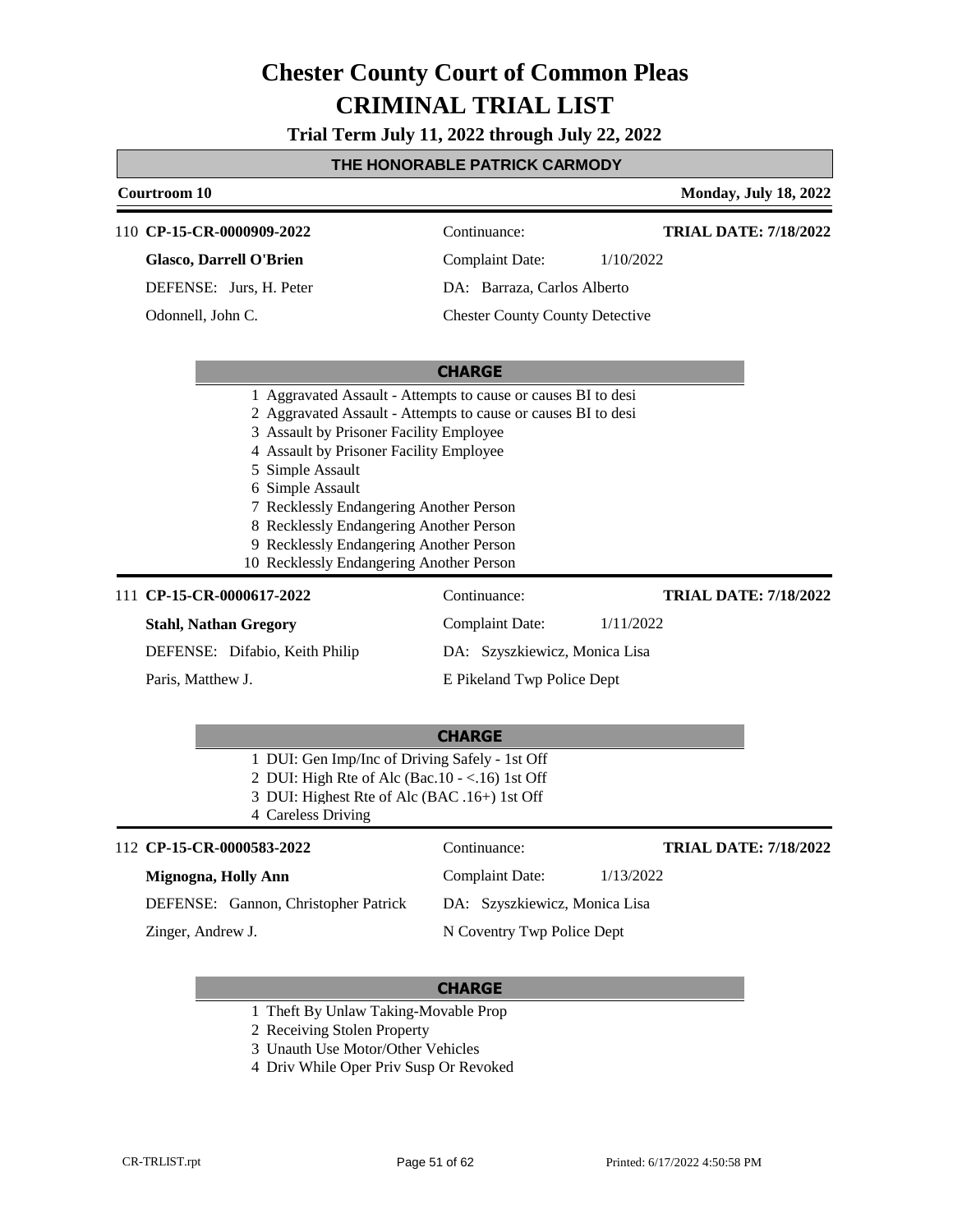### **Trial Term July 11, 2022 through July 22, 2022**

### **THE HONORABLE PATRICK CARMODY**

| Courtroom 10                                                                                                                                                                                                                                                                            |                                     | <b>Monday, July 18, 2022</b> |
|-----------------------------------------------------------------------------------------------------------------------------------------------------------------------------------------------------------------------------------------------------------------------------------------|-------------------------------------|------------------------------|
| 113 CP-15-CR-0000328-2022                                                                                                                                                                                                                                                               | Continuance:                        | <b>TRIAL DATE: 7/18/2022</b> |
| <b>James, Aaron Ahmeen</b>                                                                                                                                                                                                                                                              | <b>Complaint Date:</b>              | 1/19/2022                    |
| DEFENSE: Gannon, Christopher Patrick                                                                                                                                                                                                                                                    | DA: Barraza, Carlos Alberto         |                              |
| Ingemie, Jeffrey J.                                                                                                                                                                                                                                                                     | <b>Coatesville City Police Dept</b> |                              |
|                                                                                                                                                                                                                                                                                         | <b>CHARGE</b>                       |                              |
| 1 Crim Tres-Enter Structure<br>2 Firearms Not To Be Carried W/O License<br>3 Firearms Not To Be Carried W/O License<br>4 Marijuana-Small Amt Personal Use<br>5 Use/Poss Of Drug Paraph<br>6 Def Tres Posted                                                                             |                                     |                              |
| 114 CP-15-CR-0000730-2022                                                                                                                                                                                                                                                               | Continuance:                        | <b>TRIAL DATE: 7/18/2022</b> |
| Rojas, Anthony Jose                                                                                                                                                                                                                                                                     | <b>Complaint Date:</b>              | 1/20/2022                    |
| DEFENSE: Gannon, Christopher Patrick                                                                                                                                                                                                                                                    | DA: Szyszkiewicz, Monica Lisa       |                              |
| Terwilliger, Devin T.                                                                                                                                                                                                                                                                   | PSP - Avondale                      |                              |
|                                                                                                                                                                                                                                                                                         | <b>CHARGE</b>                       |                              |
| 1 Flight To Avoid Appreh/Trial/Punish<br>2 Resist Arrest/Other Law Enforce<br>3 False Identification To Law Enforcement Officer<br>4 Int Poss Contr Subst By Per Not Reg<br>5 Int Poss Contr Subst By Per Not Reg<br>6 Int Poss Contr Subst By Per Not Reg<br>7 Use/Poss Of Drug Paraph |                                     |                              |
| 115 CP-15-CR-0001609-2022                                                                                                                                                                                                                                                               | Continuance:                        | <b>TRIAL DATE: 7/18/2022</b> |
| <b>Baldwin, Antoine D.</b>                                                                                                                                                                                                                                                              | <b>Complaint Date:</b>              | 1/28/2022                    |
| <b>DEFENSE:</b>                                                                                                                                                                                                                                                                         | DA: Szyszkiewicz, Monica Lisa       |                              |
| Traini, Christopher J.                                                                                                                                                                                                                                                                  | Caln Twp Police Dept                |                              |

#### **CHARGE**

1 Retail Theft-Take Mdse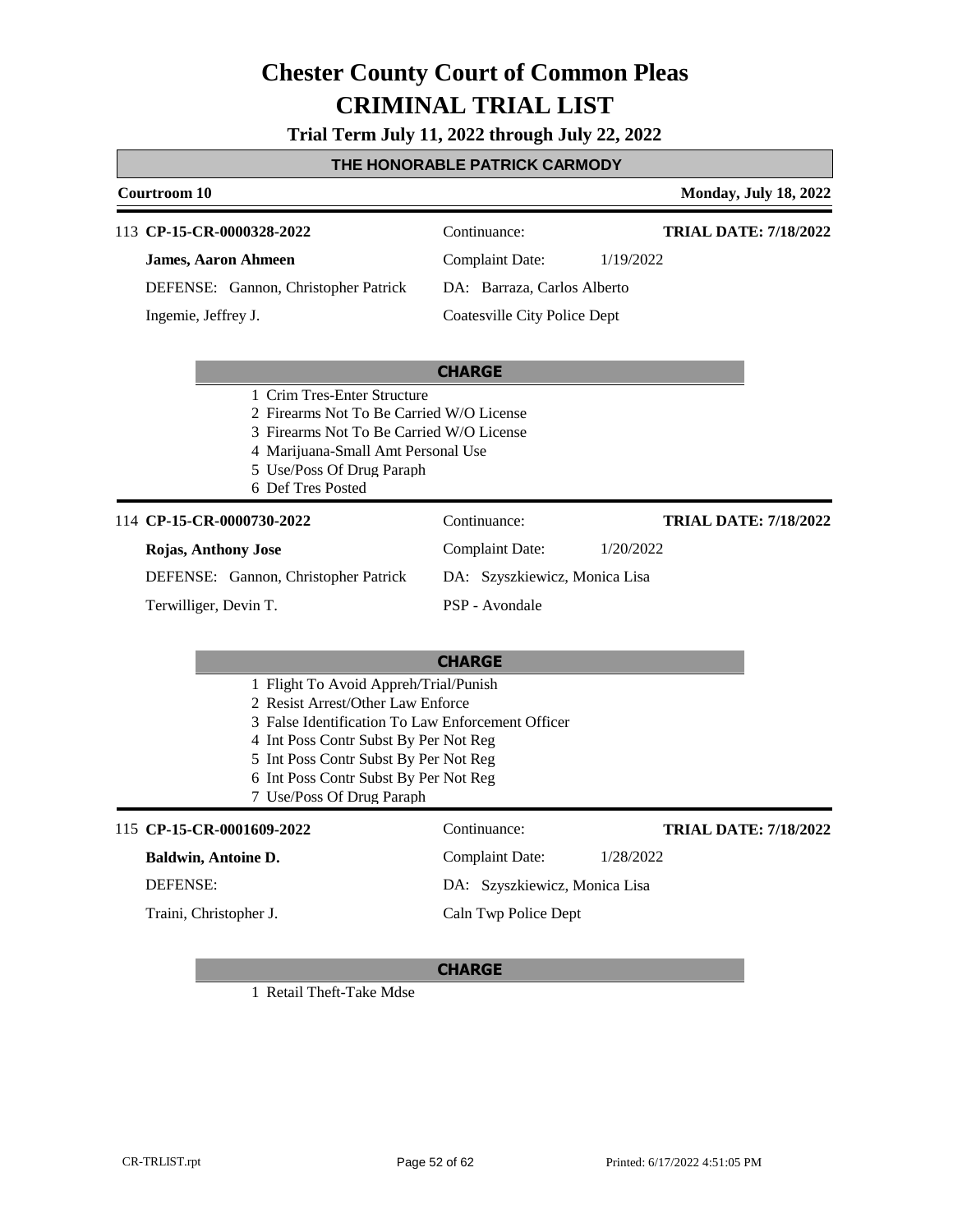**Trial Term July 11, 2022 through July 22, 2022**

### **THE HONORABLE PATRICK CARMODY**

|                                                                                                                                                                                                                                                                                                                                                                                                          | <u>I ME MUNUKABLE PATKIUN UAKWUDT</u> |                              |
|----------------------------------------------------------------------------------------------------------------------------------------------------------------------------------------------------------------------------------------------------------------------------------------------------------------------------------------------------------------------------------------------------------|---------------------------------------|------------------------------|
| <b>Courtroom 10</b>                                                                                                                                                                                                                                                                                                                                                                                      |                                       | <b>Monday, July 18, 2022</b> |
| 116 CP-15-CR-0001013-2022                                                                                                                                                                                                                                                                                                                                                                                | Continuance:                          | <b>TRIAL DATE: 7/18/2022</b> |
| <b>Calderon, Wilmer</b>                                                                                                                                                                                                                                                                                                                                                                                  | <b>Complaint Date:</b>                | 2/2/2022                     |
| DEFENSE: Jurs, H. Peter                                                                                                                                                                                                                                                                                                                                                                                  | DA: Barraza, Carlos Alberto           |                              |
| Logan, William S.                                                                                                                                                                                                                                                                                                                                                                                        | E Whiteland Twp Police Dept           |                              |
|                                                                                                                                                                                                                                                                                                                                                                                                          | <b>CHARGE</b>                         |                              |
| 1 Agg. Ind. Assault W/O Consent<br>2 Agg. Ind. Assault - Forcible Compulsion<br>3 Agg. Ind. Assault - Threat of Forcible Compulsion<br>4 Unlawful Restraint/ Serious Bodily Injury<br>5 Unlawful Restraint/ Involuntary Servitude<br>6 Indec Asslt-W/O Cons Of Other<br>7 Indecent Assault Forcible Compulsion<br>8 Indecent Assault Threat Forcible Compulsion<br>9 Simple Assault<br>10 Simple Assault |                                       |                              |
| 117 CP-15-CR-0001390-2022                                                                                                                                                                                                                                                                                                                                                                                | Continuance:                          | <b>TRIAL DATE: 7/18/2022</b> |
| <b>Munoz, Andrew Salvador</b>                                                                                                                                                                                                                                                                                                                                                                            | <b>Complaint Date:</b>                | 2/2/2022                     |
| DEFENSE: Jurs, H. Peter                                                                                                                                                                                                                                                                                                                                                                                  | DA: Barraza, Carlos Alberto           |                              |
| McKee, James P.                                                                                                                                                                                                                                                                                                                                                                                          | PSP - Embreeville                     |                              |
|                                                                                                                                                                                                                                                                                                                                                                                                          | <b>CHARGE</b>                         |                              |
| 1 Simple Assault<br>2 Recklessly Endangering Another Person<br>3 Terroristic Threats W/ Int To Terrorize Another<br>4 Driving W/O A License<br>5 Reckless Driving<br>6 Oper Veh W/O Req'd Financ Resp<br>7 Turning Movements And Required Signals<br>8 Driving at Safe Speed                                                                                                                             |                                       |                              |
| 118 CP-15-CR-0001167-2022                                                                                                                                                                                                                                                                                                                                                                                | Continuance:                          | <b>TRIAL DATE: 7/18/2022</b> |

**Laws, Amanda**

Г

DEFENSE: Reed, Michael James

Himmel, Eric D.

Complaint Date: 2/3/2022

DA: O'Brien, Erin Patricia Coatesville City Police Dept

- 1 Endangering Welfare of Children Parent/Guardian/Other
- 2 Recklessly Endangering Another Person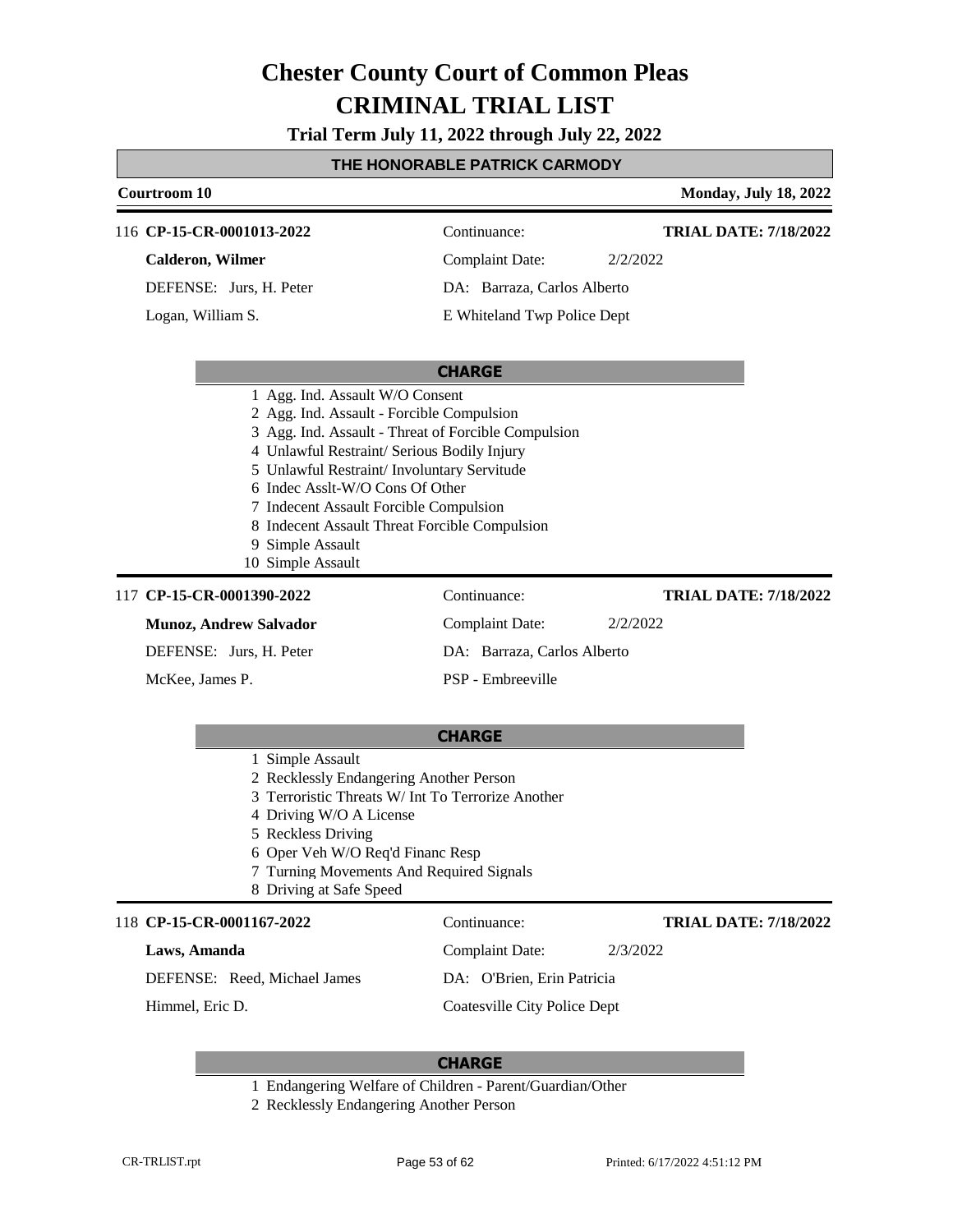### **Trial Term July 11, 2022 through July 22, 2022**

### **THE HONORABLE PATRICK CARMODY**

| <u>IME MUNUKABLE PATKIUN UAKWUDT</u>                                                                                                                                                                                                                                                                                                                                                                                                                                                                                                                                                            |                                                             |                                                            |                              |
|-------------------------------------------------------------------------------------------------------------------------------------------------------------------------------------------------------------------------------------------------------------------------------------------------------------------------------------------------------------------------------------------------------------------------------------------------------------------------------------------------------------------------------------------------------------------------------------------------|-------------------------------------------------------------|------------------------------------------------------------|------------------------------|
| Courtroom 10                                                                                                                                                                                                                                                                                                                                                                                                                                                                                                                                                                                    |                                                             |                                                            | <b>Monday, July 18, 2022</b> |
| 118 CP-15-CR-0001168-2022                                                                                                                                                                                                                                                                                                                                                                                                                                                                                                                                                                       |                                                             | Continuance:                                               | <b>TRIAL DATE: 7/18/2022</b> |
| Short Pernsley, Jerisha N.                                                                                                                                                                                                                                                                                                                                                                                                                                                                                                                                                                      |                                                             | <b>Complaint Date:</b>                                     | 2/3/2022                     |
| DEFENSE: Rubino, Paul J.                                                                                                                                                                                                                                                                                                                                                                                                                                                                                                                                                                        |                                                             | DA: O'Brien, Erin Patricia                                 |                              |
| Himmel, Eric D.                                                                                                                                                                                                                                                                                                                                                                                                                                                                                                                                                                                 |                                                             | Coatesville City Police Dept                               |                              |
|                                                                                                                                                                                                                                                                                                                                                                                                                                                                                                                                                                                                 |                                                             | <b>CHARGE</b>                                              |                              |
|                                                                                                                                                                                                                                                                                                                                                                                                                                                                                                                                                                                                 | 2 Simple Assault<br>3 Recklessly Endangering Another Person | 1 Aggravated Assault - Victim Less Than 6 and Defendant 18 |                              |
| 119 CP-15-CR-0000890-2022                                                                                                                                                                                                                                                                                                                                                                                                                                                                                                                                                                       |                                                             | Continuance:                                               | <b>TRIAL DATE: 7/18/2022</b> |
| <b>Rhoades, Brandon James</b>                                                                                                                                                                                                                                                                                                                                                                                                                                                                                                                                                                   |                                                             | <b>Complaint Date:</b>                                     | 2/6/2022                     |
| DEFENSE: Gannon, Christopher Patrick                                                                                                                                                                                                                                                                                                                                                                                                                                                                                                                                                            |                                                             | DA: Barraza, Carlos Alberto                                |                              |
| Cestare, Steven F.                                                                                                                                                                                                                                                                                                                                                                                                                                                                                                                                                                              |                                                             | PSP - Avondale                                             |                              |
| <b>CHARGE</b><br>1 Terroristic Threats W/ Int To Terrorize Another<br>2 Terroristic Threats W/ Int To Terrorize Another<br>3 Criminal Attempt - Institut'l Vand'ism Educ Facil<br>4 Aggravated Assault - Attempts to cause or causes BI to desi<br>5 Aggravated Assault - Attempts to cause or causes BI to desi<br>6 Harassment - Subject Other to Physical Contact<br>7 Harassment - Course of Conduct W/No Legitimate Purpose<br>8 Harassment - Comm. Lewd, Threatening, Etc. Language<br>9 Harassment - Comm. Lewd, Threatening, Etc. Language<br>10 Disorderly Conduct Hazardous/Physi Off |                                                             |                                                            |                              |
| 120 CP-15-CR-0000804-2022                                                                                                                                                                                                                                                                                                                                                                                                                                                                                                                                                                       |                                                             | Continuance:                                               | <b>TRIAL DATE: 7/18/2022</b> |
| Mabe, Shawn Lee                                                                                                                                                                                                                                                                                                                                                                                                                                                                                                                                                                                 |                                                             | <b>Complaint Date:</b>                                     | 2/7/2022                     |
| DEFENSE: Rubino, Paul J.                                                                                                                                                                                                                                                                                                                                                                                                                                                                                                                                                                        |                                                             | DA: O'Brien, Erin Patricia                                 |                              |
| Sterling, Kevin M.                                                                                                                                                                                                                                                                                                                                                                                                                                                                                                                                                                              |                                                             | PSP - Avondale                                             |                              |

- 1 Indecent Assault Person Less than 13 Years of Age
- 2 Aggravated Assault Victim Less Than 6 and Defendant 18
- 3 Simple Assault
- 4 Harassment Subject Other to Physical Contact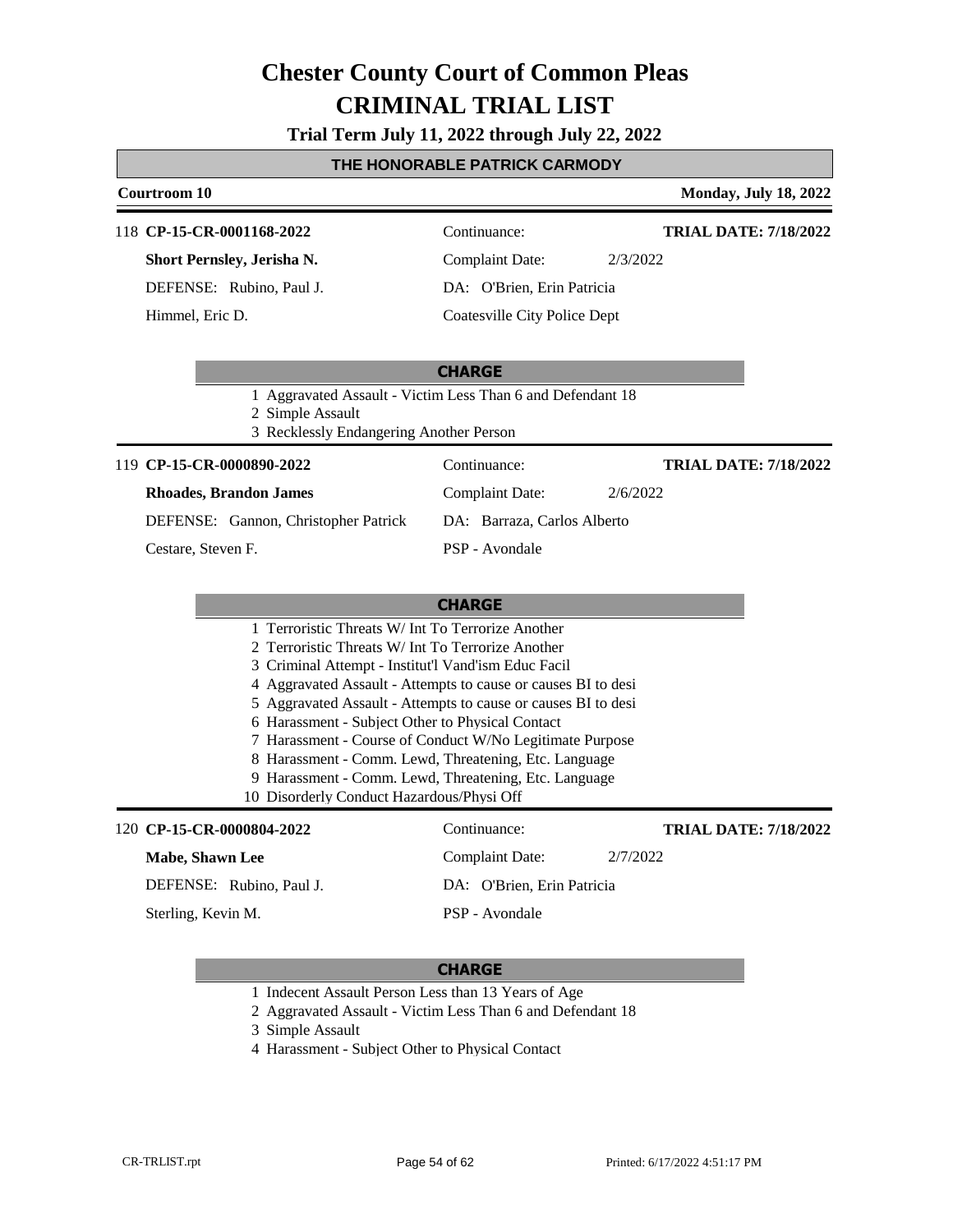**Trial Term July 11, 2022 through July 22, 2022**

### **THE HONORABLE PATRICK CARMODY**

|  | Courtroom 10                                                                                                                                                                                                                                                    |                                      | <b>Tuesday, July 19, 2022</b> |
|--|-----------------------------------------------------------------------------------------------------------------------------------------------------------------------------------------------------------------------------------------------------------------|--------------------------------------|-------------------------------|
|  | 121 CP-15-CR-0001768-2022                                                                                                                                                                                                                                       | Continuance:                         | <b>TRIAL DATE: 7/19/2022</b>  |
|  | Duran, Octavio                                                                                                                                                                                                                                                  | <b>Complaint Date:</b>               | 2/11/2022                     |
|  | DEFENSE: Jurs, H. Peter                                                                                                                                                                                                                                         | DA: Chester County District Attorney |                               |
|  | Melendez, Pedro V.                                                                                                                                                                                                                                              | Kennett Twp, Police Dept             |                               |
|  |                                                                                                                                                                                                                                                                 | <b>CHARGE</b>                        |                               |
|  | 2 DUI: Highest Rte of Alc (BAC .16+) 1st Off<br>3 Driving W/O A License<br>4 BAC .02 or Higher - 3rd Offense<br>5 Fail To Keep Right<br>6 Careless Driving<br>7 BAC .02 or Higher - 3rd Offense<br>8 Disregard Traffic Lane (Single)<br>9 Driving at Safe Speed |                                      |                               |
|  | 122 CP-15-CR-0001607-2022                                                                                                                                                                                                                                       | Continuance:                         | <b>TRIAL DATE: 7/19/2022</b>  |
|  | <b>Berry, Paul Anthony</b>                                                                                                                                                                                                                                      | <b>Complaint Date:</b>               | 2/15/2022                     |
|  | DEFENSE: Caputo, Vincent Joseph                                                                                                                                                                                                                                 | DA: Barraza, Carlos Alberto          |                               |
|  | Billie, Stanley J.                                                                                                                                                                                                                                              | W Chester Boro Police Dept           |                               |
|  |                                                                                                                                                                                                                                                                 | <b>CHARGE</b>                        |                               |
|  | 1 Robbery-Threat Immed Ser Injury<br>2 Theft By Unlaw Taking-Movable Prop<br>3 Receiving Stolen Property<br>4 Simple Assault                                                                                                                                    |                                      |                               |
|  | 123 CP-15-CR-0001025-2022                                                                                                                                                                                                                                       | Continuance:                         | <b>TRIAL DATE: 7/19/2022</b>  |
|  | <b>Scarvers, Purnell</b>                                                                                                                                                                                                                                        | <b>Complaint Date:</b>               | 2/16/2022                     |

DEFENSE: Gannon, Christopher Patrick Barton, Thomas E.

### **CHARGE**

DA: Barraza, Carlos Alberto N Coventry Twp Police Dept

1 Materially false written statement - purchase, delivery, trans

2 Statement Under Penalty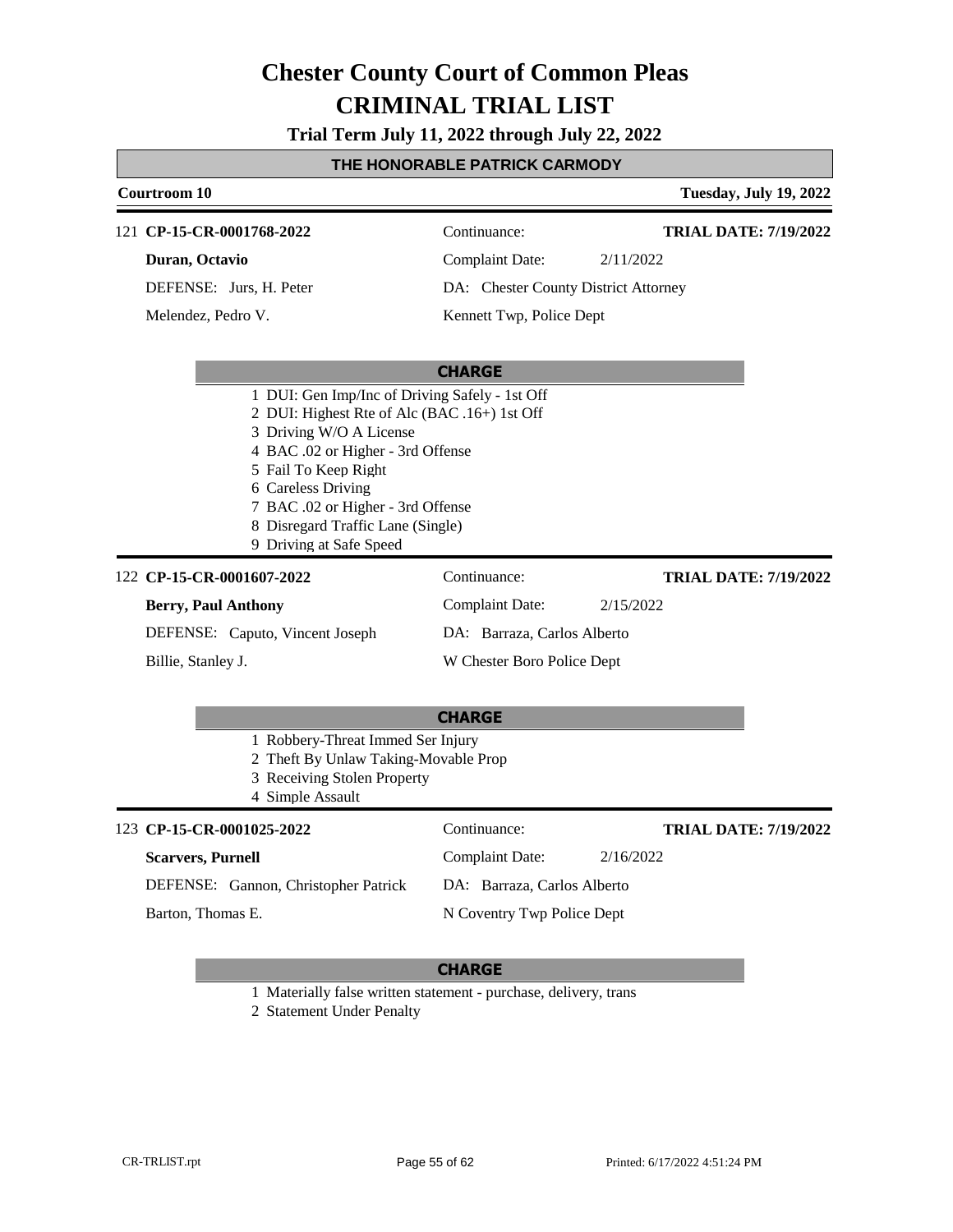#### **Trial Term July 11, 2022 through July 22, 2022**

#### **THE HONORABLE PATRICK CARMODY**

| <b>Courtroom 10</b>       |                                                                                                                               | <b>Tuesday, July 19, 2022</b> |  |
|---------------------------|-------------------------------------------------------------------------------------------------------------------------------|-------------------------------|--|
| 124 CP-15-CR-0000684-2022 | Continuance:                                                                                                                  | <b>TRIAL DATE: 7/19/2022</b>  |  |
| Joseph, Rishie            | <b>Complaint Date:</b>                                                                                                        | 2/19/2022                     |  |
| DEFENSE: Jurs, H. Peter   | DA: Szyszkiewicz, Monica Lisa                                                                                                 |                               |  |
| Logan, William S.         | E Whiteland Twp Police Dept                                                                                                   |                               |  |
|                           | <b>CHARGE</b>                                                                                                                 |                               |  |
|                           | 1 Retail Theft-Take Mdse<br>2 Conspiracy - Retail Theft-Take Mdse<br>3 Receiving Stolen Property<br>4 Use/Poss Of Drug Paraph |                               |  |
| 125 CP-15-CR-0001012-2022 | Continuance:                                                                                                                  | <b>TRIAL DATE: 7/19/2022</b>  |  |
| <b>Scott, David</b>       | Complaint Date:                                                                                                               | 2/22/2022                     |  |
| DEFENSE: Jurs, H. Peter   | DA: Macaulay, Kaitlyn Ruth                                                                                                    |                               |  |
| Trautmann, Paul A.        | Downingtown Boro Police Dept                                                                                                  |                               |  |
|                           | -------                                                                                                                       |                               |  |

#### **CHARGE**

- 1 Arson-Danger Of Death Or Bodily Inj
- 2 Arson-Inhabited Building Or Struct
- 3 Causing Catastrophe
- 4 Arson Endangering Property-Reckless Endangerment of Inh
- 5 Causing Catastrophe
- 6 Reckless Burning or Exploding places property having val
- 7 Risking Catastrophe
- 8 Crim Misch/Dmg Prop Intent, Reckless, Or Neglig
- 9 Poss Instrument Of Crime W/Int
- 10 Poss Instrument Of Crime W/Int

#### **CP-15-CR-0000782-2022** 126 Continuance: **Griffin, Lisa E.** DEFENSE: Gannon, Christopher Patrick Complaint Date: 2/24/2022 DA: Barraza, Carlos Alberto W Caln Twp Police Dept **TRIAL DATE: 7/19/2022** Devoe, Tyler B.

- 1 DUI: Controlled Substance Impaired Ability 1st Offense
- 2 Int Poss Contr Subst By Per Not Reg
- 3 Use/Poss Of Drug Paraph
- 4 Flight To Avoid Appreh/Trial/Punish
- 5 Resist Arrest/Other Law Enforce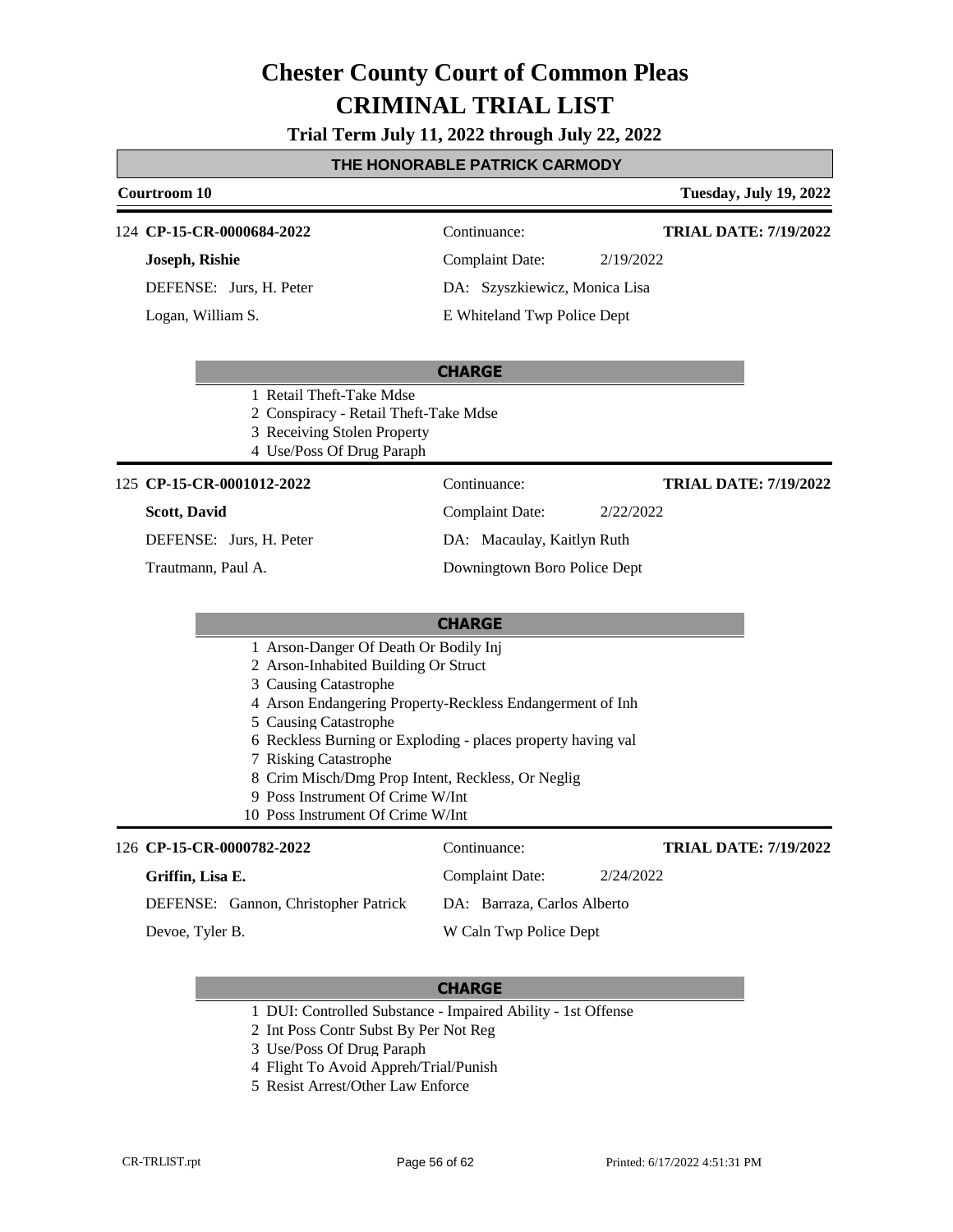### **Trial Term July 11, 2022 through July 22, 2022**

### **THE HONORABLE PATRICK CARMODY**

| <b>Courtroom 10</b>                                      |                                                   | <b>Tuesday, July 19, 2022</b> |
|----------------------------------------------------------|---------------------------------------------------|-------------------------------|
| 127 CP-15-CR-0000817-2022                                | Continuance:                                      | <b>TRIAL DATE: 7/19/2022</b>  |
| <b>Smith, Rasheed Rafiq</b>                              | <b>Complaint Date:</b>                            | 2/25/2022                     |
| <b>DEFENSE:</b>                                          | DA: Barraza, Carlos Alberto                       |                               |
| Toth, Francis E.                                         | Kennett Square Police Dept                        |                               |
|                                                          | <b>CHARGE</b>                                     |                               |
| 1 Receiving Stolen Property<br>3 Use/Poss Of Drug Paraph | 2 Firearms Not To Be Carried W/O License          |                               |
| 128 CP-15-CR-0001062-2022                                | Continuance:                                      | <b>TRIAL DATE: 7/19/2022</b>  |
| Rogers, Michael J.                                       | <b>Complaint Date:</b>                            | 2/25/2022                     |
| <b>DEFENSE:</b>                                          | DA: Barraza, Carlos Alberto                       |                               |
| Ansaldo, Paul M.                                         | Phoenixville Boro Police Dept                     |                               |
|                                                          | <b>CHARGE</b>                                     |                               |
| 2 Simple Assault                                         | 1 Terroristic Threats W/ Int To Terrorize Another |                               |
| 129 CP-15-CR-0001441-2022                                | Continuance:                                      | <b>TRIAL DATE: 7/19/2022</b>  |
| Bennett, Joshua Isaac                                    | <b>Complaint Date:</b>                            | 2/28/2022                     |
| <b>DEFENSE:</b>                                          | DA: Szyszkiewicz, Monica Lisa                     |                               |
| Wendling, John J.                                        | PSP - Avondale                                    |                               |
|                                                          |                                                   |                               |

#### **CHARGE**

1 Simple Assault

2 Harassment - Subject Other to Physical Contact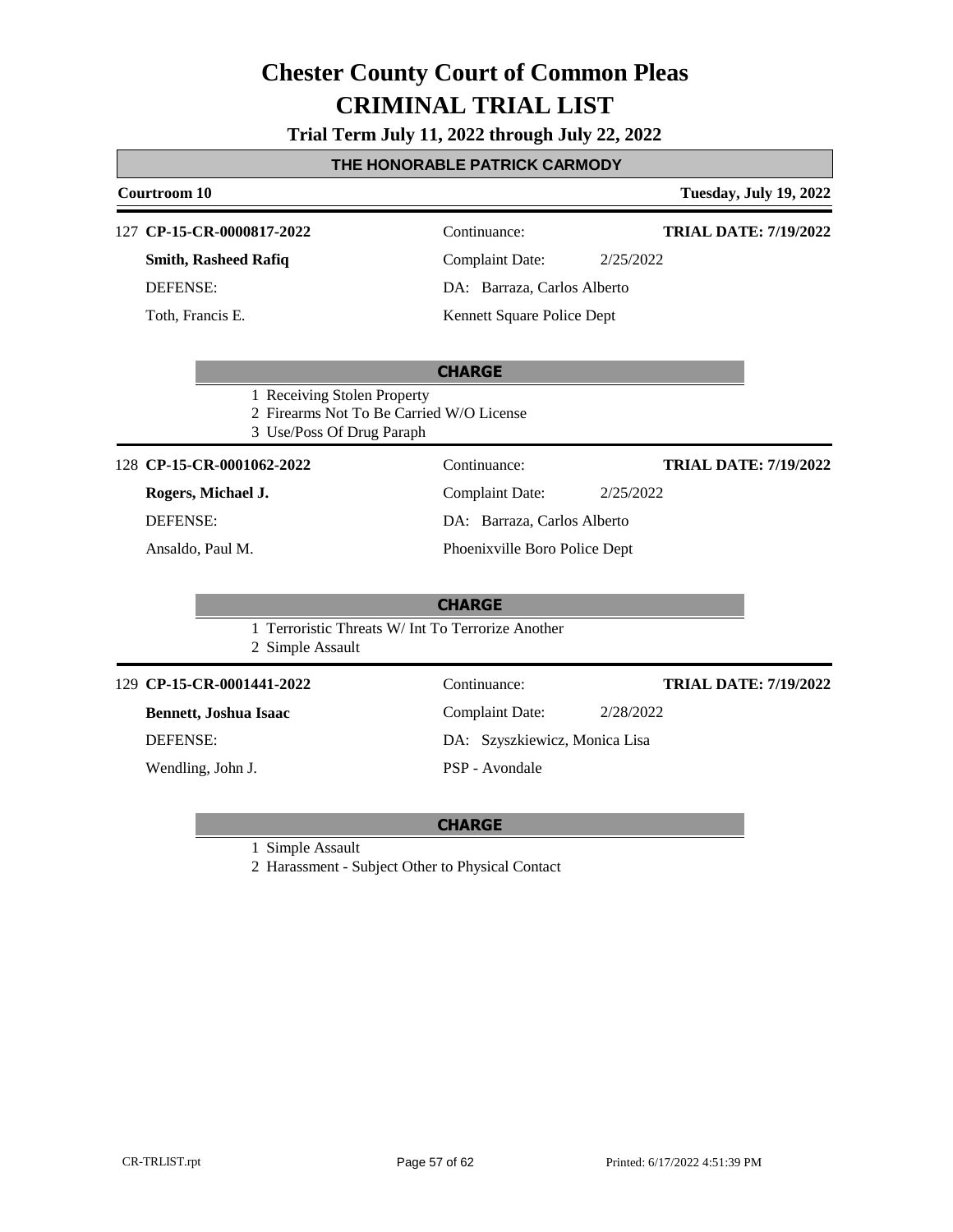**Trial Term July 11, 2022 through July 22, 2022**

#### **THE HONORABLE PATRICK CARMODY**

| Courtroom 10                                                                                                                                                                                                                                                                                        |                               |                                 | <b>Tuesday, July 19, 2022</b> |
|-----------------------------------------------------------------------------------------------------------------------------------------------------------------------------------------------------------------------------------------------------------------------------------------------------|-------------------------------|---------------------------------|-------------------------------|
| 130 CP-15-CR-0001132-2022                                                                                                                                                                                                                                                                           | Continuance:                  |                                 | <b>TRIAL DATE: 7/19/2022</b>  |
| <b>Grubb, Anthony Thomas</b>                                                                                                                                                                                                                                                                        | Complaint Date:               | 3/2/2022                        |                               |
| <b>DEFENSE:</b>                                                                                                                                                                                                                                                                                     | DA: Szyszkiewicz, Monica Lisa |                                 |                               |
| Devoe, Tyler B.                                                                                                                                                                                                                                                                                     |                               | West Brandywine Twp Police Dept |                               |
|                                                                                                                                                                                                                                                                                                     | <b>CHARGE</b>                 |                                 |                               |
| 2 Flight To Avoid Appreh/Trial/Punish<br>3 False Identification To Law Enforcement Officer<br>4 DUI: Controlled Substance - Impaired Ability - 1st Offense<br>5 Int Poss Contr Subst By Per Not Reg<br>6 Use/Poss Of Drug Paraph<br>7 Driv While Oper Priv Susp Or Revoked<br>8 Trespass By Mot Veh |                               |                                 |                               |
| 131 CP-15-CR-0001341-2022                                                                                                                                                                                                                                                                           | Continuance:                  |                                 | <b>TRIAL DATE: 7/19/2022</b>  |
| Orourke, Christopher                                                                                                                                                                                                                                                                                | <b>Complaint Date:</b>        | 3/3/2022                        |                               |
| DEFENSE: Gannon, Christopher Patrick                                                                                                                                                                                                                                                                | DA: Szyszkiewicz, Monica Lisa |                                 |                               |
| Hall, James W.                                                                                                                                                                                                                                                                                      | Uwchlan Twp Police Dept       |                                 |                               |
|                                                                                                                                                                                                                                                                                                     | <b>CHARGE</b>                 |                                 |                               |

1 DUI: Gen Imp/Inc of Driving Safely - 1st Off 2 DUI: High Rte of Alc (Bac.10 - <.16) 1st Off

#### **CP-15-CR-0001402-2022** 132 Continuance:

**Richardson, Jazmin Lynn** DEFENSE:

Ferriola, Jerry A.

Complaint Date: 3/4/2022 DA: Barraza, Carlos Alberto W Chester Boro Police Dept **TRIAL DATE: 7/19/2022**

- 1 Aggravated Assault By Vehicle While Dui
- 2 Recklessly Endangering Another Person
- 3 DUI: Gen Imp/Inc of Driving Safely 1st Off
- 4 DUI: Highest Rte of Alc (BAC .16+) 1st Off
- 5 Reckless Driving
- 6 Driving at Safe Speed
- 7 Disregard Traffic Lane (Single)
- 8 Fail to use safety belt driver and front seat occupant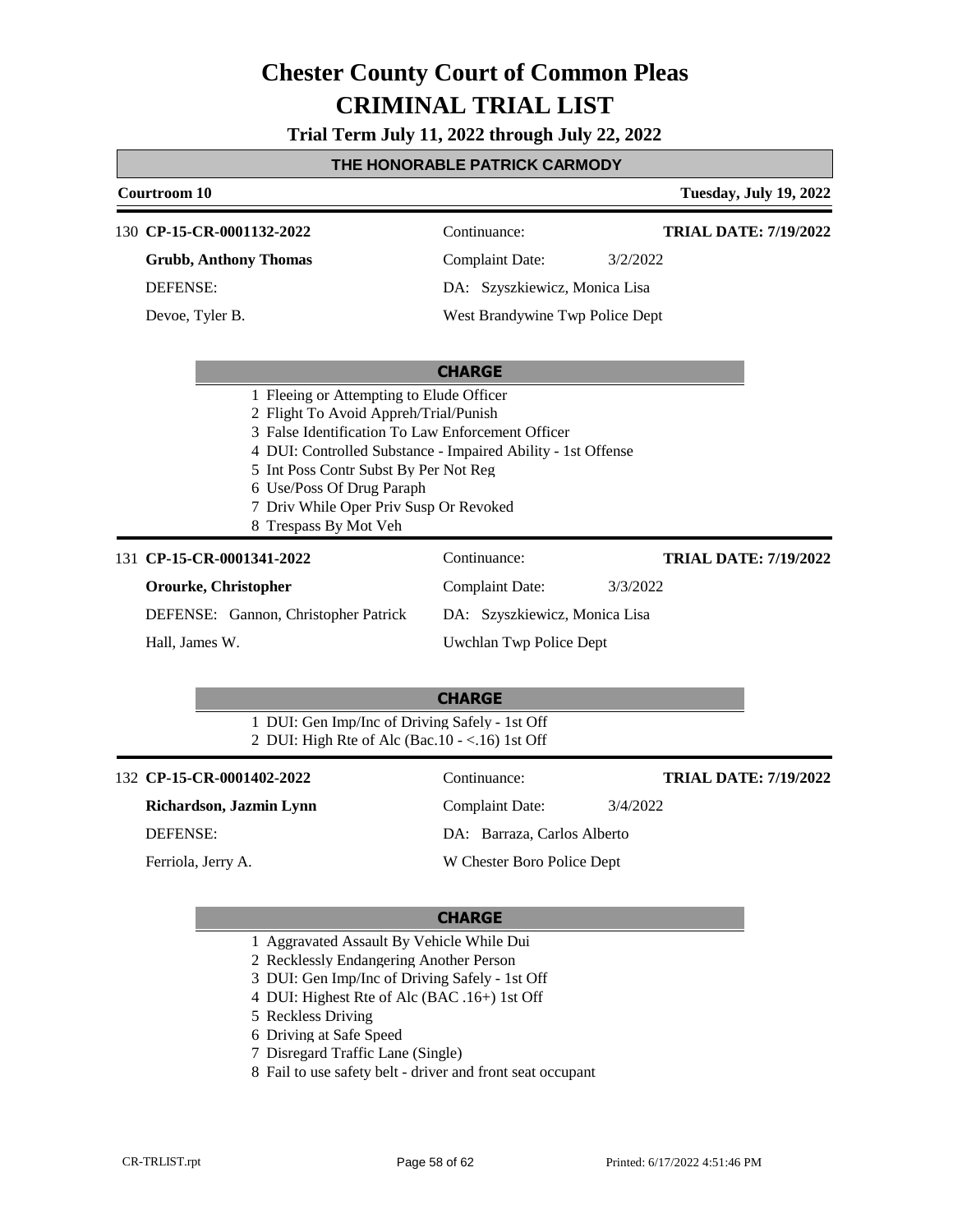### **Trial Term July 11, 2022 through July 22, 2022**

### **THE HONORABLE PATRICK CARMODY**

| Courtroom 10                                                                      |                                                           | <b>Tuesday, July 19, 2022</b> |
|-----------------------------------------------------------------------------------|-----------------------------------------------------------|-------------------------------|
| 133 CP-15-CR-0001717-2022                                                         | Continuance:                                              | <b>TRIAL DATE: 7/19/2022</b>  |
| <b>McCommons, Maurice George</b>                                                  | <b>Complaint Date:</b>                                    | 3/15/2022                     |
| DEFENSE: Gannon, Christopher Patrick                                              | DA: Chester County District Attorney                      |                               |
| Moran, Sanford M.                                                                 | E Whiteland Twp Police Dept                               |                               |
|                                                                                   | <b>CHARGE</b>                                             |                               |
| 1 Int Poss Contr Subst By Per Not Reg<br>2 Disorderly Conduct Hazardous/Physi Off |                                                           |                               |
| 134 CP-15-CR-0001379-2022                                                         | Continuance:                                              | <b>TRIAL DATE: 7/19/2022</b>  |
| <b>Thomas, Chamere Lynaye</b>                                                     | <b>Complaint Date:</b>                                    | 3/18/2022                     |
| DEFENSE: Gannon, Christopher Patrick                                              | DA: Abatemarco, Christine C.                              |                               |
| Torres, Jose R.                                                                   | W Goshen Twp Police Dept                                  |                               |
|                                                                                   | <b>CHARGE</b>                                             |                               |
| 2 Poss Of Marijuana<br>3 Use/Poss Of Drug Paraph                                  | 1 Endangering Welfare of Children - Parent/Guardian/Other |                               |
| 135 CP-15-CR-0001525-2022                                                         | Continuance:                                              | <b>TRIAL DATE: 7/19/2022</b>  |
| Carter, Alan Errol Jr.                                                            | <b>Complaint Date:</b>                                    | 3/18/2022                     |
| DEFENSE: Hughes, Evan T. L.                                                       | DA: Barraza, Carlos Alberto                               |                               |
| Nadachowski, Maurice E.                                                           | <b>Chester County County Detective</b>                    |                               |

- 1 Possession Of Firearm Prohibited
- 2 Aggravated Assault Attempts to cause SBI or causes injury
- 3 Firearms Not To Be Carried W/O License
- 4 Simple Assault
- 5 Recklessly Endangering Another Person
- 6 Recklessly Endangering Another Person
- 7 Recklessly Endangering Another Person
- 8 Recklessly Endangering Another Person
- 9 Recklessly Endangering Another Person
- 10 Poss Instrument Of Crime W/Int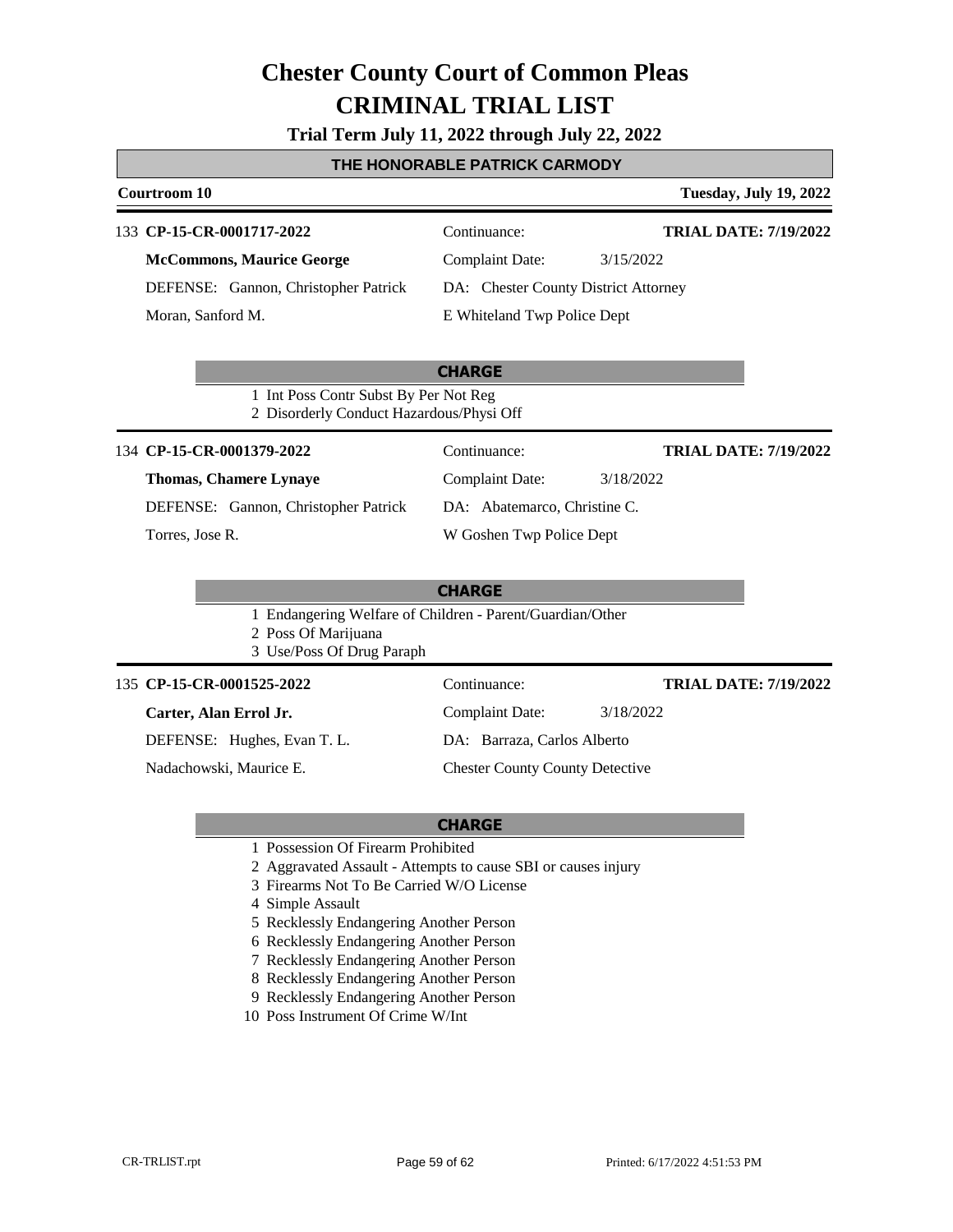### **Trial Term July 11, 2022 through July 22, 2022**

### **THE HONORABLE PATRICK CARMODY**

|                           |                                                                                                                                                                                                | <u>I HE HUNURABLE PATRICK CARMUD I</u>                                                                                                                                                                                                                            |                               |
|---------------------------|------------------------------------------------------------------------------------------------------------------------------------------------------------------------------------------------|-------------------------------------------------------------------------------------------------------------------------------------------------------------------------------------------------------------------------------------------------------------------|-------------------------------|
|                           | Courtroom 10                                                                                                                                                                                   |                                                                                                                                                                                                                                                                   | <b>Tuesday, July 19, 2022</b> |
|                           | 136 CP-15-CR-0001177-2022                                                                                                                                                                      | Continuance:                                                                                                                                                                                                                                                      | <b>TRIAL DATE: 7/19/2022</b>  |
|                           | Edwards, Lakisha Maria                                                                                                                                                                         | <b>Complaint Date:</b>                                                                                                                                                                                                                                            | 3/21/2022                     |
|                           | DEFENSE: Jurs, H. Peter                                                                                                                                                                        | DA: Barraza, Carlos Alberto                                                                                                                                                                                                                                       |                               |
|                           | Pezick, Scott E.                                                                                                                                                                               | W Whiteland Twp Police Dept                                                                                                                                                                                                                                       |                               |
|                           |                                                                                                                                                                                                | <b>CHARGE</b>                                                                                                                                                                                                                                                     |                               |
|                           | 1 Identity Theft<br>2 Identity Theft<br>3 Identity Theft<br>4 Identity Theft<br>5 Identity Theft                                                                                               | 6 Other Reason Access Device Is Unauth By Issuer<br>7 Other Reason Access Device Is Unauth By Issuer<br>8 Other Reason Access Device Is Unauth By Issuer<br>9 Other Reason Access Device Is Unauth By Issuer<br>10 Other Reason Access Device Is Unauth By Issuer |                               |
| 137 CP-15-CR-0001420-2022 |                                                                                                                                                                                                | Continuance:                                                                                                                                                                                                                                                      | <b>TRIAL DATE: 7/19/2022</b>  |
|                           | Limbert, Stephanie                                                                                                                                                                             | <b>Complaint Date:</b>                                                                                                                                                                                                                                            | 3/21/2022                     |
|                           | DEFENSE: Jurs, H. Peter                                                                                                                                                                        | DA: Szyszkiewicz, Monica Lisa                                                                                                                                                                                                                                     |                               |
|                           | Ohar, Ryan D.                                                                                                                                                                                  | W Caln Twp Police Dept                                                                                                                                                                                                                                            |                               |
|                           |                                                                                                                                                                                                |                                                                                                                                                                                                                                                                   |                               |
|                           | 2 Int Poss Contr Subst By Per Not Reg<br>3 Use/Poss Of Drug Paraph<br>4 Tamper With/Fabricate Physical Evidence<br>5 Disregard Traffic Lane (Single)<br>7 Careless Driving<br>8 No Rear Lights | <b>CHARGE</b><br>1 DUI: Controlled Substance - Impaired Ability - 3rd Offense<br>6 Driving While BAC .02 or Greater While License Susp                                                                                                                            |                               |
|                           | 138 CP-15-CR-0001667-2022                                                                                                                                                                      | Continuance:                                                                                                                                                                                                                                                      | <b>TRIAL DATE: 7/19/2022</b>  |
|                           | <b>Miller, Brennard Austin</b>                                                                                                                                                                 | <b>Complaint Date:</b>                                                                                                                                                                                                                                            | 3/29/2022                     |
|                           | DEFENSE: Jurs, H. Peter                                                                                                                                                                        | DA: Chester County District Attorney                                                                                                                                                                                                                              |                               |

McLaughlin, Adam L.

PSP - Embreeville

- 1 Unlaw. Use of Computer Access to Disrupt Funct.
- 2 Theft By Decep-False Impression
- 3 Criminal Use Of Communication Facility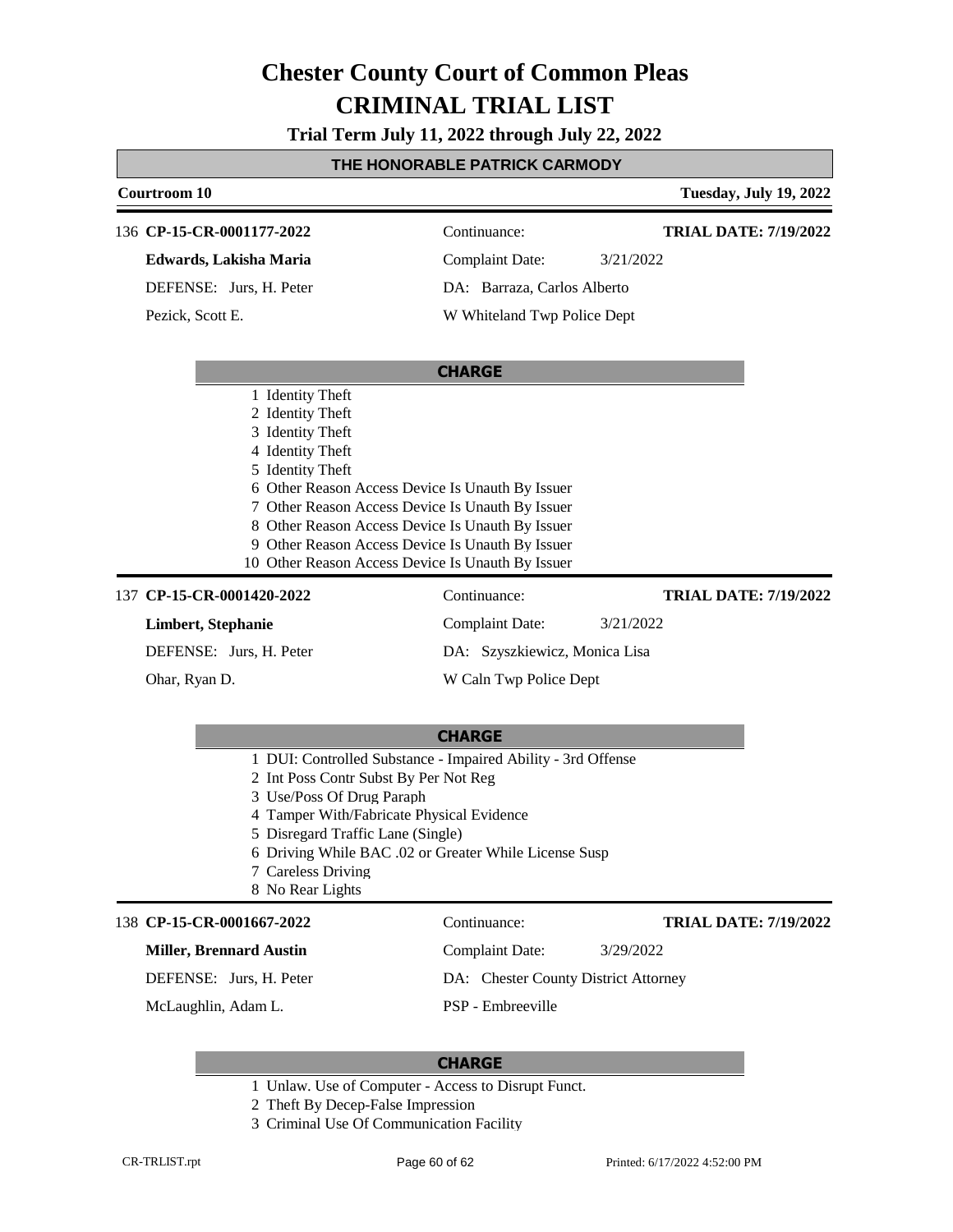**Trial Term July 11, 2022 through July 22, 2022**

### **THE HONORABLE PATRICK CARMODY**

| Courtroom 10                         |                                                                                                                                                                                                                                                                                                                                                                                                        | <b>Tuesday, July 19, 2022</b> |  |
|--------------------------------------|--------------------------------------------------------------------------------------------------------------------------------------------------------------------------------------------------------------------------------------------------------------------------------------------------------------------------------------------------------------------------------------------------------|-------------------------------|--|
| CP-15-CR-0001217-2022<br>139         | Continuance:                                                                                                                                                                                                                                                                                                                                                                                           | <b>TRIAL DATE: 7/19/2022</b>  |  |
| Crawford, Kobe Javon                 | <b>Complaint Date:</b>                                                                                                                                                                                                                                                                                                                                                                                 | 4/1/2022                      |  |
| DEFENSE: Gannon, Christopher Patrick | DA: Barraza, Carlos Alberto                                                                                                                                                                                                                                                                                                                                                                            |                               |  |
| Diefenderfer, Aaron C.               | W Chester Boro Police Dept                                                                                                                                                                                                                                                                                                                                                                             |                               |  |
|                                      |                                                                                                                                                                                                                                                                                                                                                                                                        |                               |  |
|                                      | <b>CHARGE</b>                                                                                                                                                                                                                                                                                                                                                                                          |                               |  |
|                                      | 1 Manufacture, Delivery, or Possession With Intent to Manufa<br>2 Conspiracy - Manufacture, Delivery, or Possession With Int<br>3 Conspiracy - Manufacture, Delivery, or Possession With Int<br>4 Criminal Use Of Communication Facility<br>5 Criminal Use Of Communication Facility<br>6 Criminal Use Of Communication Facility<br>7 Int Poss Contr Subst By Per Not Reg<br>8 Use/Poss Of Drug Paraph |                               |  |
| 140 CP-15-CR-0001629-2022            | Continuance:                                                                                                                                                                                                                                                                                                                                                                                           | <b>TRIAL DATE: 7/19/2022</b>  |  |
| Norris, Mark J.                      | Complaint Date:                                                                                                                                                                                                                                                                                                                                                                                        | 4/6/2022                      |  |

DEFENSE: Muth, Dawson R.

Lilly, Patrick T. Jr.

DA: Chester County District Attorney PSP - Embreeville

- 1 Terroristic Threats W/ Int To Terrorize Another
- 2 Simple Assault